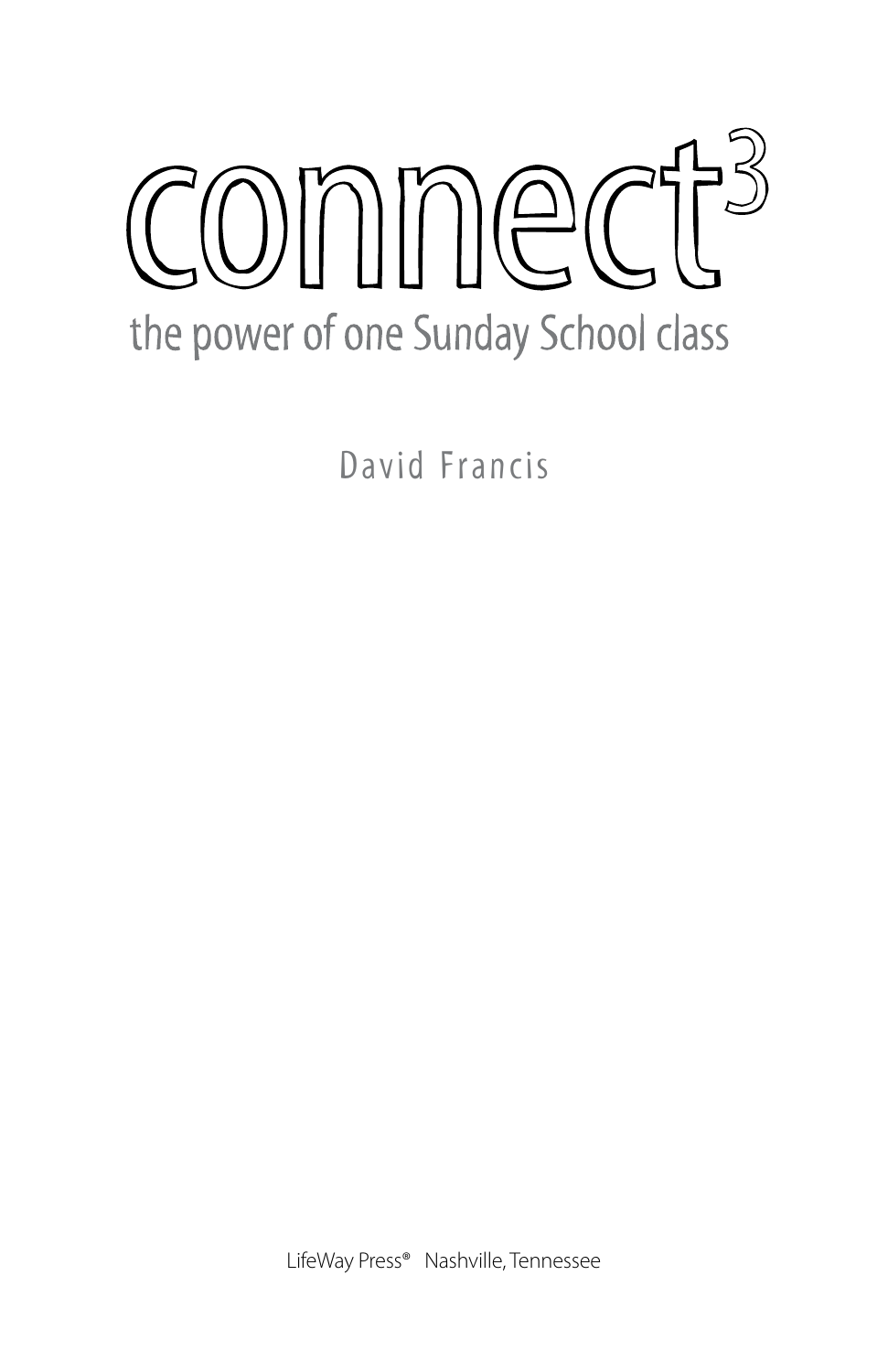#### © 2008 LifeWay Press<sup>®</sup>

Permission is granted to photocopy this resource. A downloadable version is available online at www.lifeway.com/sundayschool. Additional material that is not included in the printed version is also available for free download at this site.

ISBN 978-1-4158-6638-2 Item 005178625

This book is the text for course LS-0034 in the subject area Adult Sunday School in the Christian Growth Study Plan.

Dewey decimal classification: 269 Subject headings: SUNDAY SCHOOLS—OUTREACH \ EVANGELISTIC WORK \ MISSIONS

All Scripture quotations are taken from the Holman Christian Standard Bible®, copyright © 1999, 2000, 2002, 2003 by Holman Bible Publishers. Used by permission.

Printed in the United States of America

Leadership and Adult Publishing LifeWay Church Resources One LifeWay Plaza Nashville, TN 37234-0175



#### **David Francis**

David Francis is the director of Sunday School, discipleship, and network partnerships at LifeWay Christian Resources. Before coming to LifeWay in 1997, he served as the minister of education at First Baptist Church in Garland, Texas. David and his wife, Vickie, teach Preschool Sunday School and adult discipleship groups at Long Hollow Baptist Church in Hendersonville, Tennessee. They have three sons.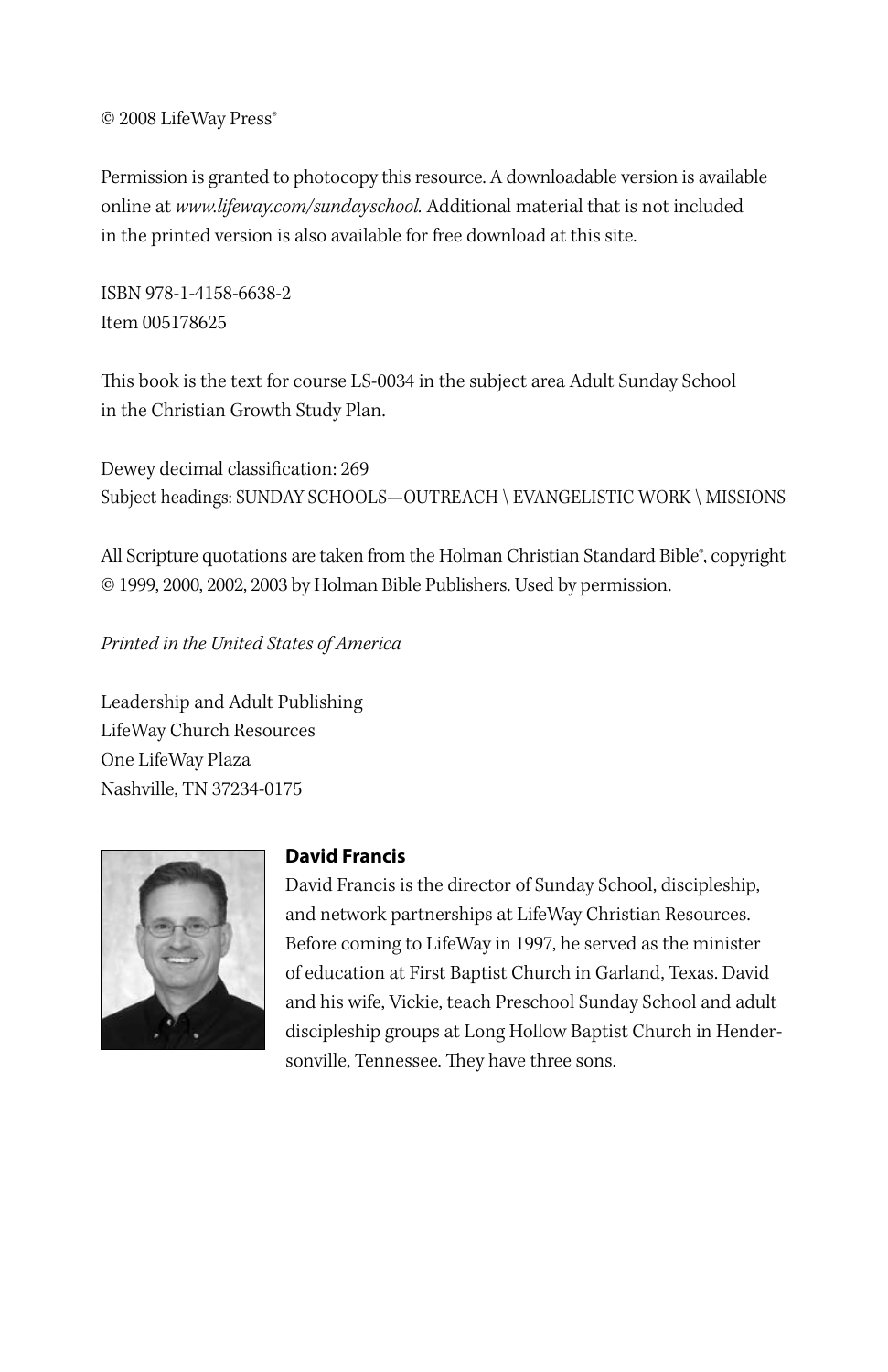## Contents

Introduction 4

Chapter 1 Class: Connecting with God's Word 6

Chapter 2 Community: Connecting with One Another 18

Chapter 3 Commission: Connecting to the World 29

Conclusion: The K Words 44

Additional Help 48

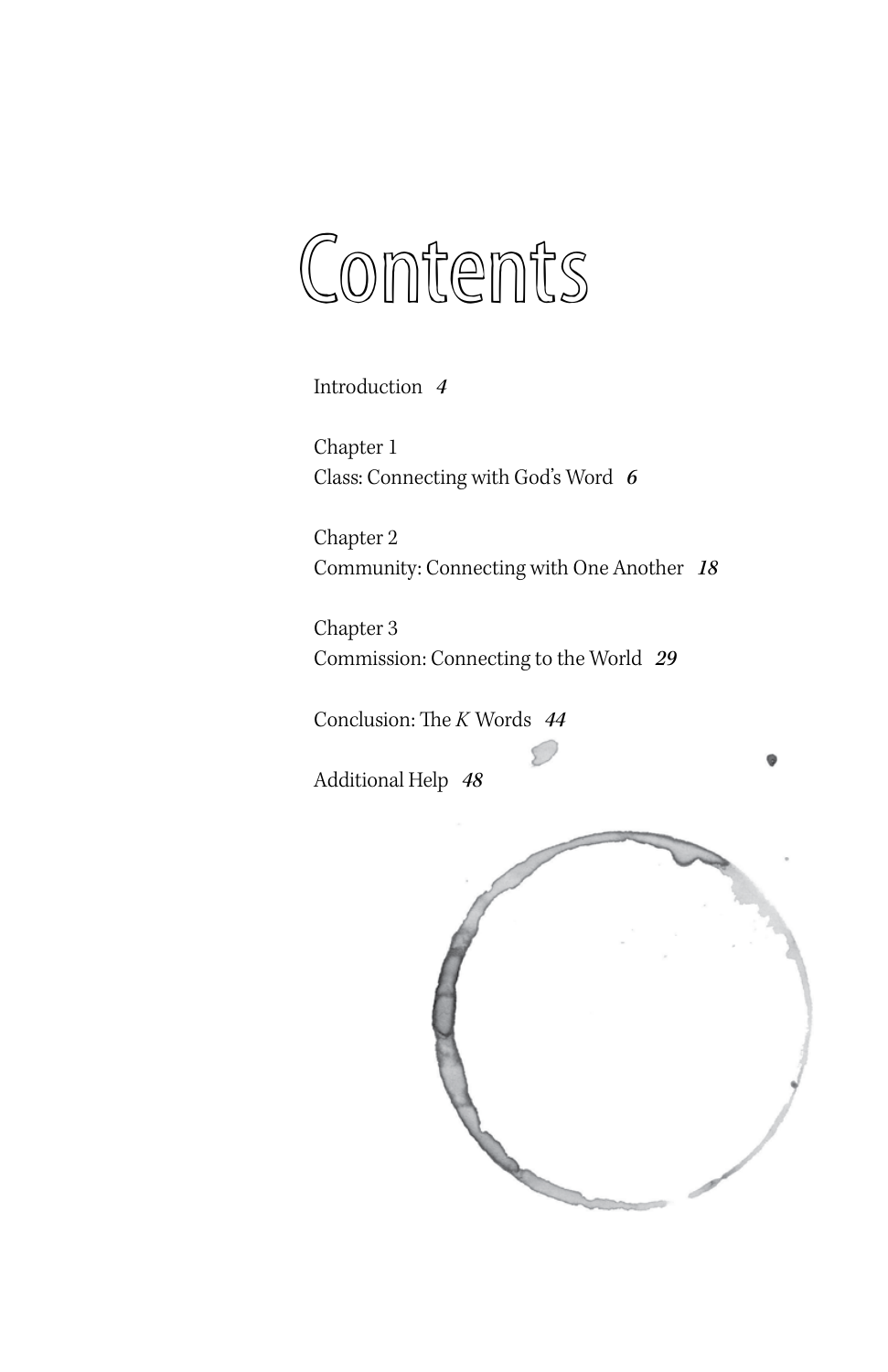## Introduction

I've joked that this is the fourth book in a trilogy! That's sort of true. It is the final installment in a series that began with my book The 3D Sunday School. That book identified three dimensions of a balanced Sunday School class: Invite, Discover, and Connect. The second book in the series, I-6: A Six-Lane Strategy Toward an Inviting Sunday School, dealt in greater detail with the Invite dimension, suggesting six dynamics that create a culture of invitation in a church or class: Invigorate, Incorporate, Intercede, Invest, Invite, and Involve. The Discover Triad, the third book in the 3D series, dove deeper into the Discover dimension, identifying three facets of every great Bible study experience: Scripture, Stories, and Shepherding.

This book challenges Bible study groups to higher levels related to the Connect dimension. Like the other books in the 3D Sunday School series, this book is intended for members as well as leaders. In fact, of all the books in the series, this may be the most important one to get into the hands—and hearts—of every member of your group or class. I am confident that many will resonate with the challenge; and if it does, your class or group may never be the same again.

So what is this book about? Essentially, it challenges small groups and Sunday School classes—whatever you call them in your church—to become intentional about connecting with other people on three levels. Any class or group can apply these principles, whether any of the other groups in your church do or not! After reading Connect<sup>3</sup>, you should be able to-

- 1. identify the level at which your group or class currently functions;
- 2. discover ideas for operating on each level with greater meaning;
- 3. decide whether you want to move to a higher level or stay where you are.

So is this book going to be a guilt trip to make you change the way you are doing Sunday School? Absolutely not! Let me be very clear: it's OK for your Bible study group or class to be on whatever level you find yourself. Every level has unique value that can't be achieved on any other level. If you choose to move to another level, it may take work. And time. Don't expect to jump from the first to the third level in one or two Sundays—or even one or two months!

So what are the three levels? Class, Community, and Commission. Even if you don't call your small group a class, it can still function on that level. In fact, that level is the foundational level. The primary purpose of the Class level is Bible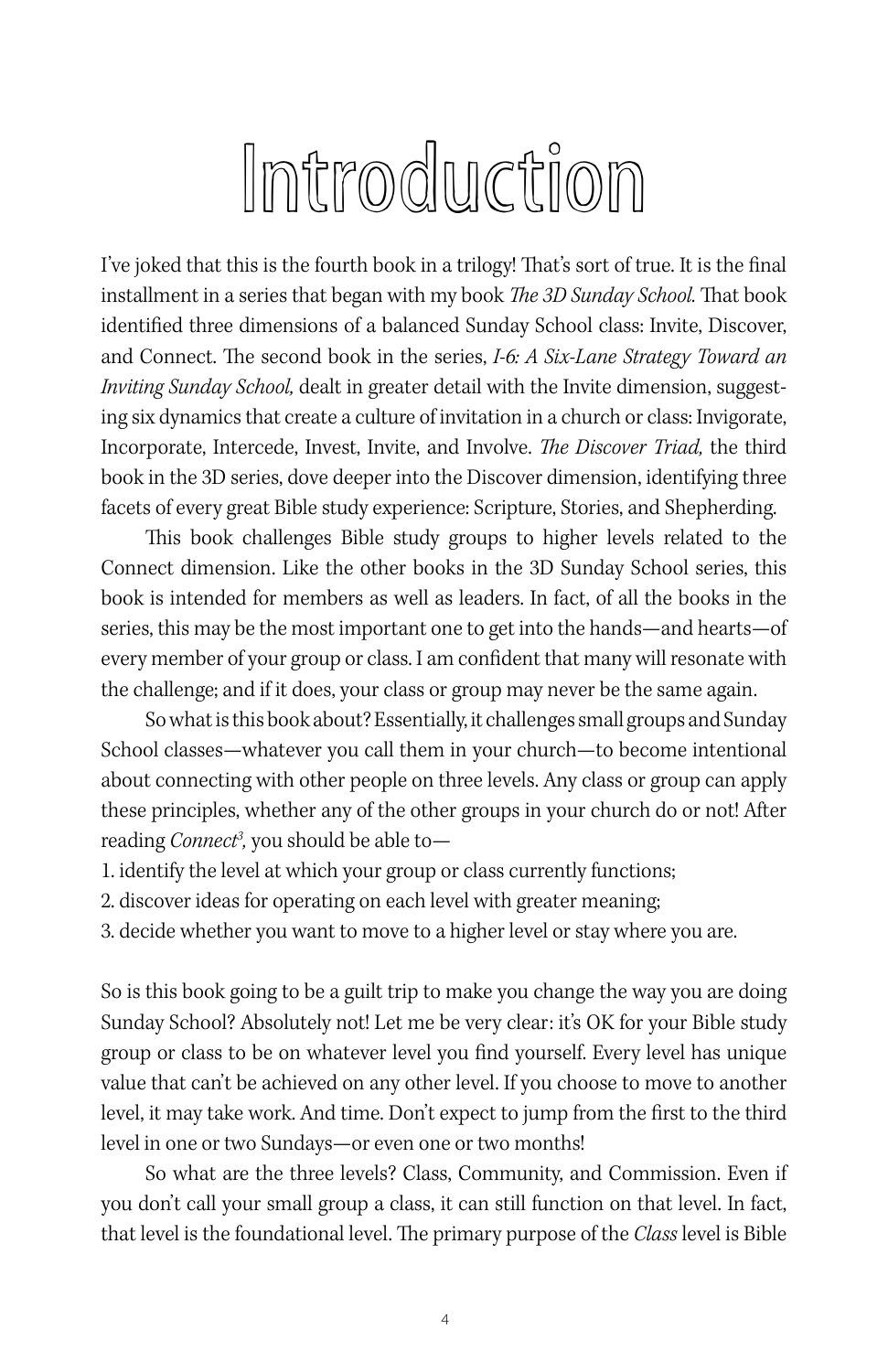study. The goal is for each member to be—well—a participating *member!* On the second level a group becomes a *Community*, organized for caring and sharing 24/7. In a community, members have the opportunity to become ministers. On the third level a class gets intentional about helping one another obey a *Commission*—the Great Commission. In this kind of group, members and ministers are challenged to become missionaries—part of a missional team.

| <b>LEVEL</b>            | <b>CLASS</b>       | <b>COMMUNITY</b>                                        | <b>COMMISSION</b>                                            |
|-------------------------|--------------------|---------------------------------------------------------|--------------------------------------------------------------|
| Churched                | Member             | Minister                                                | <b>Missionary</b>                                            |
| <b>Focus</b>            | Me                 | Us                                                      | <b>Them</b>                                                  |
| <b>Unchurched</b>       | Conversation       | Community                                               | Conversion                                                   |
| <b>Biblical Mandate</b> | Great Confession   | Great Commandment                                       | <b>Great Commission</b>                                      |
| <b>Conversation</b>     | What we learned    | What they did for me                                    | Where we went                                                |
| <b>Prayer</b>           | General requests   | Needs of others                                         | Lost people                                                  |
| <b>Records</b>          | Class list         | Ministry list                                           | <b>Prospect list</b>                                         |
| <b>Organization</b>     | Teacher, secretary | Fellowship, ministry, prayer,<br>and care-group leaders | Missions leader, outreach<br>leader, apprentices, associates |
| <b>Biblical Concept</b> | Kerygma            | Koinonia                                                | Kenosis                                                      |

All three levels are important. A group or class does not graduate from one level to the next. It just builds on the previous level. Each level is foundational to the next. They work together to help people progress from making the Great Confession, to experiencing the Great Commandment, to participating in the Great Commission.

Each chapter in this book will include a brief discussion of how each level of connection might influence the conversations we have with outsiders—people who are outside the kingdom of God but inside our spheres of influence. To maintain some level of consistency, each chapter will also attempt to address how each level relates to several other key topics: goals, member expectations, organizational structure, growth, evangelism, prayer—and nametags!

I believe your class can become more than you ever imagined as you progress through the three levels of connection we'll talk about in this book. Ready to get started?



5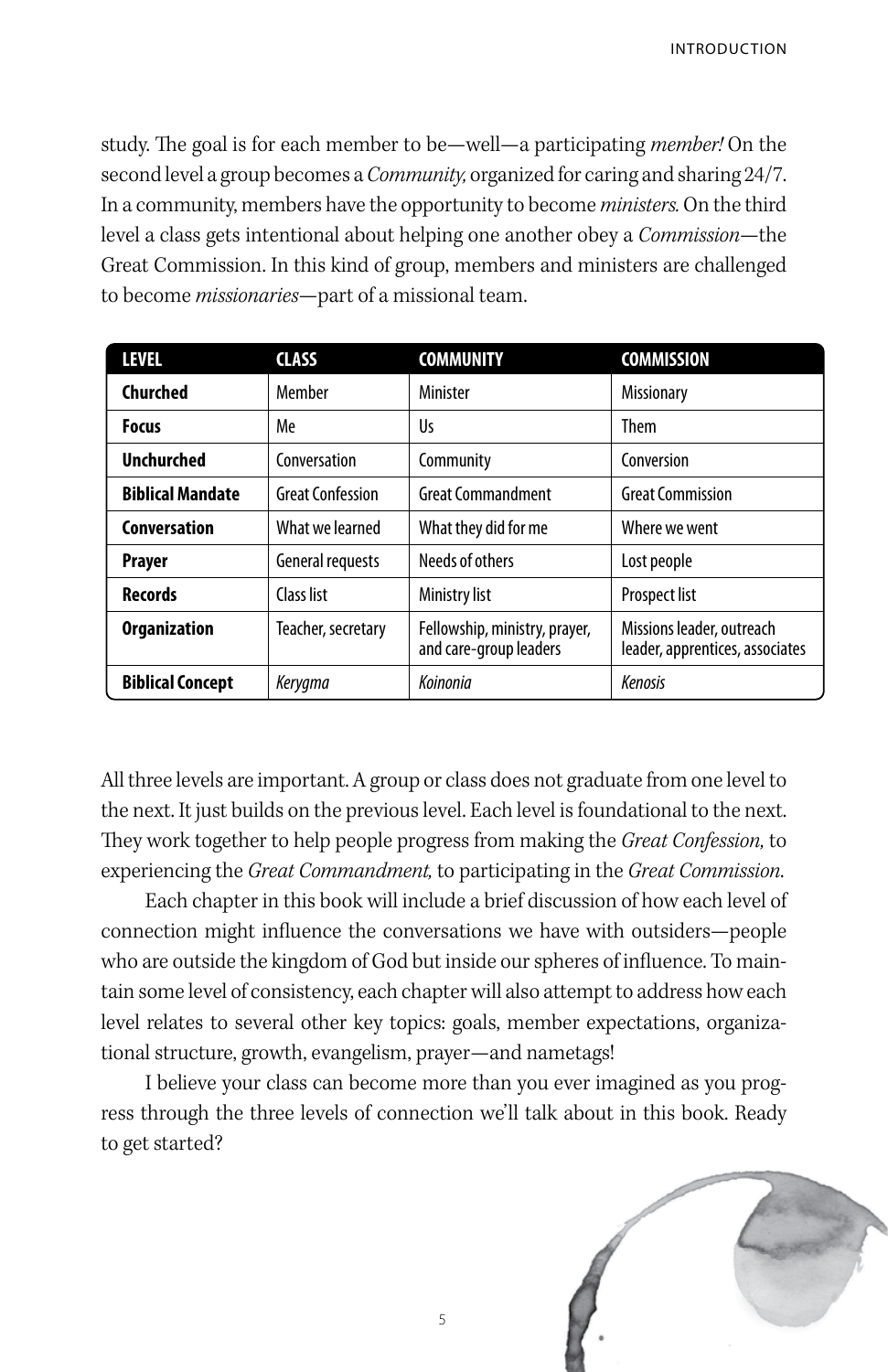## chapter 1

**Contract on the Contract of the Contract of The Contract of The Contract of The Contract of The Contract of The Contract of The Contract of The Contract of The Contract of The Contract of The Contract of The Contract of T** 

## Class: Connecting with God's Word

What comes to your mind when you hear the word *class*? Probably something like a place you go to learn, typically from a teacher. Maybe it makes you think of school. It might even make you think of Sunday School! Whatever else Sunday School is, it is usually at least a weekly occasion at which groups of people come together to learn from the Bible.

The foundation of the Sunday School movement is Bible teaching. The first Sunday Schools were established to help poor boys and girls learn how to read and write. The participants were called scholars, and the primary textbook was the Bible. So in addition to learning to read and write, Sunday School scholars were exposed to the life-changing message of God's Word. Although the Sunday School movement has evolved over the years, its primary purpose remains the same: helping boys and girls, men and women connect with God through His Word.

You may call it something different from Sunday School in your church. In my church we call classes Connect Groups. Regardless of what you call your groups, they still fulfill the function of a class—a place where people come to learn. It can be more than just a class, but at least it usually functions as a class. And it can function more effectively at that level.

#### **Open Groups**

There is one key distinction about classes in the Sunday School movement. Classes are designed to be open groups. What's an open group? One of the best ways to describe an open group is to contrast it with a closed group. Closed groups typically meet for a predetermined number of sessions, using a set course of study materials. There is usually a higher degree of accountability in closed groups. Participants are expected to attend all or most of the sessions and to complete assignments at home. Because of the nature of a closed group, new participants are discouraged once the group begins. I am often asked, "Are closed groups bad?"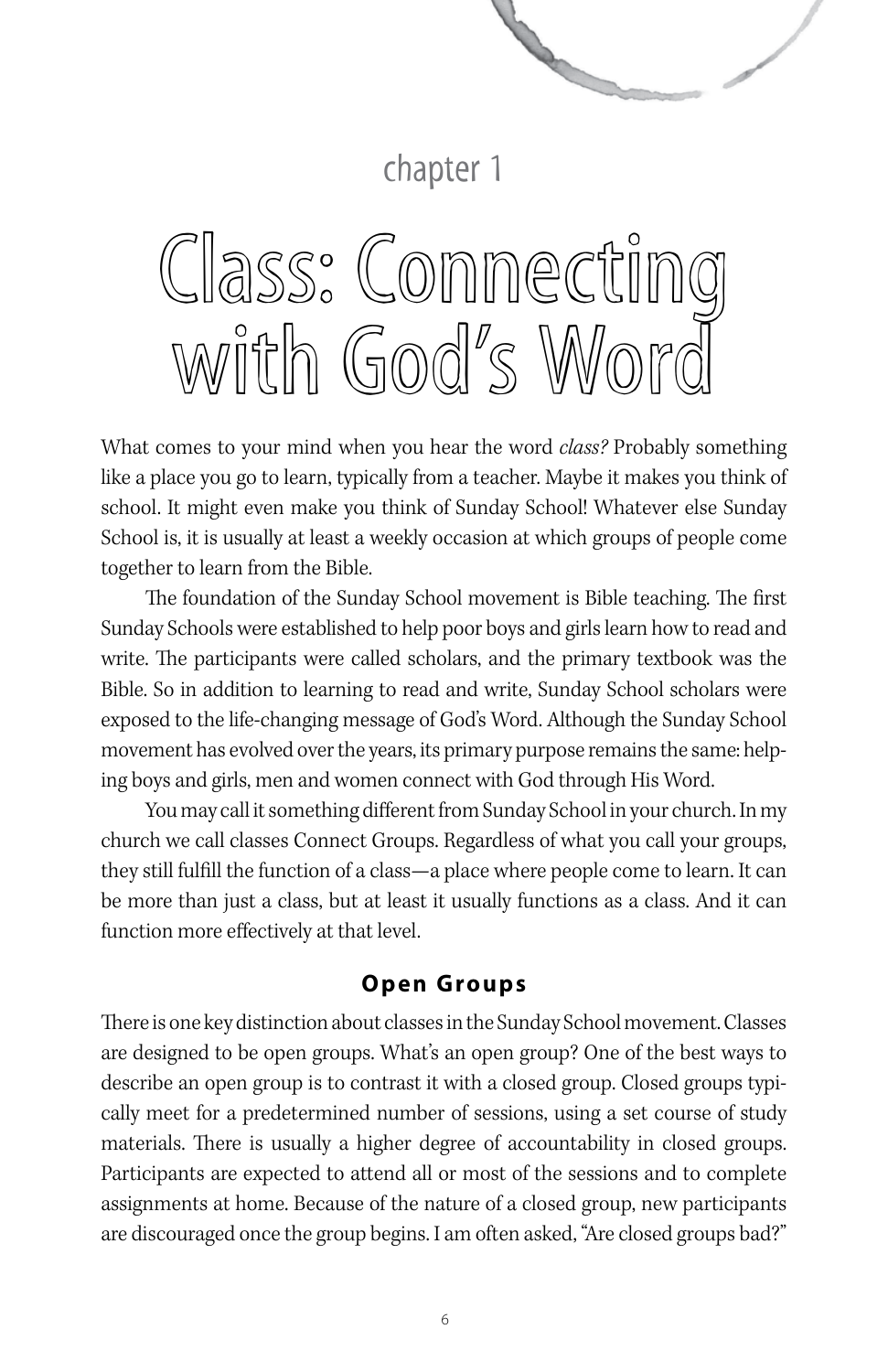No, they are just closed! They serve an important purpose, especially when it comes to going deeper into a particular doctrine, training for a specific ministry, or intentionally creating a high-accountability group.

Open groups are ongoing groups that encourage newcomers every time the group meets. In fact, they expect new people to be there; so the study material should provide a complete Bible study experience at every session. The session is usually part of a unit of study, like a book of the Bible or a biblical topic, and participants benefit from frequent participation. Still, each session stands alone, ensuring that new people feel welcome even on their first visit to the group.

| <b>LEVEL</b>            | <b>CLASS</b>            | <b>COMMUNITY</b>                                        | <b>COMMISSION</b>                                            |
|-------------------------|-------------------------|---------------------------------------------------------|--------------------------------------------------------------|
| Churched                | Member                  | <b>Minister</b>                                         | <b>Missionary</b>                                            |
| <b>Focus</b>            | Me                      | Us                                                      | <b>Them</b>                                                  |
| <b>Unchurched</b>       | Conversation            | Community                                               | Conversion                                                   |
| <b>Biblical Mandate</b> | <b>Great Confession</b> | <b>Great Commandment</b>                                | <b>Great Commission</b>                                      |
| Conversation            | What we learned         | What they did for me                                    | Where we went                                                |
| <b>Prayer</b>           | General requests        | Needs of others                                         | Lost people                                                  |
| <b>Records</b>          | Class list              | <b>Ministry list</b>                                    | <b>Prospect list</b>                                         |
| <b>Organization</b>     | Teacher, secretary      | Fellowship, ministry, prayer,<br>and care-group leaders | Missions leader, outreach<br>leader, apprentices, associates |
| <b>Biblical Concept</b> | Kerygma                 | Koinonia                                                | Kenosis                                                      |

#### **Staying Open While Going Deeper**

One big challenge for open groups is satisfying the desire of believers to go deeper into God's Word while still maintaining an openness in which not-yet-believers feel comfortable. There are a few keys to navigating that dilemma. The most important key is to make sure Bible study is the center of the group experience. Unchurched people overwhelmingly say if they decide to attend a church or small group, a primary motivator is to understand the Bible. So you don't have to dumb down Bible study to be open. Many teachers interpret the desire to go deeper as a call to prepare and deliver in-depth lectures about the Scripture passage or topic. In reality, most people want to go deeper through discussion. A proper balance of lecture and discussion—and even other teaching/learning methods—is critical to helping a group be both deep and open (check out "Discovering Scripture" in The Discover Triad, which can be downloaded free at www.lifeway.com/sundayschool).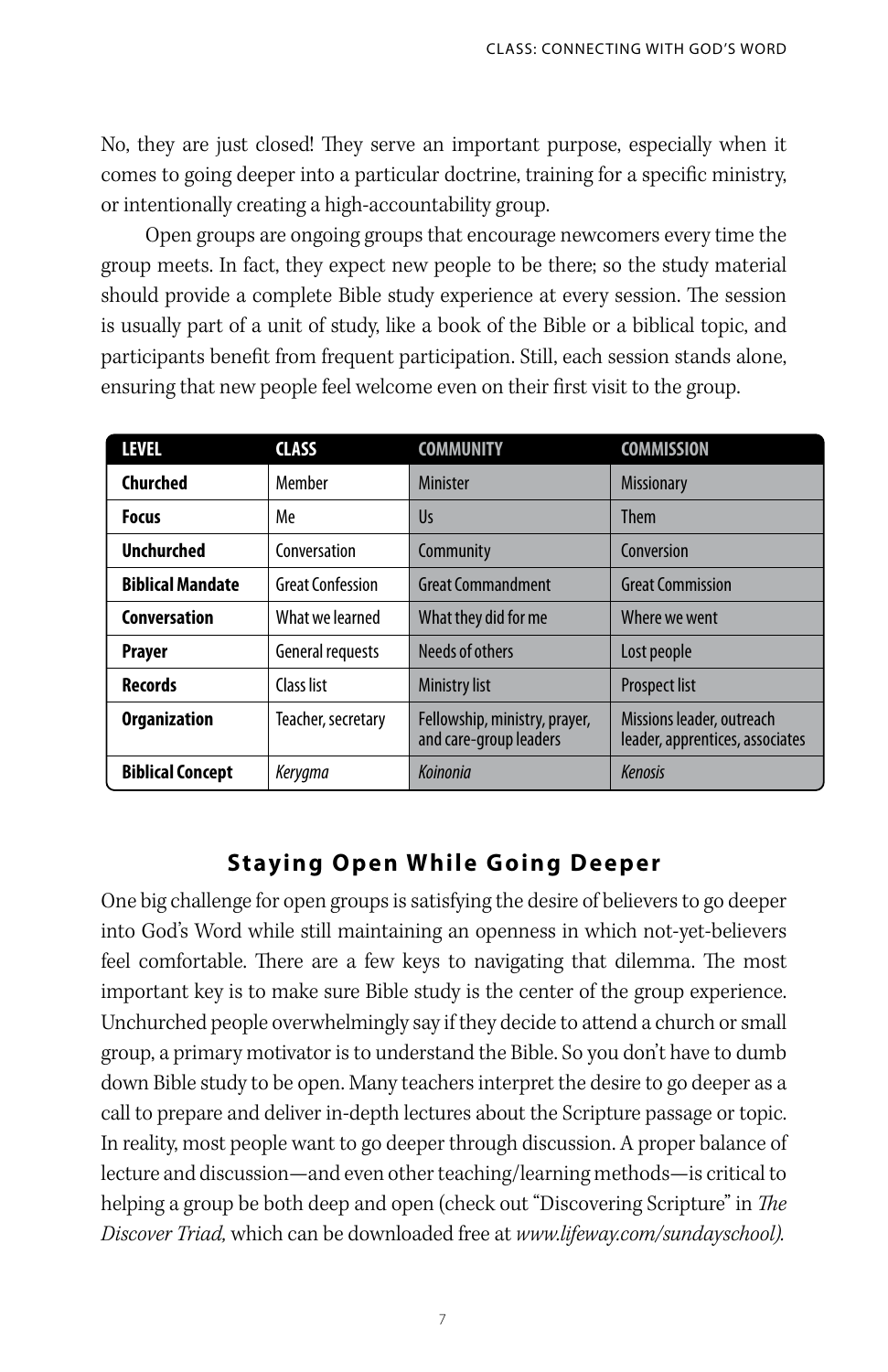#### **Biblical Illiteracy and Relevance**

Much lamented by church leaders today is the problem of biblical illiteracy. In normal English that term just means a lot of people attend church year after year who still don't know the Bible well enough to apply it practically to everyday life choices and decisions. That's why the primary purpose of the Class level is unapologetically Bible study and teaching. In fact, if a class or group never moves beyond this level, it is still fulfilling a very important function: conquering biblical illiteracy. But the purpose of a class is not to win a game of Bible Trivia. Rather, it is to help its members apply what they learn as they face the changes and challenges life brings. In other words, Bible study must be relevant.

## **Dropping Out and Coming Back**

In their excellent book Essential Church? Reclaiming a Generation of Dropouts, Thom and Sam Rainer explore the reasons 71 percent of churchgoing 18- to 22-year-olds drop out of church during these pioneer years of young adulthood.<sup>1</sup> Their research indicates that "almost every dropout (97%) leaves the church because of a life change."<sup>2</sup> On the positive side are the 30 percent who remain active in church. Want to guess some of the important reasons they gave for staying connected? If you guessed things like "I knew what the Bible says about being connected to a group of believers" or "The preaching and teaching of the Bible were essential and relevant to my life," you're right on target.<sup>3</sup> It probably won't surprise you, then, that one of the main reasons cited by dropouts who later return to the church is "I remembered what the Bible said about it!"

The research suggests a strong correlation between dropouts and a lack of biblical knowledge.<sup>4</sup> The Rainers summarize the research, "So what have we discovered about Christians who hear good sermons each week, who are involved in small-group Bible study, and who study the Bible on their own? We have found that such Christians rarely drop out, that they rarely become one of the dechurched. And if they do, they are the most likely to return."<sup>5</sup>

## **Raising the Expectations of Class Members**

Notice in the previous research summary that those who stay connected to the church not only hear sermons and attend a class. They also "study the Bible on their own." So what does a Sunday School class have to do with that? Plenty! In too many small groups and Sunday School classes today, there is virtually no expectation that members come prepared. In fact, they may not even know what the passage or topic will be until they show up. The teacher may be well prepared, but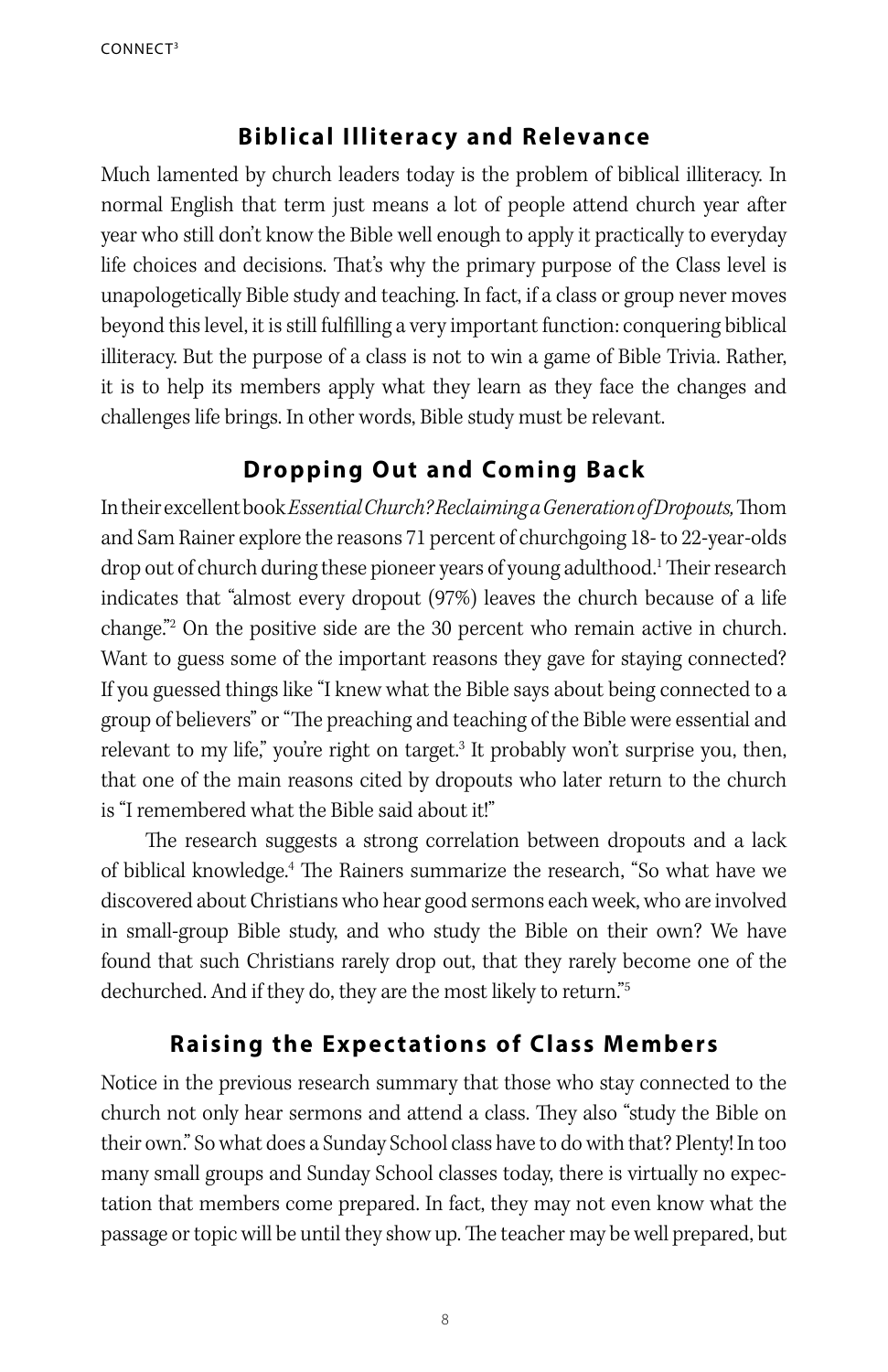class members are not. Everyone just shows up, hears the lesson, and goes home. If there is discussion, it is typically not informed discussion, the kind of vibrant, meaningful discussion that happens when members come to the class experience already prepared to explore the Bible passage or topic. So how do you create the expectation—or at least the opportunity—for members to prepare for the group session? You provide them Bible study material! And reward them for using it.

As the leader of Sunday School for our denomination, I have heard a lot of fun poked at quarterlies. Seems that a lot of churches have decided it's not cool to provide study materials to the members. Or that it's too expensive. Frankly, compared to the expense of biblical illiteracy and church dropouts, study guides are actually a pretty inexpensive investment. And you might even be surprised how many members would be willing to pay for their books. Of course, extra copies for guests, who should always be provided a copy, and for use in outreach should be paid for from the church budget.

You may have thought that last paragraph sounded like a commercial, but I hope you heard my heart. These principles apply whether you purchase Bible study and devotional resources from LifeWay or prepare them yourself. Members should have the opportunity to prepare for class ahead of time and should be encouraged to spend time reading the Bible each day. These are ways you can help members develop at the Class level. Creating the opportunity and expectation for members to come prepared will not only help them personally. It will also create a much more robust and dynamic group discussion centered on trying to understand what God is saying to them in His Word rather than just personal opinions uninformed by personal Bible study.

#### **Connecting as a Member: Enrollment**

At the Class level the goal is for every participant to become a member of the group. That begins with enrollment. Enrolling in a class or group simply means what it implies: agreeing to be placed on the class or group roll. Classes and groups that are intentional about being open groups encourage newcomers to enroll as soon as possible. Why? Because it says to that person, "We'd like to get to know you; we'd like to invite you into our group; we welcome your contribution to our class." Does this person already need to be a believer or a church member? Absolutely not! In fact, during the years when my denomination experienced its greatest growth, Sunday School enrollment exceeded what Southern Baptists call resident church membership by as much as 10 percent. Some in the denomination are concerned that the number of church members is overstated. The solution, for some, is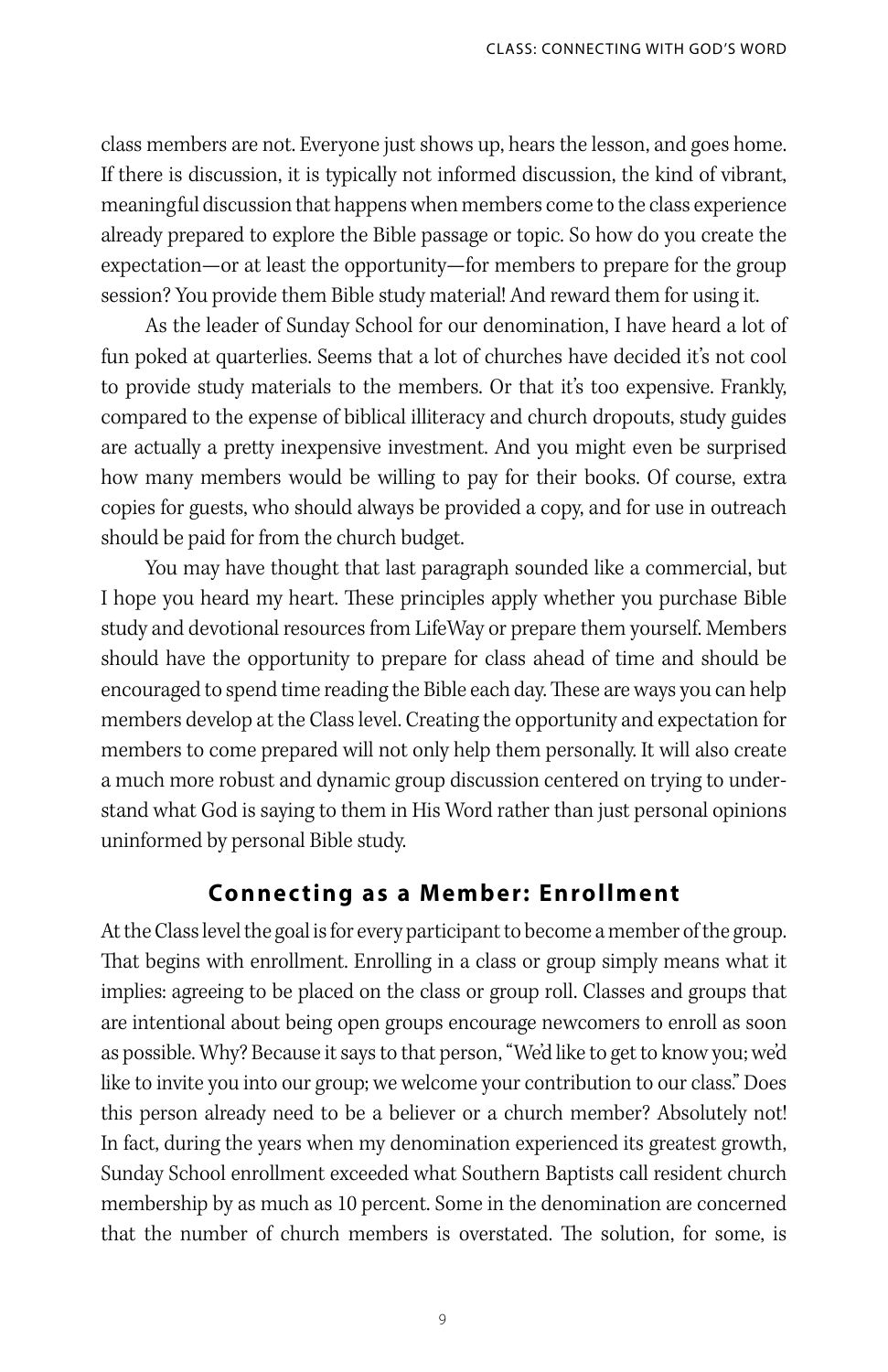to purge the rolls of nonattenders. In my opinion, that should be exercised with great care and should almost never apply to the Sunday School roll.

The alarm being expressed by some in our denomination is that a large number of unregenerate members may be on the rolls. That is, people are on a church-membership roll but seldom attend or give other evidence that they are Christ-followers. So what does the discussion about unregenerate members have to do with Sunday School enrollment? In a word, nothing! Why? Because we actually want members in Sunday School who are not yet believers—people who have not yet pledged their allegiance to Jesus. I'll address this more fully in the next chapter.

#### **Belonging Before Believing**

The genius of open enrollment—of not only allowing but also encouraging people to enroll in our Sunday School class or open small group—is that it lets people belong before they believe. That is exactly what we do with kids! A baby can't make a decision to follow Christ, but a loving parent can enroll her in Sunday School. In fact, during a recent meeting with the Central New York Baptist Association, one pastor suggested to me that if we really believe life begins at conception, we should allow babies to be enrolled in Sunday School before they are born! I didn't tell him, but I have heard of churches who enrolled babies in their Cradle Roll departments before they were born, with the parent's permission, of course. This was never specifically encouraged by the promoters of Cradle Roll ministry, which actually had as its focus the enrollment of expectant parents. The emphasis is now called First Contact. These approaches amplify the passion behind the practice of open enrollment.

#### **Church Membership Not Required**

What if, when asked about enrolling as a member of your group, someone says, "We're not sure we're ready to join the church"? I recommend that you memorize this response: "Enrolling as a member of our class does not make you a member of the church, nor does it obligate you to become one." Communicating both points is important. We want Sunday School members to understand that enrolling in the class, making a commitment to Christ, and requesting church membership are three distinct and separate decisions. And we also want them to know that a lot of people enroll as members of Sunday School while they are considering one or more of the other decisions. It's sort of like trial membership in the church.

And guess what? You will be amazed how many people will respond positively to such an invitation if presented in a clear, compelling way. Beyond the

10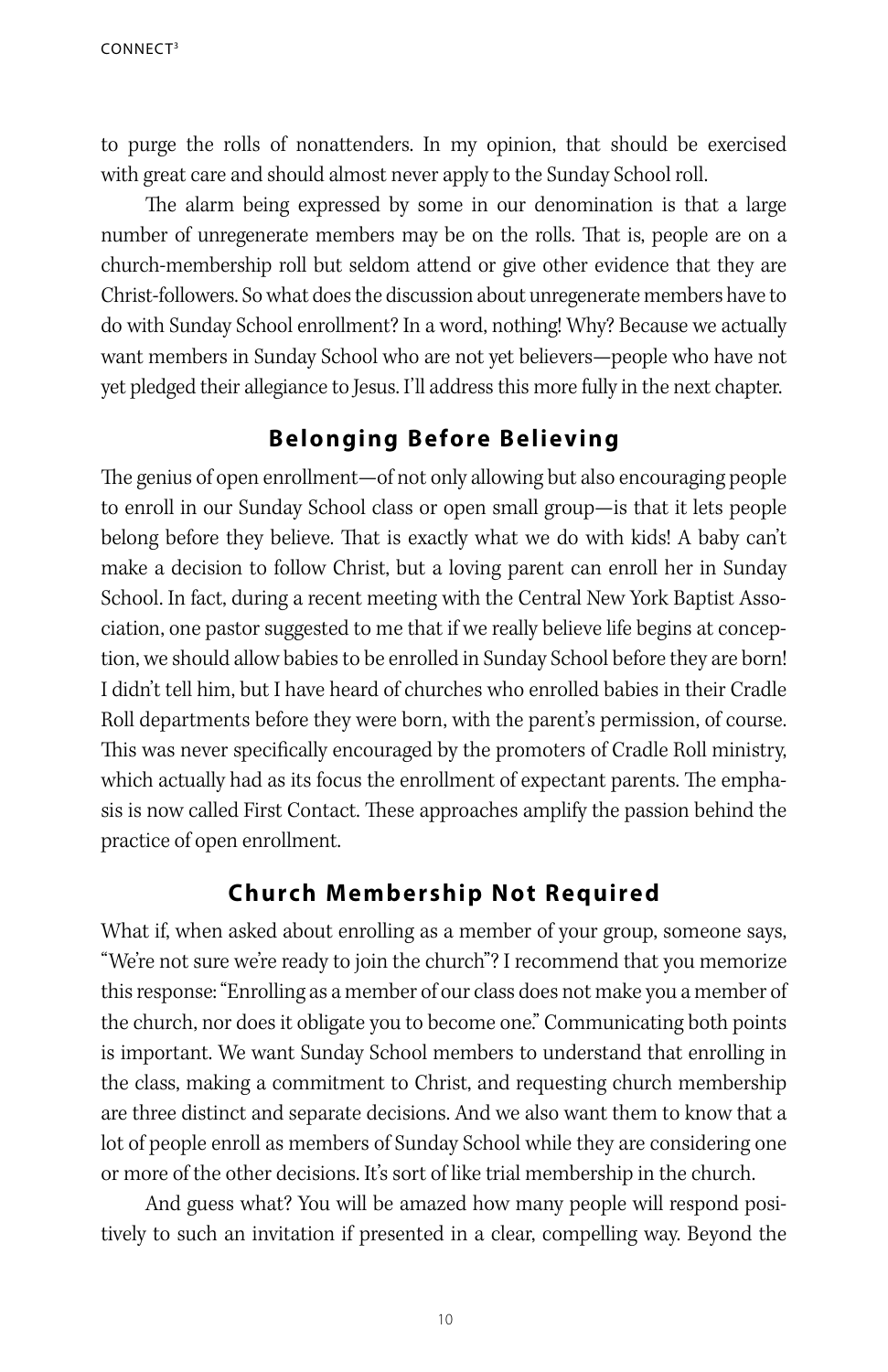mechanics of enrollment, however, what people are really listening for is "We like you; we want to get to know you better; would you honor us by being an official member of our group?" They want to know it's OK with you if they belong before they believe—even if they never believe.

#### **Connecting to Christ: The Great Confession**

So if we have not-yet-believers connected to our class, what is our desire for them? That they connect with Christ! We want them to come to the place where they can sincerely express the Great Confession, the response Peter made to the Lord's question, "Who do you say that I am?" What did Peter say? "You are the Messiah, the Son of the living God!" (Matt. 16:16).

While there are many ways for people to come to such a point of decision, by far one of the most effective is involvement—over an extended period of time with a small group of people who regularly study and share about the Word of God. The evidence is overwhelming: a person enrolled in Sunday School is about one hundred times more likely to receive Christ than a person who is not enrolled in a class or small group. I like those odds!

## **Enrollment and Assimilation**

Assimilation is a word used by church leaders to describe the process—and the problem—of connecting to a local church the people who accept Jesus' offer of forgiveness and eternal life. The problem primarily arises from an approach to evangelism that suggests this process: conversation, conversion, community. This approach suggests that the normal way to reach people for Christ is to present the gospel to them, lead them to pray to receive Christ, then try to help them connect with a group or church where they can grow in Christ. Thus, the problem of assimilation is accomplishing the third step in that process. And it is a real problem because unfortunately, it is quite rare when this approach actually results in the person's getting to the third step—being assimilated into a local church.

Dozens of schemes have been devised to solve this problem, but most have had disappointing results. So what if we changed the order of the process? What if our primary process were conversation, community, conversion? That is, the goal of conversations with our FRANs—friends, relatives, associates/acquaintances, and neighbors in your sphere of influence—would be to invite them to be part of our Bible study group; then to invite them to enroll in the class and become part of our community (next chapter!); and finally, in the context of fellowship around God's Word, experience Christ's love and their need for Him. When a person comes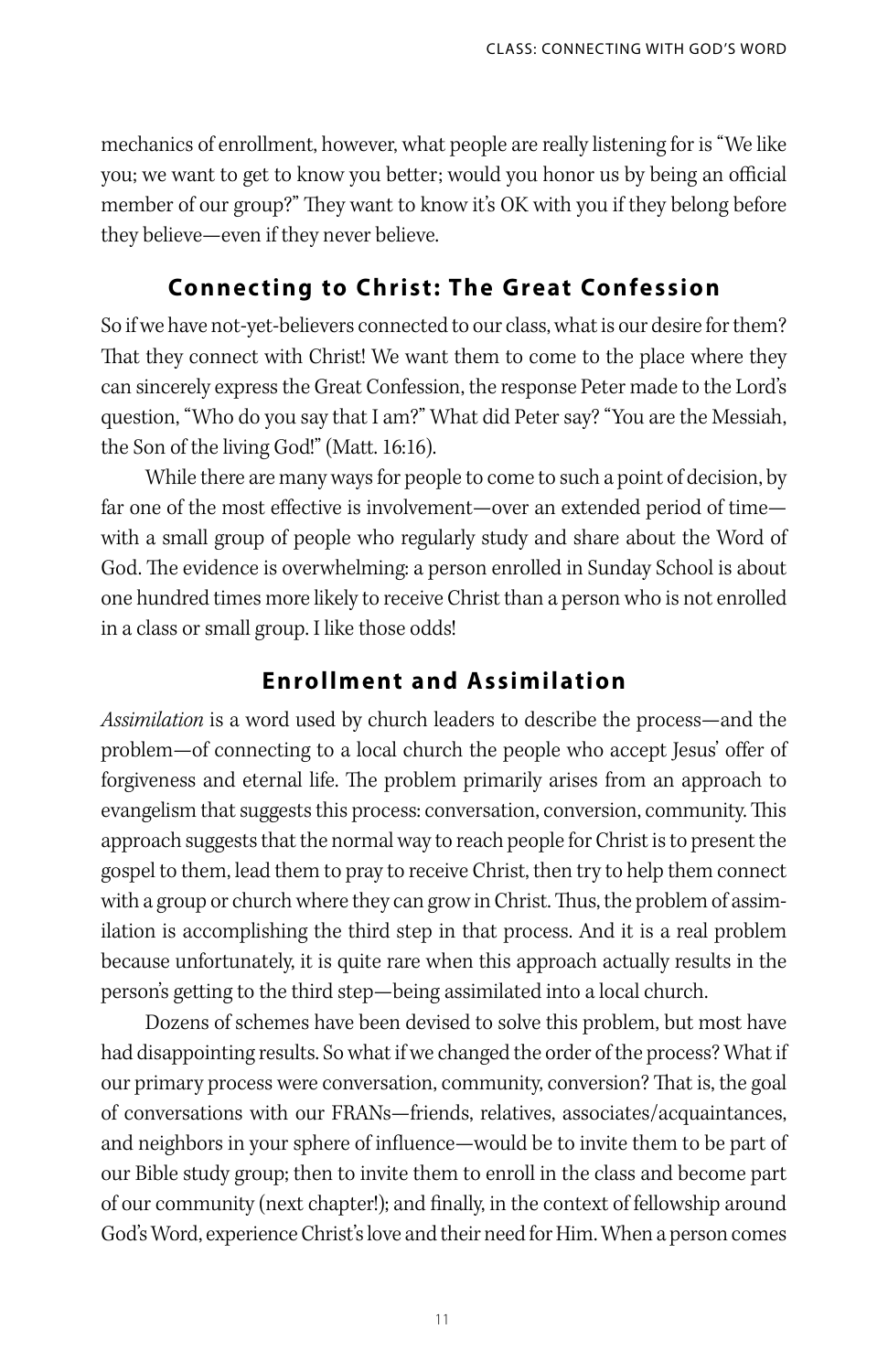to Christ this way, guess what happens to the problem of assimilation? There's not one! They are already assimilated! Enrollment and participation in a Sunday School class or small group is perhaps the grandest preassimilation tool ever!

## **Participation: The First Indicator of Connectedness**

At the Class level there are two progressive indicators that a member is connected to the class or group. The first is simply participation, or attendance. The member shows up for class with some level of regularity. That's why attendance is one vital sign we use to measure the effectiveness of a class in the macro and the individual member in the micro.

What is a healthy ratio of attendance to enrollment? Remarkably, for many decades the average ratio in Southern Baptist churches has remained virtually constant at around 50 percent. That is, with only a movement of about a point in either direction over many years, in the average church about half of Sunday School members attend any given week. So an attendance-enrollment ratio of between 40 and 60 percent is generally seen as healthy. If the ratio is below 40 percent, it usually indicates either that the class is unusually aggressive at enrolling new members or that the class may need to address how well it is ministering to its members (which we'll address in the next chapter). If the ratio is above 60 percent, it usually means the class is very passive about inviting new people and/or inviting them to enroll, or it has purged its roll of nonattenders. So David, are you suggesting that a high percentage is bad? Actually, that's exactly what I'm suggesting! People are more important than percentages.

## Active Enrollment: You've Become **More Connected than You Think!**

It's typical for a class to think something like this: we have 30 people on our roll, and our attendance averages 15; so we must have 15 people who don't attend. That's probably not accurate at all. In fact, if you counted how many different members come at least once during a given month, you'd probably discover that there are perhaps 22 to 24 members participating at least monthly. I call this active enrollment. Your class might be encouraged by this number. And it certainly reduces the scope of the challenge of your efforts to reconnect nonattenders. In chapter 3 I'll give you another number you might add to your active-enrollment figure that I think you'll find even more encouraging in terms of the size of your class.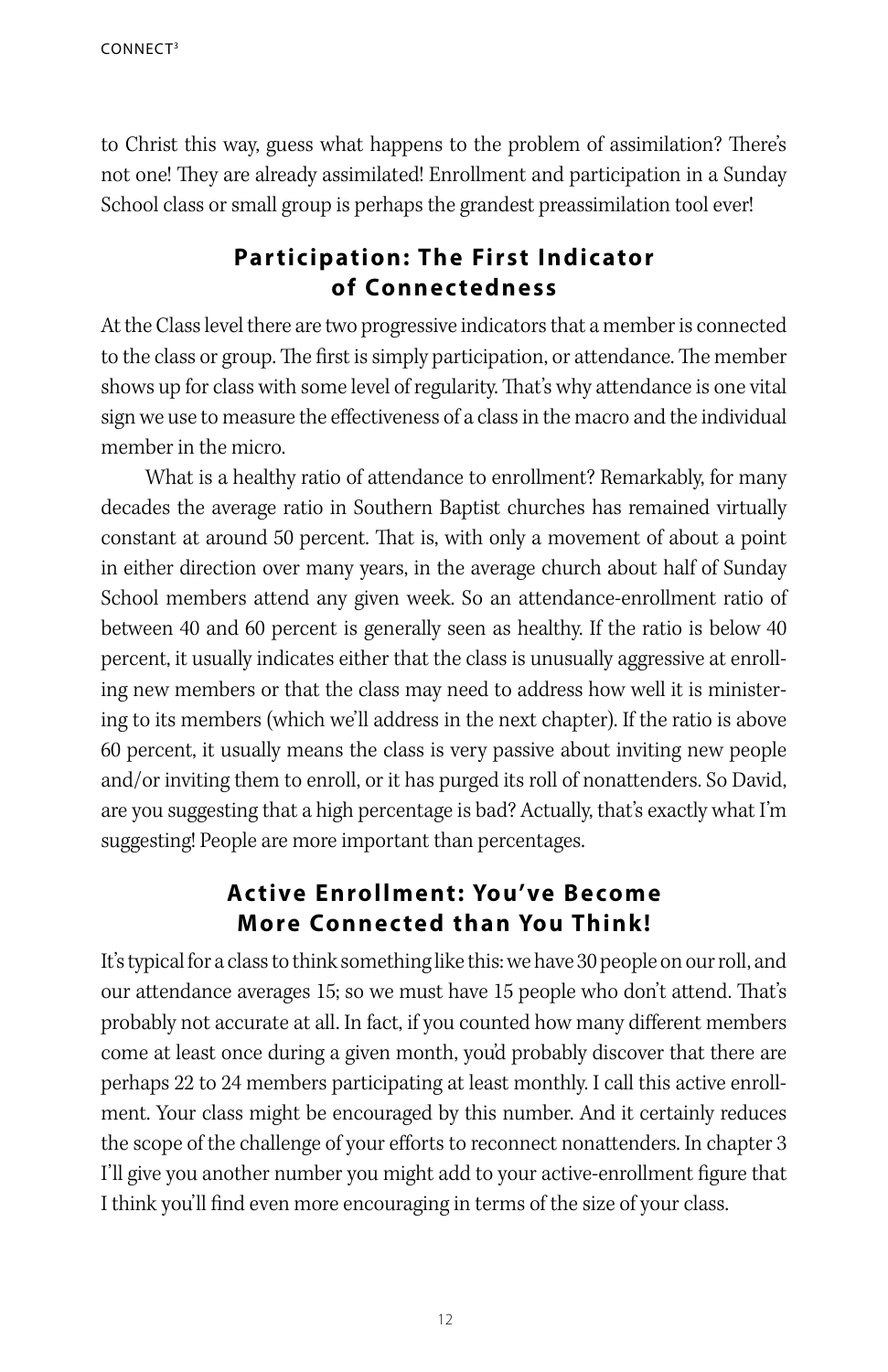## **Preparation: An Advance Indicator of Connectedness**

The second indicator that members are connecting more fully at the Class level is preparation. Members seldom come to class wondering what the lesson for the day might be. Using the materials or advance information provided, they have prepared for the class.

There are different steps of preparedness within this level. The first step may be simply making a commitment to read the Bible passage(s) before class. The next step would be reading the comments in the learner guide. Still another step might be to mark in the book, circling words you'd like to know more about, underlining key comments with which you agree or disagree and using exclamation points or question marks to mark issues you'd like to discuss further, and so forth.

Wise teachers reward such preparation. One way is by asking the class, "From your reading for class, what questions or ideas would you like to make sure we try to address today?" Another way is by actually using the learner guide during the class session: "Look at the [photo/question/comment/box] on page 22. Let's break into groups of four and discuss it for five minutes." Preparation should be expected—and rewarded!

## **Connection Is Affected by Room Set-up**

At the Class level the way the room is set up has a significant effect on members' participation and their ability to connect during the class.

- Rows of chairs with a lectern at the front communicates that the leader will do most of the talking and the learners will sit and listen. Some people prefer this arrangement because it is safe: nobody is looking at me, and I don't have to say anything! This is about the only way to set up a class where attendance exceeds 25 to 30. The use of smaller buzz groups during class is an effective way to stimulate participation in such a class.
- A semicircle with the leader sitting or standing in the open end communicates that there will be some level of participation, but the leader is still clearly in charge. (I confess that this is my favorite way to teach, but it may not be the best way!)
- A full circle communicates that the leader is a fellow learner, and there is going to be a lot of interaction in this class. It is also the most efficient use of space because you use every wall.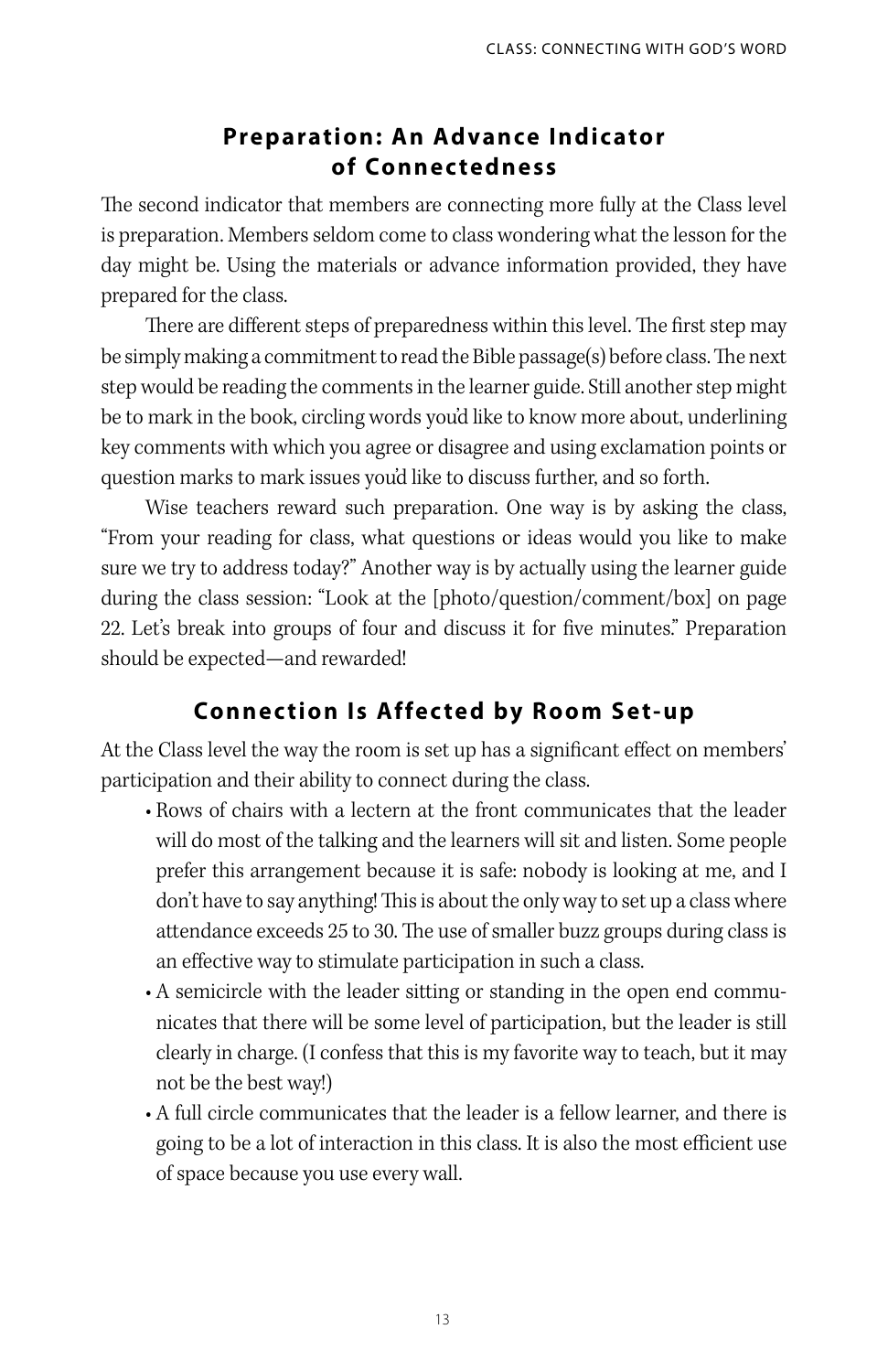• What about tables? I hate it when people ask me about tables, because they seldom like my answer! Tables almost always communicate that this is a closed, academic sort of group. In addition, tables are an incredibly inefficient use of valuable space.

Whatever way you decide to set up your room, it's OK. Don't stop reading the book over the way your room is set up!

## **Organization at the Class Level**

What kind of organizational structure do you need at the Class level? On the most basic level you need just two positions: teacher(s) and secretary. The secretary checks and returns attendance records. If groups meet away from the church or at times other than Sunday, the secretary can report attendance via the Internet or another means. She completes and returns appropriate forms that capture information about guests and new members. There are many other duties the secretary might also perform. You can download a copy of sample job descriptions for Sunday School class leaders at www.lifeway.com/sundayschool.

Why the (s) after teacher? Two reasons. Preschool and children's classes need multiple teachers. Period. This is true for a number of reasons: safety, security, and—perhaps most important—sanity! Student and adult classes may have more than one teacher also. In a class for kids, one of the teachers typically serves as the lead teacher. Some churches call this person the director.

## **Director: A Position Worth Considering**

If your class is large, if your class has more than one teacher, or if two or more classes are part of a department, you might want to consider a position like a director. Similar titles I've heard are administrator or class coordinator. The titles pretty much describe the role: coordinating the organizational and administrative functions of the class, thus freeing the teacher to maximize his or her time to prepare the lesson and shepherd the class members. Several ministers of education I know have two key positions in their classes, which they call adult Bible fellowships—director and teacher. One tells the teachers they are the pastors of their classes and the directors that they are the ministers of education. To get ideas for a director's job description, visit www.lifeway.com/sundayschool.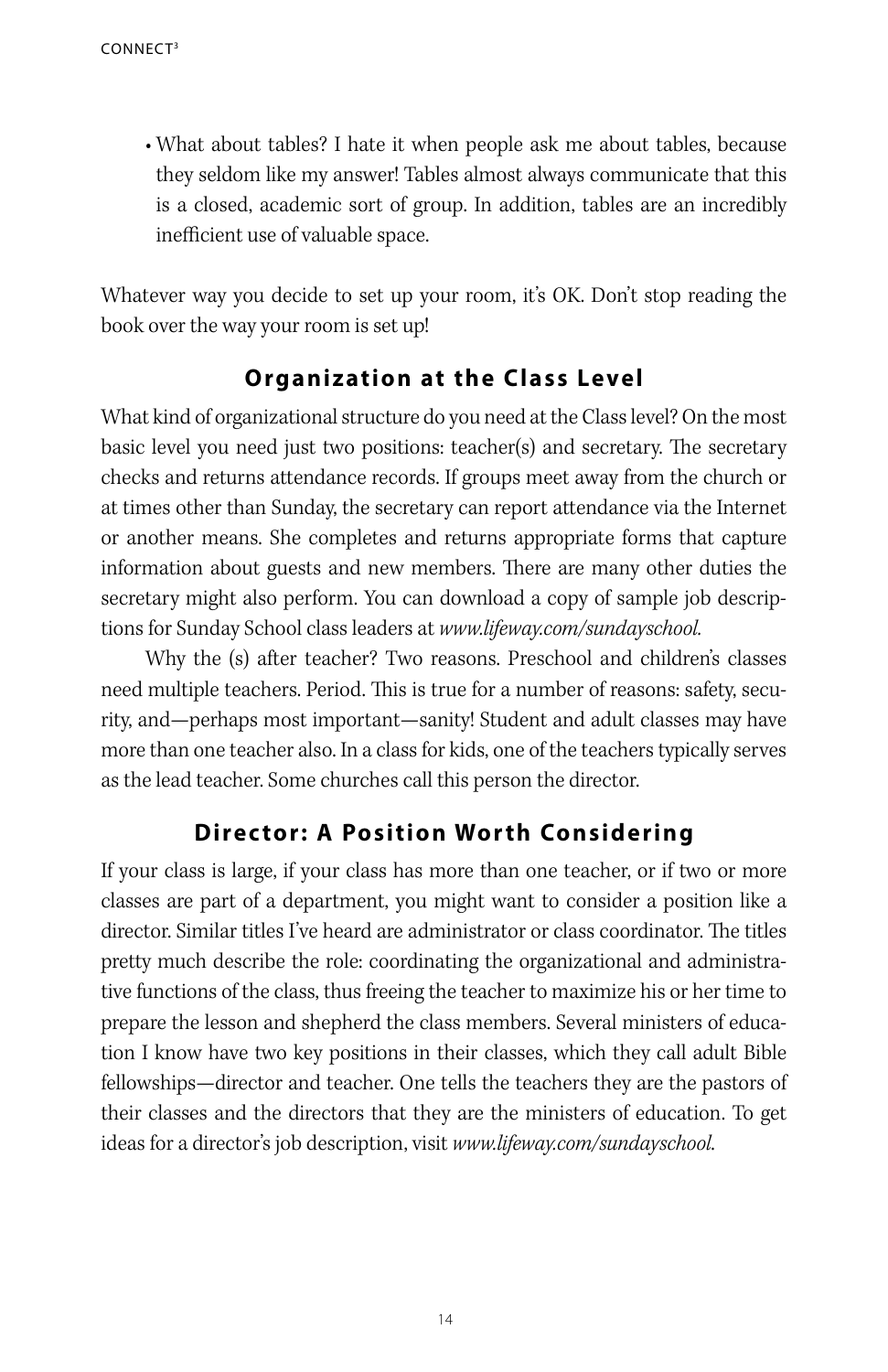## **The G oal: A Bible Study Experience Nobody Wants to Miss**

The goal at the Class level of group development is to provide a consistently satisfying Bible study experience that people hate to miss. It is outside the scope of this book to describe how to accomplish that. The Discover Triad suggests ideas and resources to equip teachers to plan and lead dynamic Bible study sessions. Southern Baptist state conventions and local associations also provide training and helps. Visit their Web sites for specific information. (Hint: You may find great ideas on the Web site of a state convention or association other than your own! You can find links to some of them at www.lifeway.com/sundayschool.) LifeWay offers national training opportunities (www.lifeway.com/events). And always participate in training events offered by your church.

## **Conversational Impact at the Class Level**

How can actively connecting at the Class level season your conversations with lost people? You will become increasingly knowledgeable of the stories, characteristics, and principles of the Bible. Week after week you'll grow in your understanding of how it all fits together. As you apply Bible truths to your life, you'll become more and more confident that loving, trusting, and obeying God is the absolutely best way to live. More importantly, you'll become more and more comfortable sharing what you are learning—and living—in the course of everyday conversations. You won't sound preachy. It will just become the natural, unforced "salt" in your speech (see Col. 4:5). You'll find yourself sharing naturally about how your story is being impacted by God's story. It may sound something like this: "That reminds me of a story about a man named Joseph we discussed in our Bible study class last Sunday. May I share it with you?" Your testimony may sound something like this: "Being part of this class has made a huge, positive difference in the way I understand and navigate life's challenges." Your invitation may sound something like this: "I'd love for you to consider attending our class with me to check out whether you think it might be helpful for you too."

## **Growth and Evangelism at the Class Level**

At this level growth and evangelism are pretty much about being welcoming toward people God sends to your class. That doesn't sound hard, you might be thinking. Doesn't everybody do that? In a word, no, they don't. I visit churches all over the country. I have visited many classes with pretty good Bible teaching and discussion that were pretty lousy at welcoming people.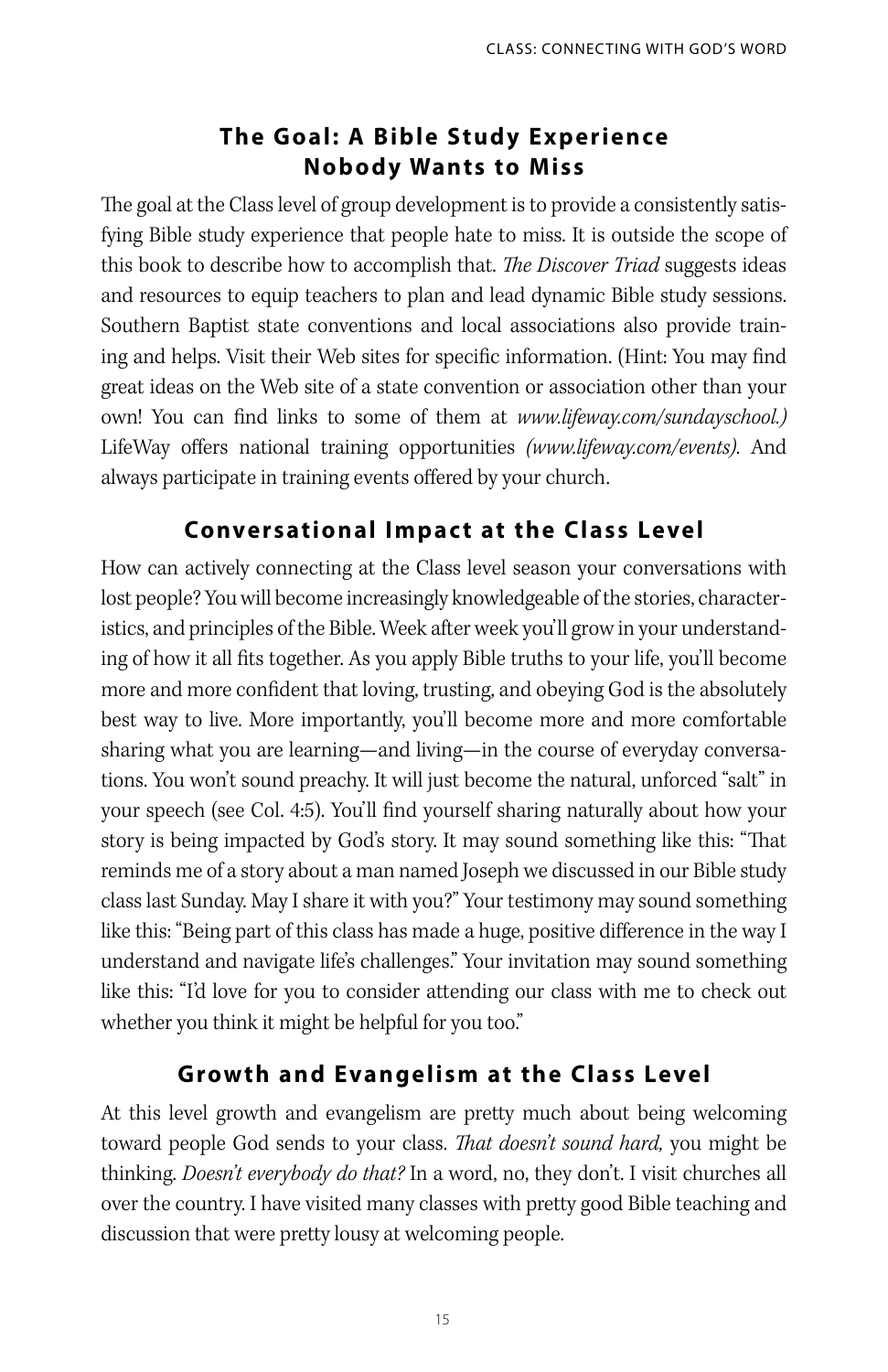CONNECT<sup>3</sup>

What kinds of things does a class do to create a welcome environment for newcomers? First and foremost, the teacher and some of the members—maybe a greeter—arrive at class at least 10 minutes early, and someone greets newcomers at the door. If any forms need to be filled out, someone does it for them while getting to know more about them than the contact information on the form. That person introduces the new friend to other people, especially if he discerns an interest match like a sport, hobby, or vocation. Members make an intentional effort to break away from conversations to show sincere interest in the guest. Perhaps someone invites the person to accompany them to worship. And if you want to make an A+, invite them to lunch. (They probably won't accept, but the gesture will make a big impression.) Finally, the teacher or, even better, several class members contact the newcomers the following week to invite them back. For a number of additional ideas about how to make positive first impressions with guests, see the chapter "Connect" in The 3D Sunday School (view or download it free at www.lifeway.com/sundayschool).

So is this really evangelism? Maybe not. But it is important, because creating a welcoming class is the foundation for invitation, which is the foundation for evangelism. (See the chapter "Invigorate" in I-6: A Six-Lane Strategy Toward an Inviting Sunday School for a more thorough treatment of this idea.) Who knows? Perhaps if you get ready for guests, God may send some to you!

#### **Nametags at the Class Level**

David, are you really going to talk about nametags in every chapter? Yep! I've been called an evangelist for nametags because I think they are so important! In each chapter I'll try to convince you why you should use nametags at that level of the class's development. So what about the Class level? The most apparent reason relates to the previous topic—making guests feel welcome. Absolutely nothing makes a newcomer's anxiety crash like nametags.

There are also other bonuses at the Class level, whether or not you expect any guests. Nametags enhance discussion and prayer. How? Because people can confidently call one another by name. Nametags—especially if you print first names larger than last names—prevent people from saying, "Following up on what she said …" or from praying, "Lord please provide for our brother who lost his job." Think of your nametag as an act of faith. As you put it on each week, say a quick prayer like this one: "Lord Jesus, if You send someone our way today, make me worthy of that trust." No other single tool will help your group connect.

16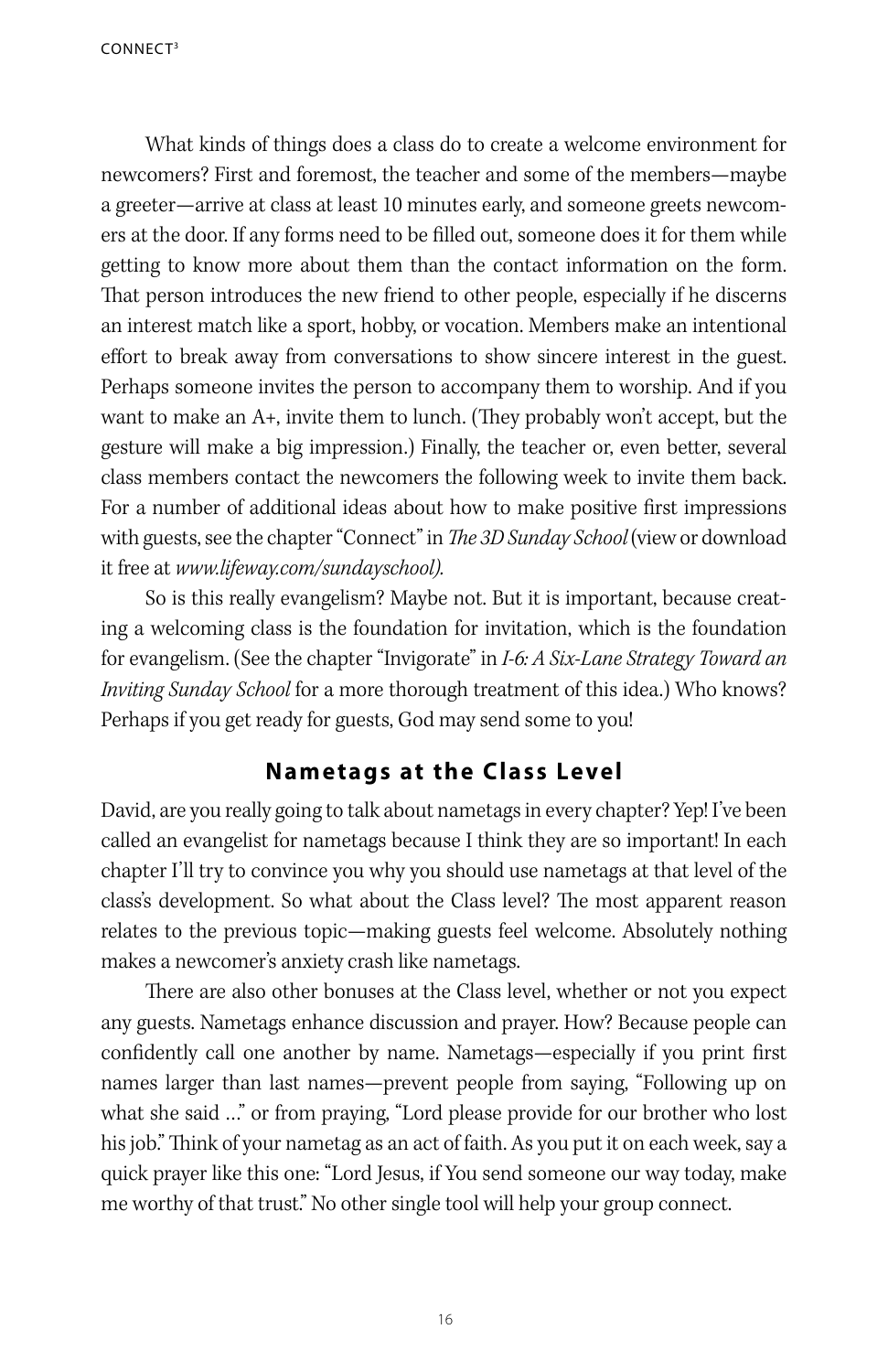#### **Prayer at the Class Level**

What a class prays for may be the best indicator of whether it is functioning at the Class, Community, or Commission level. At the Class level of development, prayer requests are typically general in nature. Not necessarily superficial, just general. Prayer for a friend's health. Prayer for elected leaders. Prayer about social concerns. Prayer for the victims of natural disasters. You get the idea.

Studying God's Word as a class is important. It is indeed foundational to every other level. Without this level the other levels have no center of gravity. But there is more, like different kinds of prayers in the context of a class that connects on a higher level—Community. We'll look at that level in the next chapter.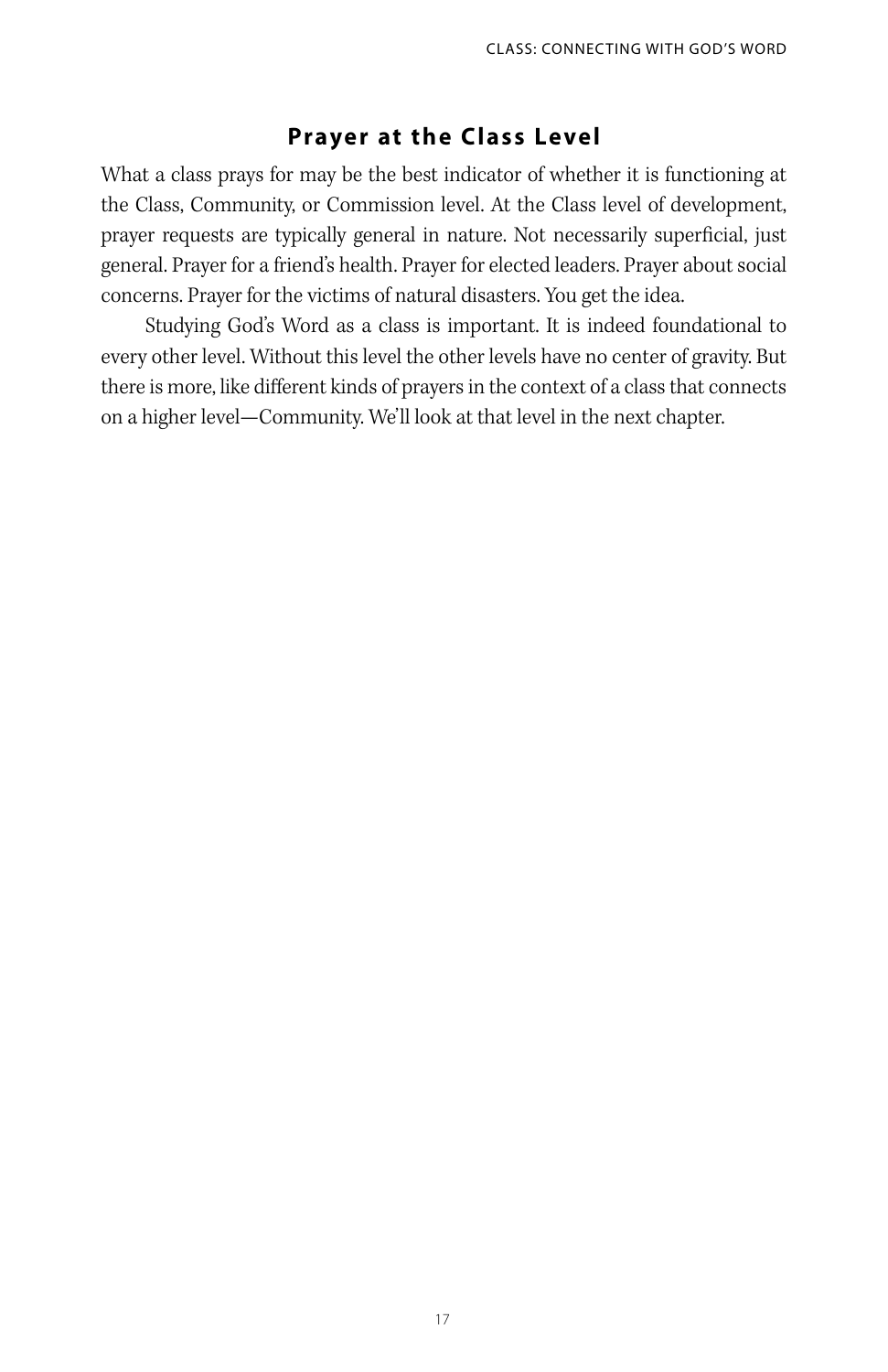## chapter 2

## Community: Connecting with One Another

Your class has become a wonderful weekly Bible study experience. You have to miss sometimes, but you hate it when you do. The teacher almost always has a fresh word from the Lord. Most members come prepared, so the discussion is robust and meaningful. You gain new insights every week from your own study, from your teacher, and from the other members. Can it get any better than that? Well, believe it or not, yes, it can! It happens as your group moves from being a class to becoming a community. I use the word *becoming* intentionally. To some degree your class can become a community naturally, whether or not you decide to become one. Yet something significant happens in a class that is aware of the dynamics of community. That's especially true if you want to remain an open community.

## **What Is Community?**

There is a lot of buzz today in Christian-education circles about developing community in classes and groups. But what does that mean? Here's one key idea: community is a place where you feel safe. Safe to be yourself. Safe to share your thoughts. Safe to express your feelings. Safe to ask questions. Safe to challenge the ideas of others. Safe to laugh. Safe to cry. In The Different Drum: Community Making and Peace, author M. Scott Peck devotes a chapter to the true meaning of community. One mark of safety, Peck says, is that members experience "the gift of tears." In a community members discover how much they share in common. To be in community is to feel accepted. To be appreciated. To be included. Peck argues that "the great enemy of community is exclusivity." But he recognizes how hard creating an inclusive environment can be: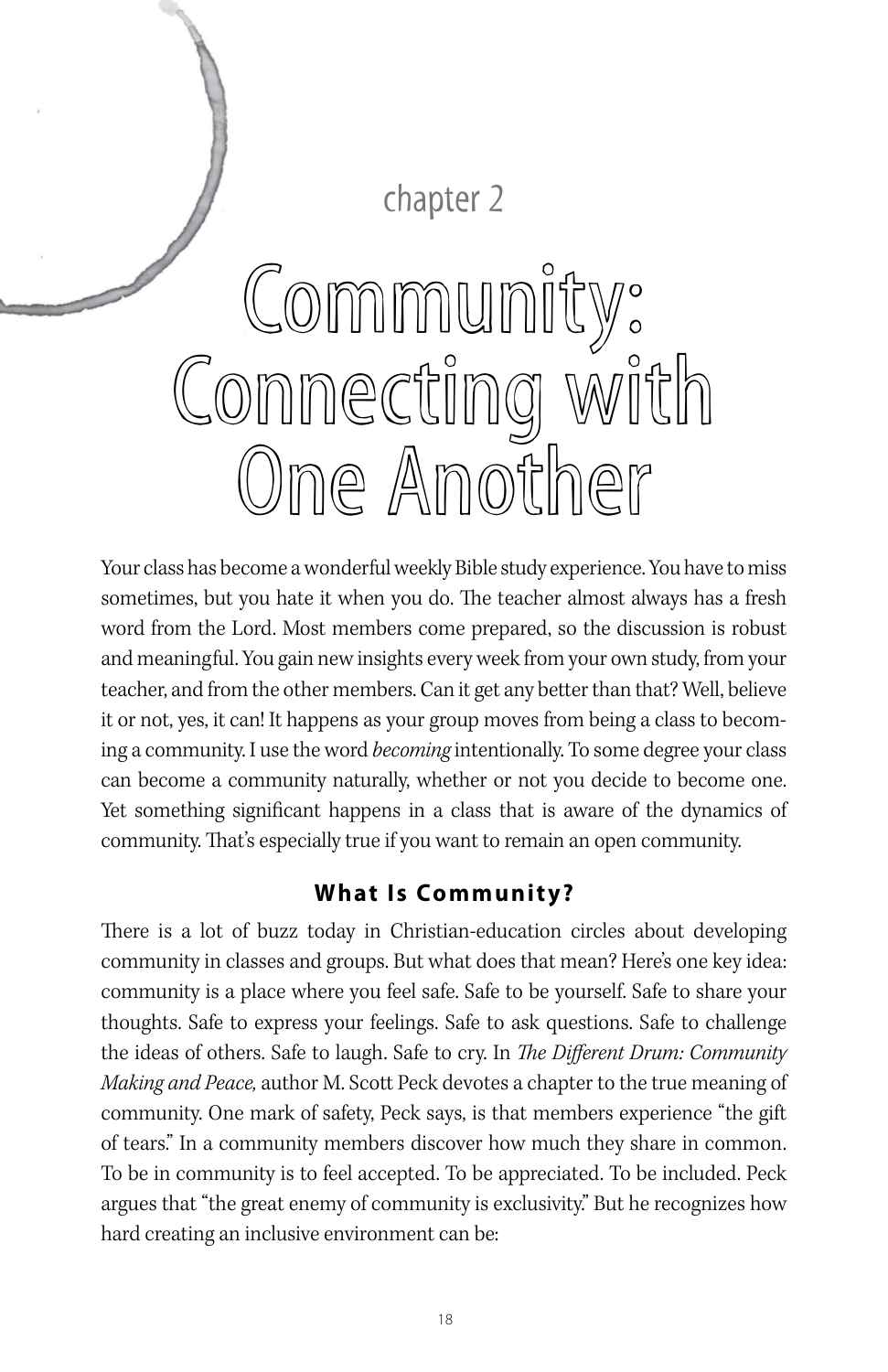Inclusiveness is not an absolute. Long-term communities must invariably struggle over the degree to which they are going to be inclusive. Even short-term communities must sometimes make that difficult decision. But for most groups it is easier to exclude than include. Clubs and corporations give little thought to being inclusive unless the law compels them to do so. True communities, on the other hand, if they want to remain such, are always reaching to extend themselves. The burden of proof falls upon exclusivity. Communities do not ask "How can we justify taking this person in?" Instead the question is "Is it at all justifiable to keep this person out?" In relation to other groupings of similar size or purpose, communities are always relatively inclusive.<sup>6</sup>

| LEVEL                   | <b>CLASS</b>            | <b>COMMUNITY</b>                                        | <b>COMMISSION</b>                                            |
|-------------------------|-------------------------|---------------------------------------------------------|--------------------------------------------------------------|
| Churched                | Member                  | Minister                                                | <b>Missionary</b>                                            |
| <b>Focus</b>            | Me                      | Us                                                      | <b>Them</b>                                                  |
| <b>Unchurched</b>       | Conversation            | Community                                               | Conversion                                                   |
| <b>Biblical Mandate</b> | <b>Great Confession</b> | Great Commandment                                       | <b>Great Commission</b>                                      |
| Conversation            | What we learned         | What they did for me                                    | Where we went                                                |
| <b>Prayer</b>           | <b>General requests</b> | Needs of others                                         | Lost people                                                  |
| <b>Records</b>          | Class list              | Ministry list                                           | <b>Prospect list</b>                                         |
| <b>Organization</b>     | Teacher, secretary      | Fellowship, ministry, prayer,<br>and care-group leaders | Missions leader, outreach<br>leader, apprentices, associates |
| <b>Biblical Concept</b> | <b>Kerygma</b>          | Koinonia                                                | Kenosis                                                      |

## **Community in an Open Group**

Building community in an open group is not without its challenges. That's where intentionality comes in. A class doesn't have to work too hard to become a community, but it has to be very intentional about remaining open while it becomes a community. The natural inertia of a small group will lead it toward being a closed group. That's not to say that every closed group achieves the level of Community. However, groups that achieve community are more likely to become closed. It's just one of the predictable outcomes of small-group dynamics. The group does not necessarily become closed on purpose. It just happens. So a group that is designed to be open must be very intentional about remaining an open group. That being said, it is still worthwhile for a class to pursue the level of Community.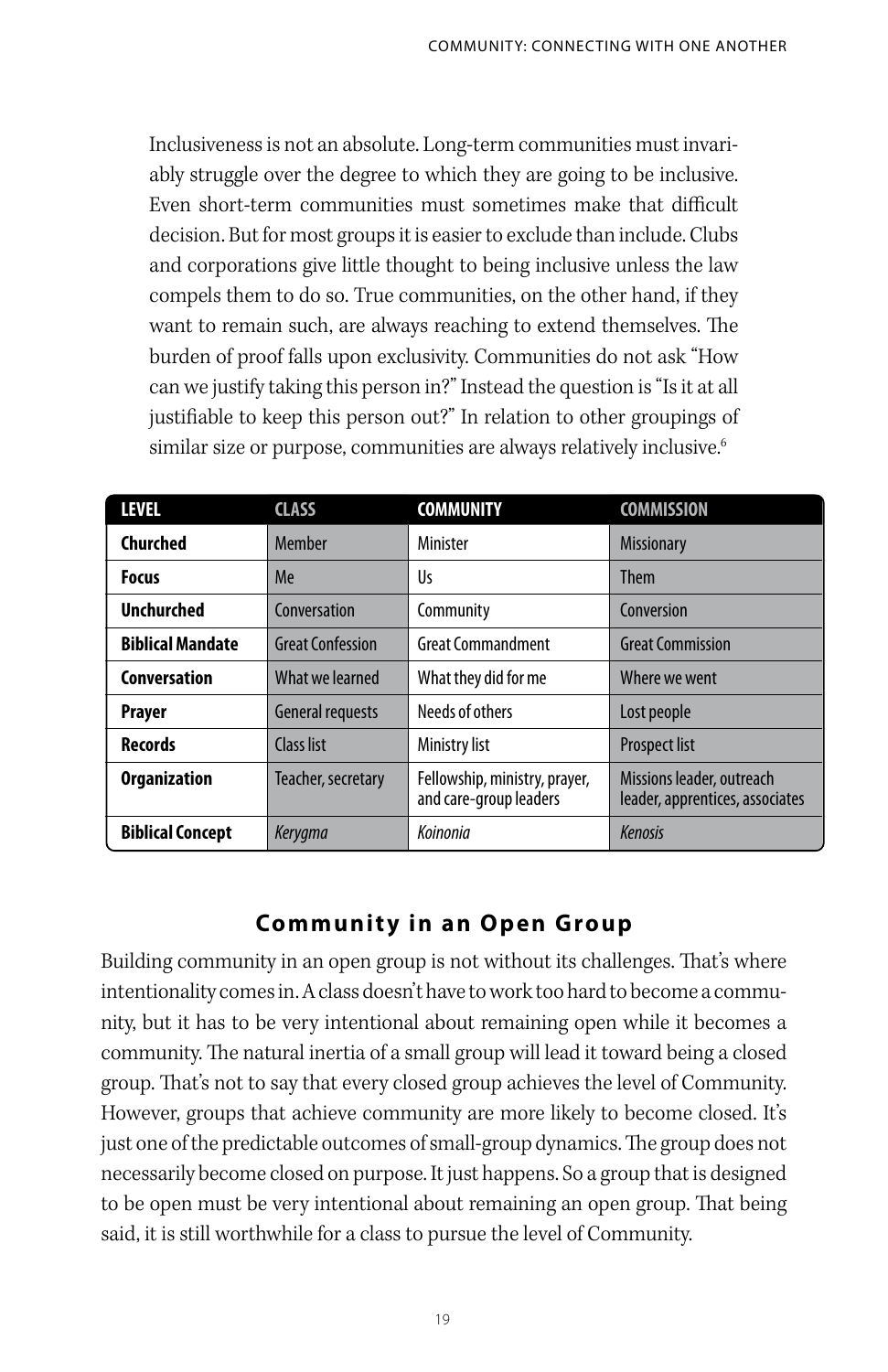## **Connecting to Community: The Great Commandment**

If the Great Confession is the biblical basis for the Class level, the Great Commandment provides the biblical mandate for the Community level. The Bible reports that a Jewish teacher asked Jesus what the most important commandment was. Jesus answered, "Love the Lord your God will all your heart, with all your soul, with all your mind, and with all your strength. The second is: Love your neighbor as yourself. There is no other commandment greater than these" (Mark 12:29-31). Loving those around you in the context of your shared love for God is the basis of Christian community. Your class or group is a great place to practice the Great Commandment as you become a community. In reality, many not-yet-believers will not make the Great Confession at the Class level. They need to experience a Great Commandment community first.

## **Conversion in Community**

Remember the evangelistic process described in chapter 1—conversation, community, conversion? Notice that it's not conversation, class, conversion. That, of course, can and does happen. It is clear that those who make the Great Confession in the context of a class are far more likely to stick than those who make that profession in isolation. In fact, in many ways the Class level is less threatening to someone seeking God than the Community level. But research and experience confirm that those who make the Great Confession in the context of community are even more likely to remain active.

## **A Key Transition: From Class Roll to Ministry List**

Perhaps the first step a group must take to signal that it wants to move from class to community is to change what it calls the roster of people who are members of the group. In a class the people who have enrolled are put on a class roll. In a community they are added to a ministry list. What's the difference? A class roll connotes that the primary commitment is from member to class. That is, the member has made a commitment to attend the class. A ministry list, on the other hand, connotes that the primary commitment is from class or community to member. That is, the group has made a commitment to minister to and with the member. Perhaps the difference is subtle, but it is significant. Let's pick the most obvious example to illustrate the difference.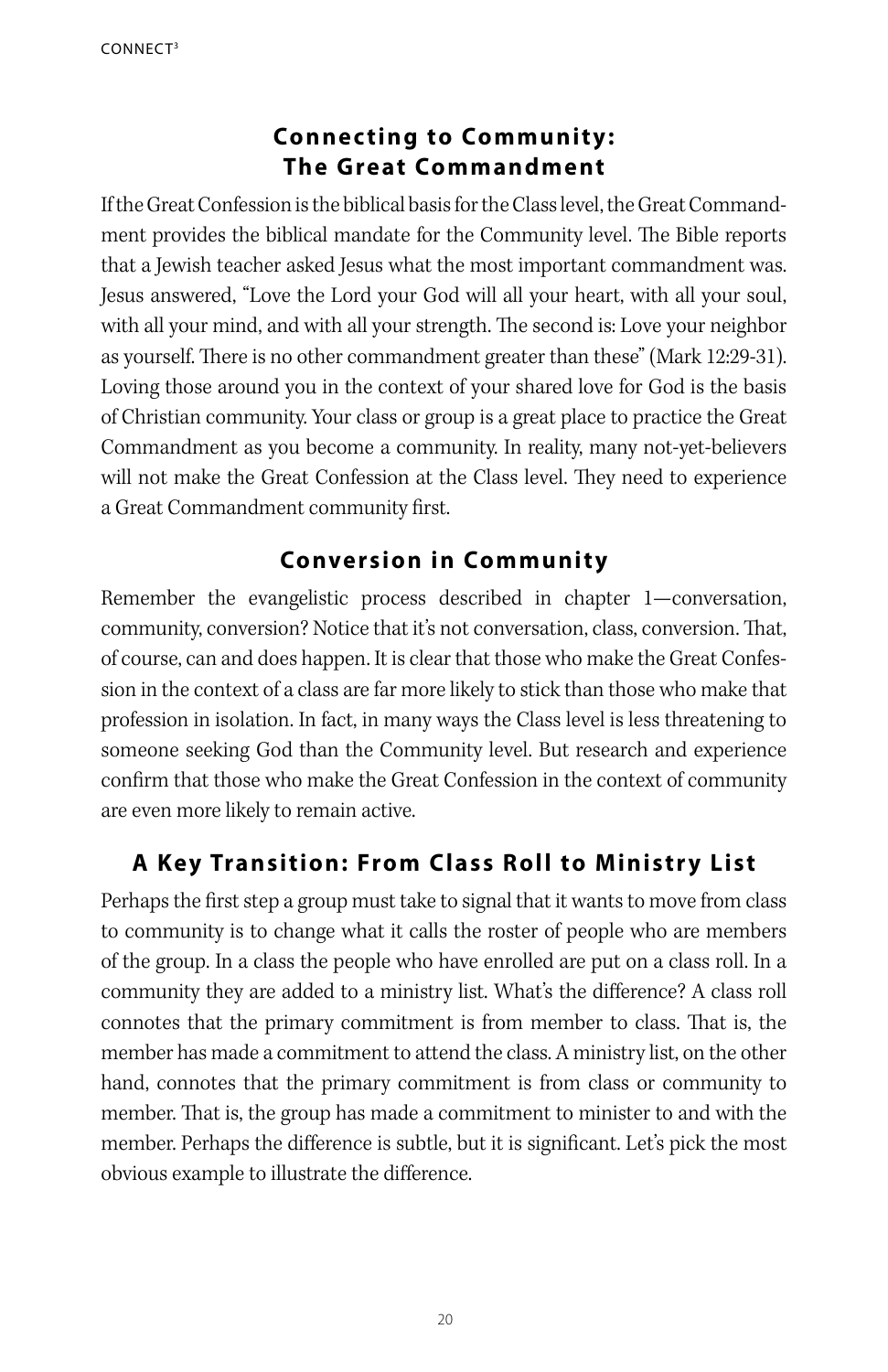## **When Should We Drop Inactive Members?**

I perhaps receive more questions—and hear more stories—about this issue than any other. The stories are often as tragic as they are hilarious. My friend Steve Sallis, who leads the work of Sunday School in the Baptist Convention of New York, loves to tell the story of a church in Louisiana that had a practice of dropping any member who missed three consecutive Sundays. (By the way, a person had to attend three consecutive times before he could be placed on the roll as well.) There were no exceptions. So when the church's retired pastor missed three straight Sundays because he was serving as the guest preacher in other churches, they dropped him from the roll!

So when should you drop someone? It depends on whether you are at the Class level and are dropping them from a roll or at the Community level and are dropping them from a ministry list. If the former, you'll ask, "Has this person honored his commitment to our class?" If the latter, you'll ask, "Has our class honored our commitment to this member?" You'll get a different answer, depending on the question you ask. Perhaps you've heard it said, "Don't drop anyone from the class list unless they have died, joined another church, moved too far from the church to receive our ministry [not that they've move too far away to attend!], or requested to be removed." But your motivation will determine whether you'll actually practice those wise principles. In fact, when your class becomes a community, you'll do your best to talk the person out of that last option! In *Essential Church?* Thom and Sam Rainer recall an interview with a man named Brian, who observed, "It should be harder to leave a church than join a church."<sup>7</sup> That should be doubly true when it comes to a Sunday School class.

## **The Third Place**

A popular chain of coffee shops has a strategic intent to become "the third place" for its customers. What is the third place? At least in American society two places dominate the time and experience of most people. The first is home. The second is either work or school. Most people have time for only one more significant place. When I am at the YMCA, I regularly see people for whom that is their third place. The lake, the golf course, or the mall is the third place for others. In *Essential* Church? the Rainers contend, "We believe the church must reclaim the status of the third place."<sup>8</sup> If we do, I believe it will be because many classes have become intentional about becoming communities.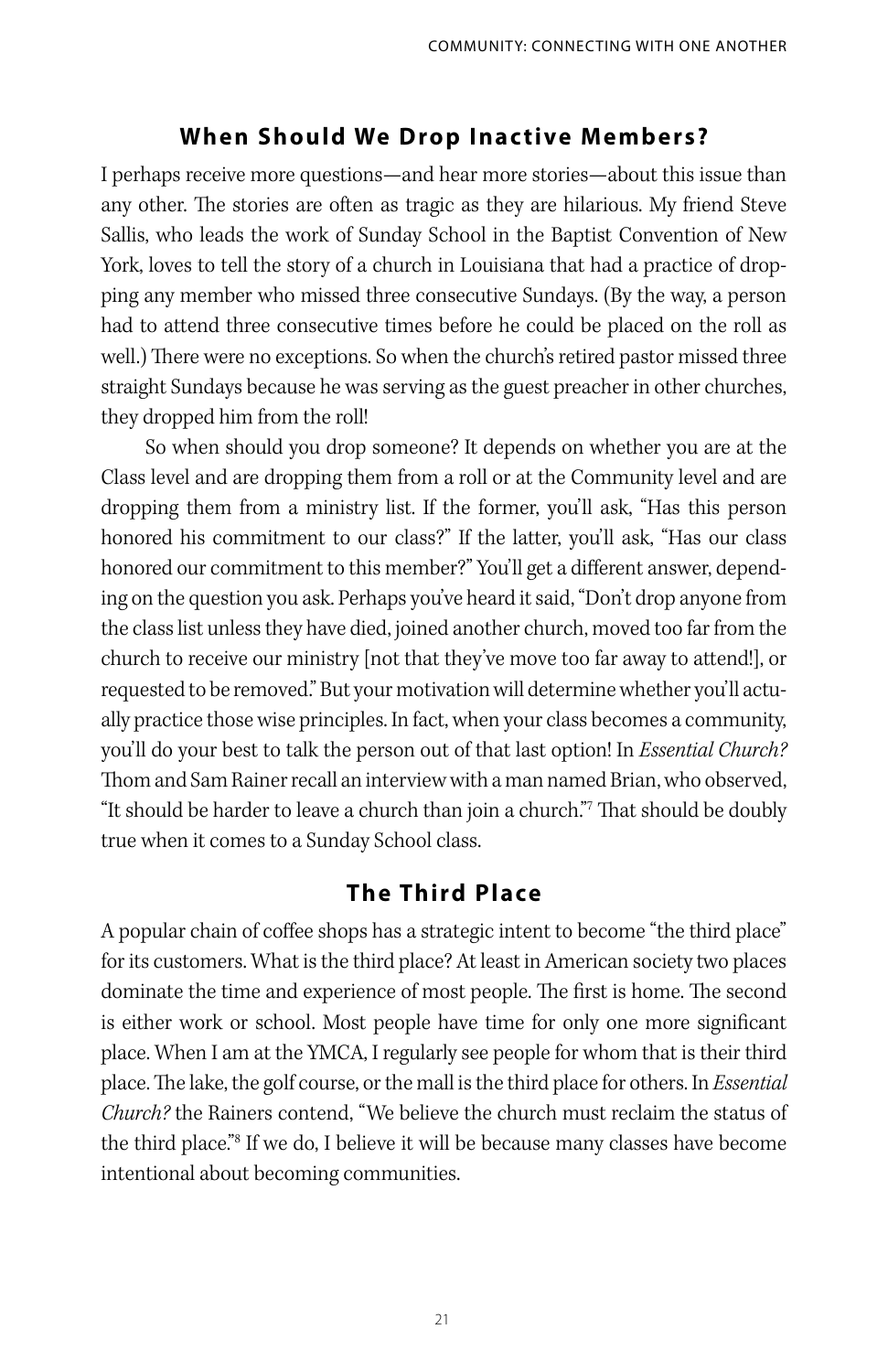#### **Nametags: Get to Know One Another**

On a once popular television show, Boston's "Cheers" was the third place for a curious assortment of characters, a place where "everybody knows your name." One of the first steps a class can take to move to the level of Community is to make sure everybody can call everybody else by name. Why do I keep hammering this nametag thing? Because I still go to lots of classes in lots of churches that have not discovered—or have intentionally decided against—the power of the nametag. Since I've said so much about this topic before and in previous books, I'll not repeat all that here. Just know that the connection between nametags and community—at least an open community—can be very strong.

Here's one twist you can use at this level to help people connect to one another. Set a standard about how the class makes nametags, using three lines:

- 1. First name in large letters (maybe all caps) that can be seen across the room
- 2. Last name in smaller letters that can be seen when you're talking with someone face-to-face
- 3. Another line that changes each week. Each week everyone is asked to print something different: favorite vacation spot, hometown, hobby, favorite sports team, favorite food, favorite musical group or song, book they've recently read, favorite movie or television show (or categorize: comedy, drama, reality, etc.), favorite Bible verse, year (you were born, were married, joined the church), a number (kids, grandkids), waist size (Just kidding! Don't get too personal!), and so on. You can imagine the kinds of surprise connections people might make!

For more tips on nametags, such as the article "Seven Deadly Sins of Ineffective Nametags," check out the Web site of Scott Ginsberg, the Nametag Guy (just Google "nametag guy"). Ginsberg's article "Five Ways to WOW People Who Wear Nametags" even mentions nametags at church.

## **The Nametag Project: Unity Through Community**

You've probably noticed that I think nametags are an essential tool for building community. But I am like a pacifist about nametags when compared to Joseph Porcelli, the founder of the organization Neighbors for Neighbors and one of its outreach efforts, the Nametag Project. Porcelli noticed that most people where he lived in Jamaica Plain, in urban Boston, passed one another on the streets without speaking. Taking an idea from an episode of "Seinfeld," Porcelli decided to start wearing a nametag every day and encouraged others to join him. The mission of the project, as described at www.nametag.neighborsforneighbors.org, is simply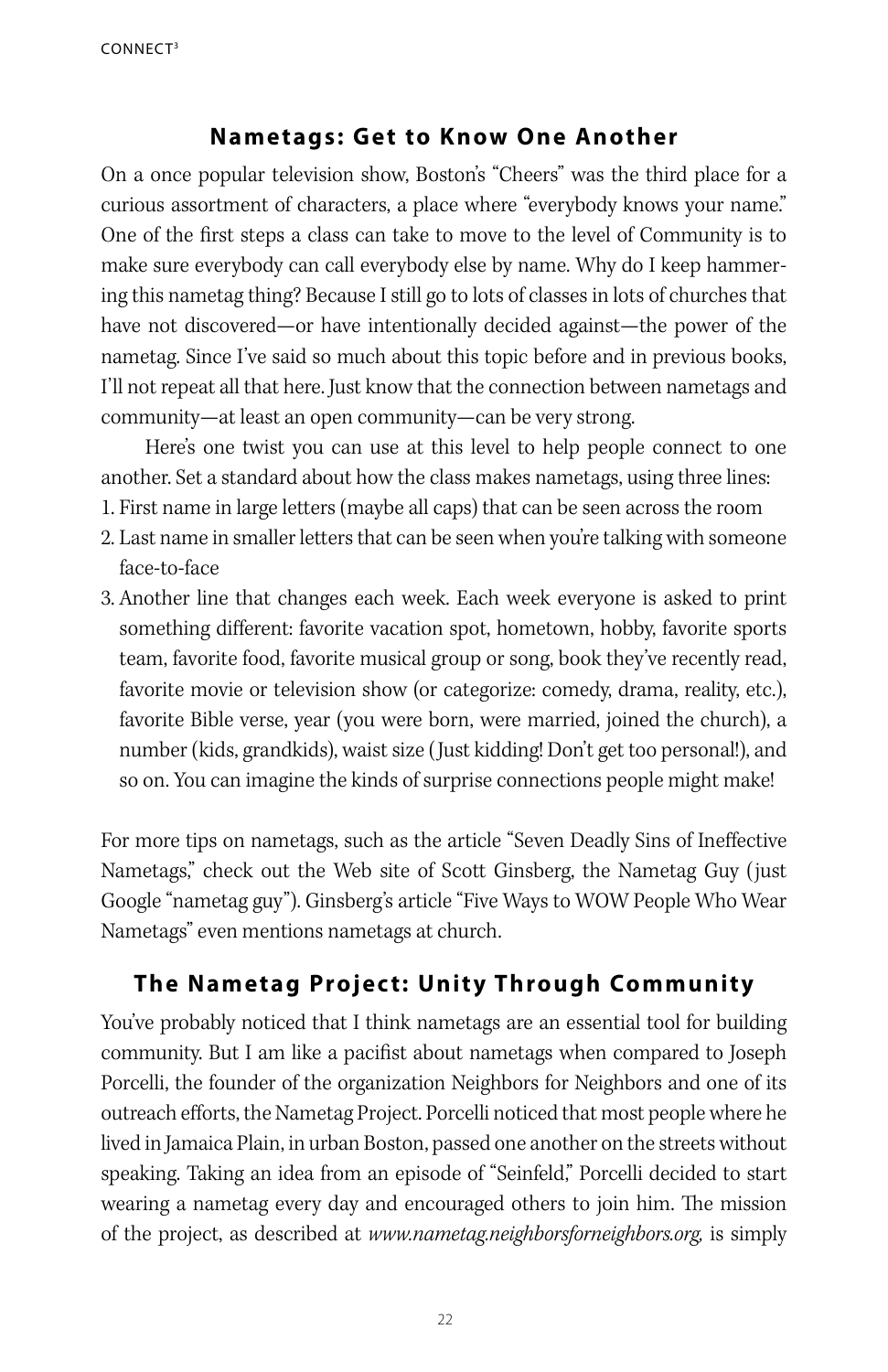"to get people to talk to each other and get to know their neighbors! … We believe every person is valuable and worth knowing, people who know each other, care for each other, and that actively participating and contributing to your community is satisfying. Neighbors for Neighbors brings neighbors together in person to satisfy the human need to connect and care for one another. We do this so neighbors may discover common interests and passions and organize around them, transforming their great ideas into actions that contribute to our community. We socialize. We organize. We make a difference."

I wish that were the description of more Sunday School classes! Porcelli's vision for International Nametag Day has yet to be fulfilled, but in July 2007, in a cosponsorship with the Boston Police Department, 40,000 nametags were distributed at Fenway Park prior to a Red Sox game. Reports suggest that about 10,000 fans actually wore the nametags and probably made some new connections. Why was the police department involved? Porcelli, whose efforts led to a role with the BPD Neighborhood Crime-Watch Unit, convinced Commissioner Ed Davis of this simple reality: neighbors who know one another are more likely to care for and watch out for one another, reducing crime and strengthening community. The theme of the event, Boston's version of the National Night Out program, was "Unity Through Community." All facilitated by one man's vision for nametags!

#### **From Members to Ministers**

As a group transitions from the Class level to the Community level, the goal is for an increasing number of members to become ministers. The word *minister* essentially means serve or one who serves. Serving one another. Serving within the class. It's a mind-set. Or maybe better, a heart-set (if that's a word). This kind of group does the kinds of things you'd expect a community to do: arranging meals when someone experiences a birth or death, visiting hospitalized members, recognizing birthdays and anniversaries, and so forth. As it develops, it moves beyond just doing caring activities and really starts caring.

#### **Parties: Have Fun with One Another**

A key indicator that a class has become community is that it likes to have fun together. One criticism aimed at Jesus during His earthly ministry was that He liked to party—often with nonreligious people. One champion of using parties to build community and to reach others, my friend Josh Hunt (www.joshhunt. com), advocates giving Friday nights to Jesus. Fellowship is a spiritual discipline that takes planning. Many groups set a goal of having a party or another social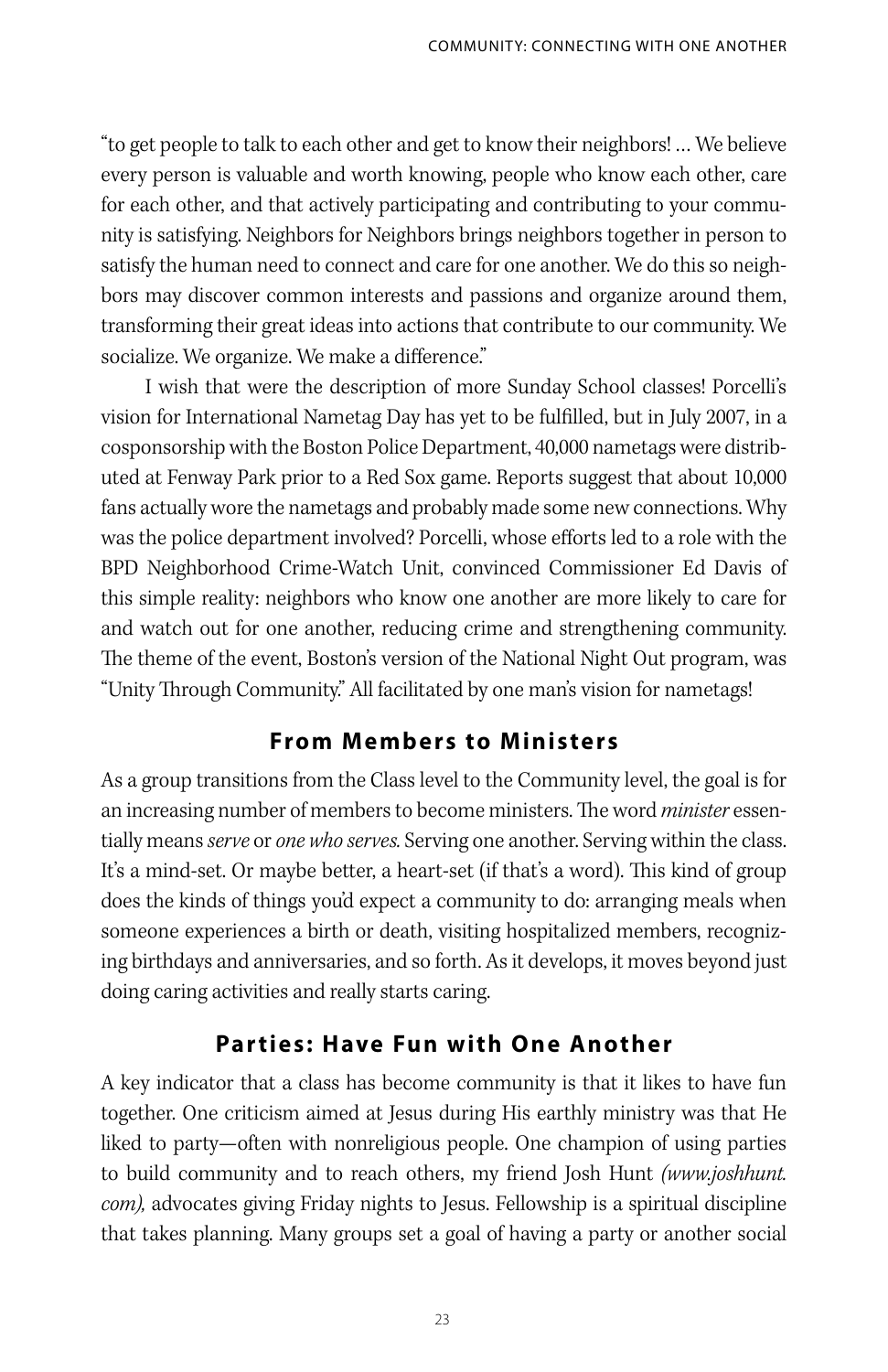activity once a month. You don't have to be legalistic about it. For example, you could skip November and have a Christmas party early in December. Or skip June, July, or September if your church has a big Vacation Bible School family night, an Independence Day celebration, or a Labor Day picnic.

#### **Serve with One Another While You Have Fun!**

Parties help a community come together in fellowship. But if you really want to see your group bond in fellowship, do a ministry project together. It could be something as simple as raking the leaves of a homebound widow or cleaning the house of a hospitalized class member. Or it could be something more costly, like preparing and serving meals at a homeless shelter. At church events like those mentioned above, your class could volunteer as a group to staff one area, having fun together while you serve. Some churches that sponsor an alternative-to-Halloween event ask classes to sponsor a room, providing the activity and the treats.

Your group may want to start with baby-step projects like collecting school supplies, clothing, or food for your church's benevolence ministry. Those kinds of projects are meaningful; but in terms of developing real community, nothing beats actually doing something purposeful together. Let me tell you a true story. Jack and Mark came to my office at the church one day with a special appeal. Rob and Kim, members of their class, had fallen on difficult times and were in danger of losing their home. The leaders came to ask, "Is there anything the church can do?" I responded, "Who is the church?" We sat down and looked at a couple of passages from the Book of Acts: 2:41-45; 4:32-35. I asked, "What would your classes be willing to sell to help them?" Two Saturdays later their department, which was made up of three great classes, conducted a garage sale at Paul and Linda's house and raised thousands of dollars. The bond created between those who participated—not to mention the couple that benefited—was powerful. And they had a blast while they were doing it! It was the ultimate party with a purpose!

## **Organization at the Community Level**

A class that decides to move to the Community level will require more leaders. The first will be someone to coordinate the group's fellowship and ministry activities. This position can be called activities leader or something similar. It's the function, not the title, that is important. Or you could divide the role and have a fellowship leader whose job is to plan social activities and a ministry leader who plans ministry activities and coordinates the group's response to crises in members' lives. You may want to enlist a prayer leader, whose job is to capture and distribute prayer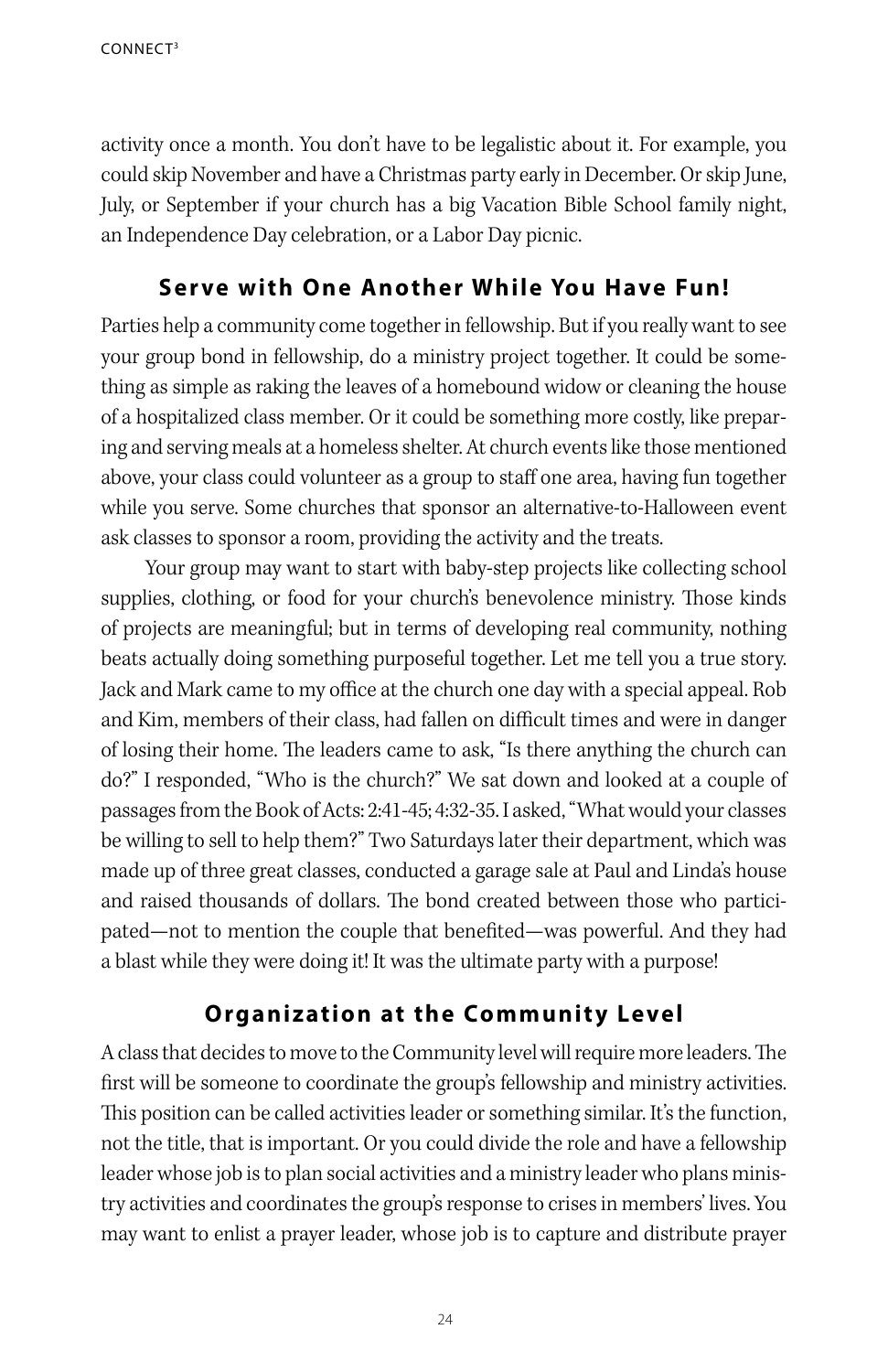requests. And if you really want to become community, you'll organize the class into care groups and enlist a care-group leader for each one.

## **Care Groups: Key to Community**

One of the most important things your class can do structurally to accelerate the development of community is to organize the class into care groups. A care group is a group of five to seven men or women who are shepherded by a caregroup leader. I strongly advocate single-gender care groups, even in married coed classes, and especially in single-adult coed classes. Why? Because when care groups are made up of couples and the care-group leaders are couples, what typically happens is that the women contact the women, but the men never get contacted or make any contacts. Even in a so-called couples class, sometimes one of the spouses does not regularly attend. Perhaps one has a ministry responsibility on Sunday morning, and the spouse attends the class alone. That, by the way, is a good reason to avoid the term *couples* in favor of *coed* most of the time.

Here's a possible twist on the same-gender concept: you could enlist a couple to be care-group leaders and assign spouses to each of their groups. That way at times the two groups could fellowship or minister together as couples, even though they are in separate care groups.

## **The Care-Group Leader**

What's the job of a care-group leader? In most classes the job description is just one line long: contact every member of the care group every week. Do you mean every absent member every week? Nope. I mean every member every week. The contact can be face-to-face, by phone, or by e-mail. Or on a really special occasion, like a birthday or an anniversary, the care-group leader might make the special effort of sending a card via snail mail!

The responsibility of the care-group leader is not to get people to come to class. If it were, we'd have discussed it in the chapter 1. The role of the care-group leader is to help members connect in community. In fact, I encourage care-group leaders to seldom mention class attendance. Rather, the role is: "Just keeping in touch." "Just checking in to see how you're doing." "Anything going on you'd like the class to pray about?"

The contacts need not be long. Just a quick phone call during a daily commute will do. The goal is simply to stay connected with every person in the group and to report news and needs to the teacher and, in urgent cases, to the pastoral staff so that a timely and appropriate ministry response can be made. Many people,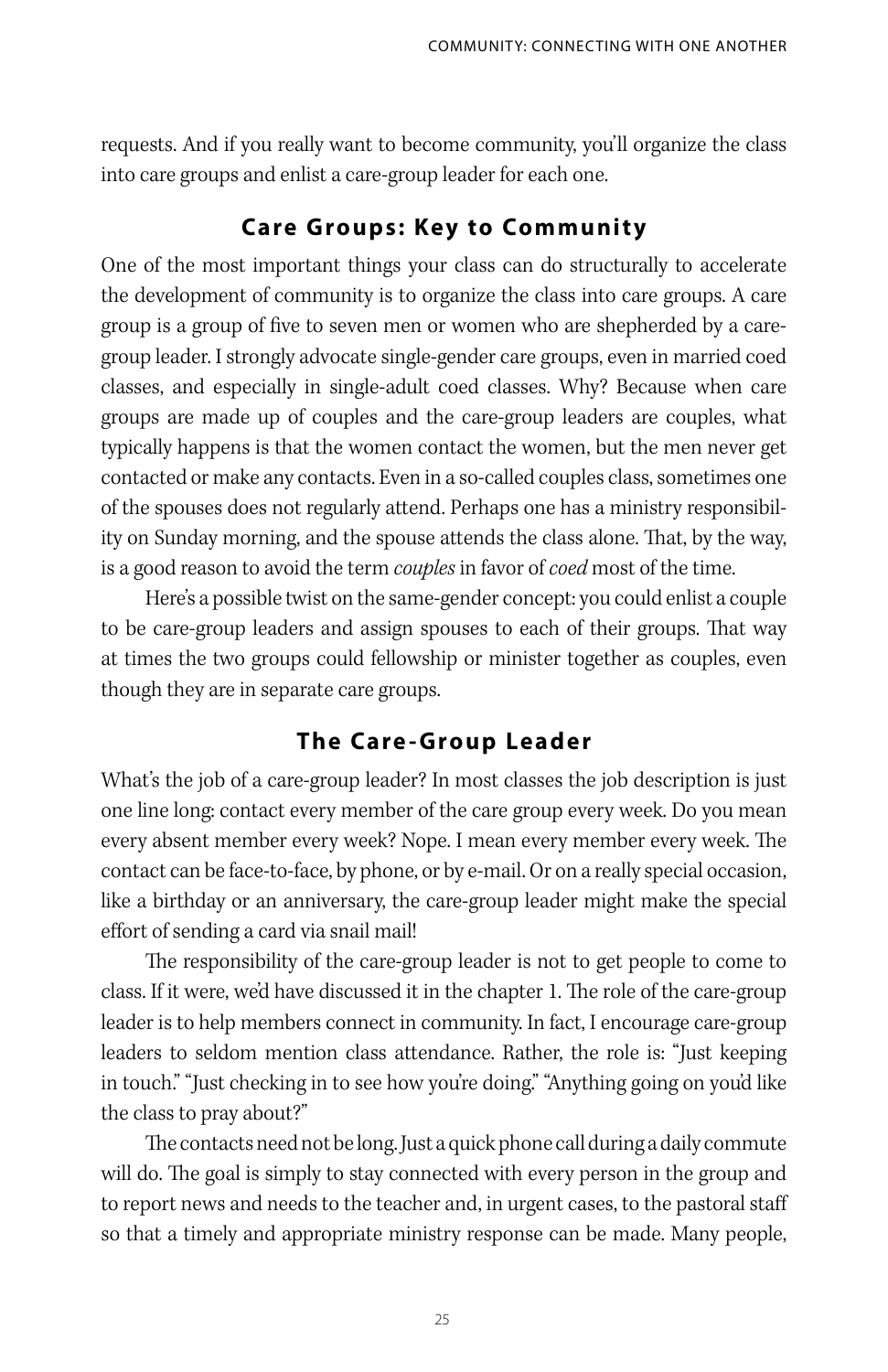properly enlisted, will be ready to accept this entry-level leadership position—one that's very important yet not overwhelming.

## **Care Groups on Steroids**

The previous paragraph describes a relatively passive care group. Nobody except the care-group leader might even know who is in the group. That's OK. It's a start. And it's certainly preferable to not having care groups at all. But care groups can be and do more, especially if your class is intentional about becoming a community. One step forward is to reserve 10 to 15 minutes at the beginning or end of every class session for the class to gather into care groups. Some large classes even check attendance in these groups.

During this time the group has two primary objectives:

- 1. Calling the names of all absent group members to identify ministry needs
- 2. Sharing and praying with one another

This is one of the primary reasons for having single-gender care groups. Women and men often have different kinds of prayer needs and are usually more likely to share them if the group includes only their gender.

Sometimes in large classes the care group also functions as a discussion group. The room can be set up so that care groups sit in chairs arranged in a horseshoe shape, with the open end facing the teacher. This allows for a small-group feel even within a large class.

How, you might be asking, does such a class remain open? Either by always having an empty chair in each care group to welcome newcomers and/or by regularly starting new care groups. A few care groups move beyond even these levels of development and actually tackle small ministry projects all by themselves!

Each of these activities adds to the responsibilities of the care-group leader in one or more of the following ways: lead the weekly share/prayer time, lead smallgroup discussion during the teaching session, and/or lead the group to conduct occasional ministry projects.

## **The Care-Group Leaders' Care-Group Leader**

Who is the care-group leader for the care-group leaders? Usually the teacher! The teacher calls each care-group leader each week, not just to receive the reports of their contacts but to care for each of them personally and to model the role. Some large classes may require one or more care-group coordinators (or connect leaders), who are responsible for five to seven care-group leaders. In this case the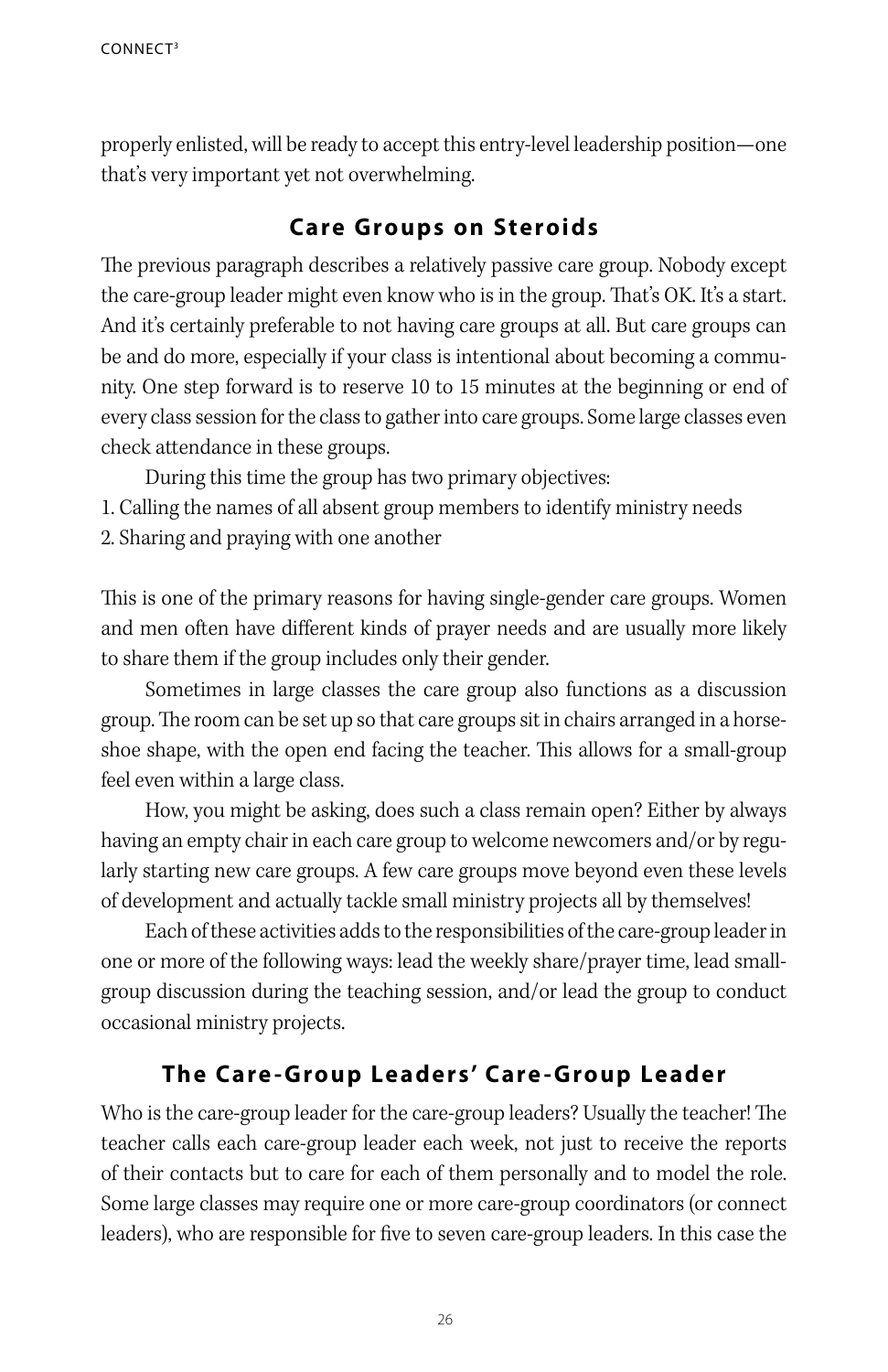teacher's care group is that person or persons and perhaps others on the class leadership team who may or may not be assigned to a care group.

## **Member Expectations at the Community Level**

At the Class level members are expected to be members. At the Community level the goal is for members to increasingly become *ministers*. This role may include baby steps like preparing part of a meal for a bereaved member. A next step might be agreeing to serve as a care-group leader or to participate in the group's ministry efforts. The class provides a great context for members to discover their spiritual gifts for ministry and to explore opportunities for utilizing the gifts with which God has entrusted them. The ultimate goal at the Community level is for every member to be a minister.

## **Conversational Implic ations at the Community Level**

As your class or group experiences the Community level, you'll add another kind of seasoning (see Col. 4:5) to your conversations. It might sound something like this:

- "I don't know what I would have done when Seth got sick if it hadn't been for my Sunday School class."
- "Someone in my Bible study group shared a similar experience a couple of weeks ago."
- "You won't believe what my small group did for us when we announced our engagement."

It won't be forced or premeditated. It will just be a part of the everyday stuff you talk about. Even better is when you can tell these kinds of stories when the topic is "What we did last weekend." You'll increasingly be able to share things like:

- "In our Sunday School class we have small groups called care groups. Last Saturday our care group spent the morning trimming the yard of a friend recovering from surgery."
- "We had a Bible study class party Friday night. We went bowling. Most of us had not bowled in a long time, some never. But we had a blast!"

## **Growth and Evangelism at the Community Level**

Evangelism starts at the Class level of a group's development, where members work hard to welcome newcomers. At the Community level the class steps it up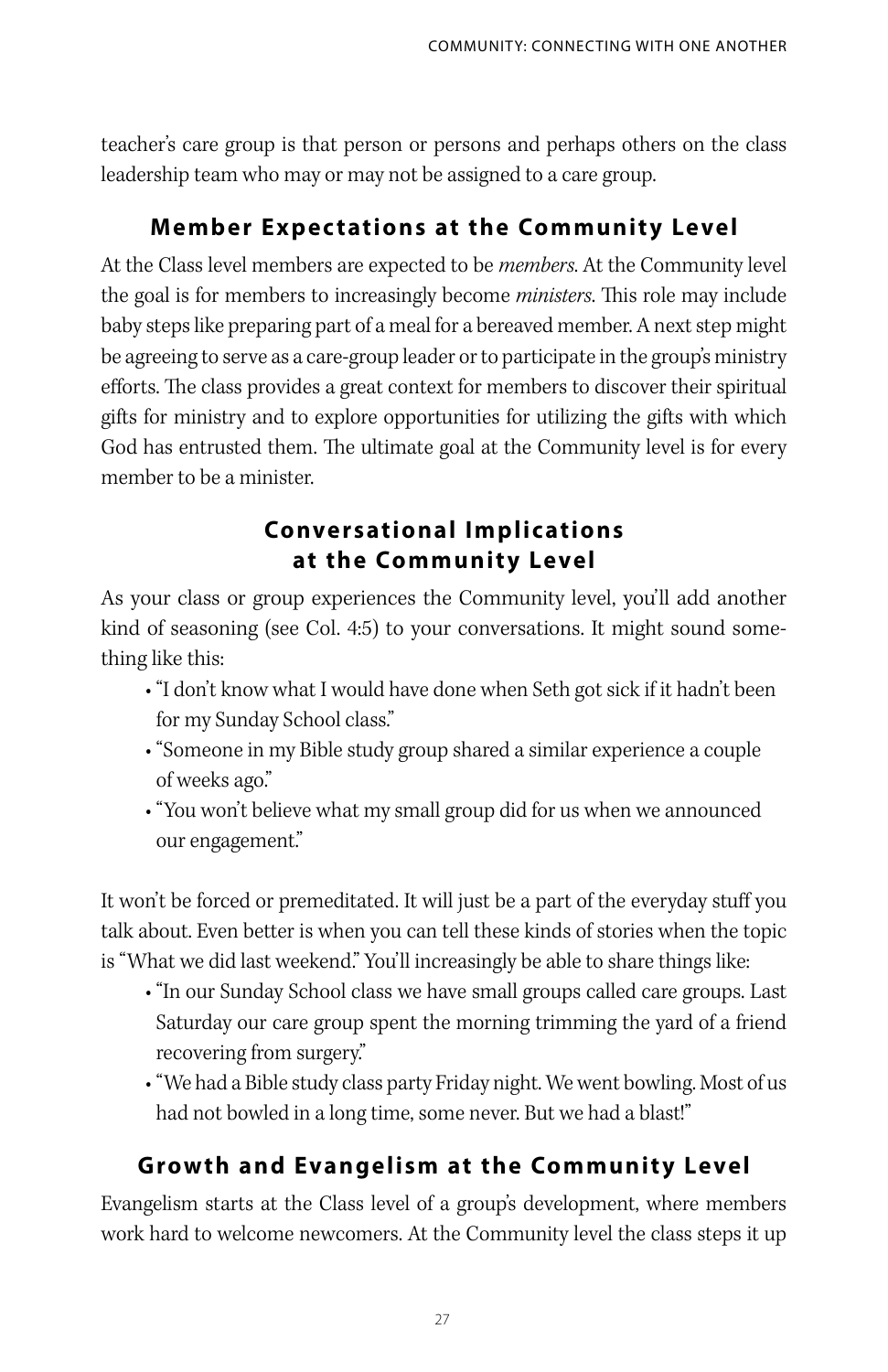another notch. The key impact on the growth of the group at this level is directly related to how well members stay connected through concern and care. It's much easier to grow a church—and a class—if you don't always have to replace people who have dropped out. In *Essential Church?* research findings show that "a caring, welcoming, authentic, and inspirational church is much more likely to assimilate its students."<sup>9</sup> The findings are clear: people of all ages stick around if they are truly connected. And others will come back if you stay connected with them: "60 percent of formerly churched eighteen to thirty-five year olds are willing to return to church if a friend or acquaintance invited them."<sup>10</sup>

If your class truly practices open enrollment, you will also increasingly have people in your group who have not yet come to Christ. Some make that decision at the Class level, just from the impact of studying God's Word. Most people, however, need to experience the gospel as well as hear it. That's what happens in a community. Becoming a Christian is usually as much the result of sociology as soteriology (the doctrine of salvation). Most people need to hang around some Christians before they decide to become one. That's why it's important to move from class to community!

#### **Prayer at the Community Level**

I have placed the section on prayer last in each chapter for a reason. Perhaps nothing else is a better indicator of what level your group is operating at than the nature of its prayer requests. At the Class level most prayers tend to be rather general or distant in nature. At the Community level prayer requests become more personal. Prayers are not just for someone else's health, someone else's kids, someone else's job situation. They are for *our* health, *our* kids, *our* job situation. It takes a different level of trust to ask for prayer for yourself rather than for a distant relative or the president of the United States. That kind of trust can best be developed at the Community level.

Because your class is an open group, there are probably some prayer requests too intimate to share in the presence of first-time guests. But you'll figure out the appropriate balance. It's important for newcomers—especially those who have not yet determined to be Christ-followers—to hear that believers struggle with the challenges of life like everyone else. And that God answers prayer! Make sure a generous part of the prayer time in your group celebrates what God has done in response to your prayers. So pray together in community.

Could it get any better than this? Actually, yes. If your class is willing to take the step of commission.

28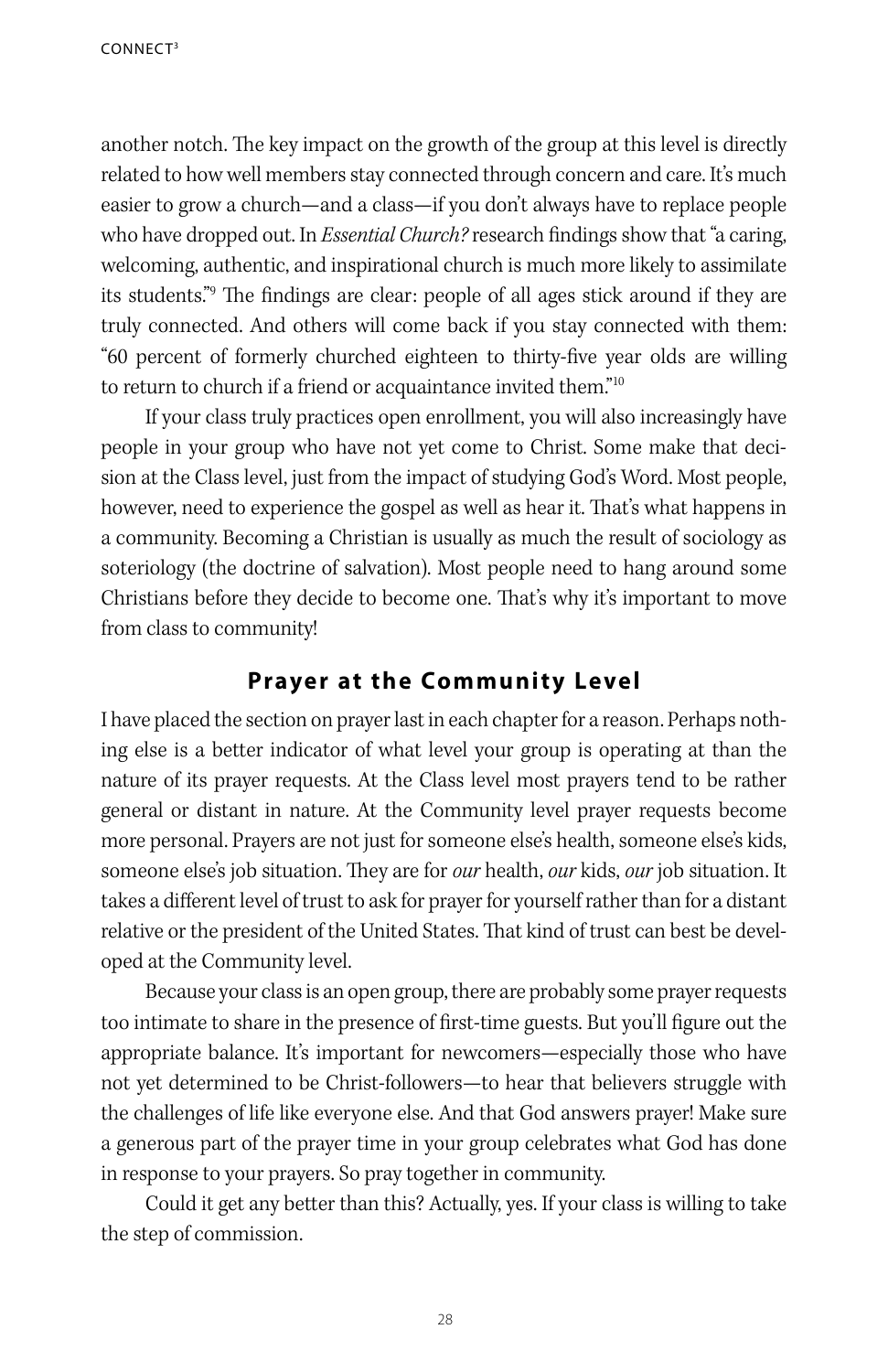

The Class level is about helping people connect—continually—with the Great Confession. Each Bible study session reinforces the wise choice to receive the free gift of forgiveness and eternal life found only in Jesus Christ. The class becomes more and more intentional about enjoying fellowship around the Word of God. The Community level is about helping people connect with the Great Commandment. The group discovers that the class is not just a one-hour-a-week Bible study but also a 24/7 ministry network. The class becomes increasingly intentional about caring for everyone on the ministry list.

At the third level a class decides to become intentional about the Great Commission, saying yes to Jesus' final command: "Go, therefore, and make disciples of all nations, baptizing them in the name of the Father and of the Son and of the Holy Spirit, teaching them to observe everything I have commanded you" (Matt. 28:19-20).

#### **From Member to Minister to Missionary**

The fruit of the Class level is active *members* who prepare for and regularly participate in the Bible study group. The fruit of the Community level is a growing number of *ministers* who develop meaningful relationships with others in the group. The fruit of the Commission level of class development is missionaries who enter a class covenant to do all the group can to fulfill the Great Commission. When I was talking about the idea for this book, a friend observed, "Class is about me. Community is about us. Commission is about them." That's exactly right!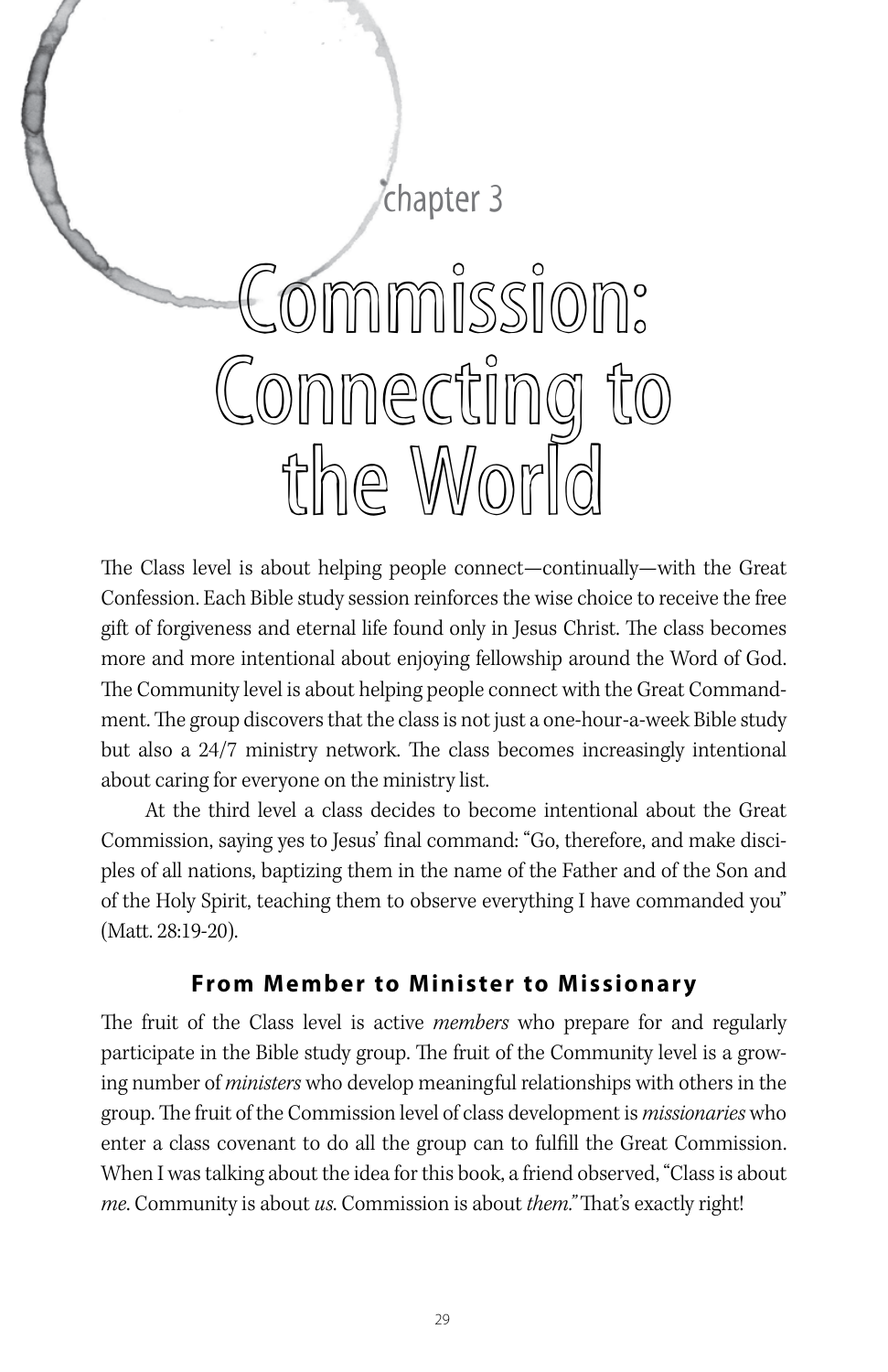## **Class and Community Provide the Foundation**

This is probably not the first time your class has been challenged to get busy about the Great Commission. You probably haven't said, "No, we're not going to do that." It's quite unlikely that your group has decided to deliberately disobey the Great Commission. But it may be that you've never figured out how to do it. One purpose of all you've read so far is to equip you to go on mission. But you can't skip the first two levels. They are foundational to becoming an on-mission group.

If you were appointed as an international missionary, one of the first steps in your training would be language school. There you would begin the process of learning to understand the words of the people with whom God has called you to live and work, as well as the concepts and ideas behind those words. The Class level is sort of like language school! It's where we future missionaries learn and understand God's Word. Just as we never fully learn a language, we never fully master it all. But we keep striving to understand every precious word and precept. But just learning the language will not be enough to be an effective missionary. You will also need to immerse yourself in the culture of your assigned people group. Your training will equip you to develop and draw people into community. All of that is foundational to your assignment: sharing the good news of Christ so that people are compelled to follow Jesus. Guess what might be one pretty effective way of accomplishing that? A Bible study class that is becoming a Great Commandment Community!

| <b>LEVEL</b>            | <b>CLASS</b>            | <b>COMMUNITY</b>                                        | <b>COMMISSION</b>                                            |
|-------------------------|-------------------------|---------------------------------------------------------|--------------------------------------------------------------|
| Churched                | Member                  | <b>Minister</b>                                         | <b>Missionary</b>                                            |
| <b>Focus</b>            | Me                      | Us                                                      | <b>Them</b>                                                  |
| <b>Unchurched</b>       | Conversation            | Community                                               | Conversion                                                   |
| <b>Biblical Mandate</b> | <b>Great Confession</b> | <b>Great Commandment</b>                                | <b>Great Commission</b>                                      |
| Conversation            | What we learned         | What they did for me                                    | Where we went                                                |
| <b>Prayer</b>           | <b>General requests</b> | Needs of others                                         | Lost people                                                  |
| <b>Records</b>          | Class list              | <b>Ministry list</b>                                    | <b>Prospect list</b>                                         |
| <b>Organization</b>     | Teacher, secretary      | Fellowship, ministry, prayer,<br>and care-group leaders | Missions leader, outreach<br>leader, apprentices, associates |
| <b>Biblical Concept</b> | <b>Kerygma</b>          | Koinonia                                                | Kenosis                                                      |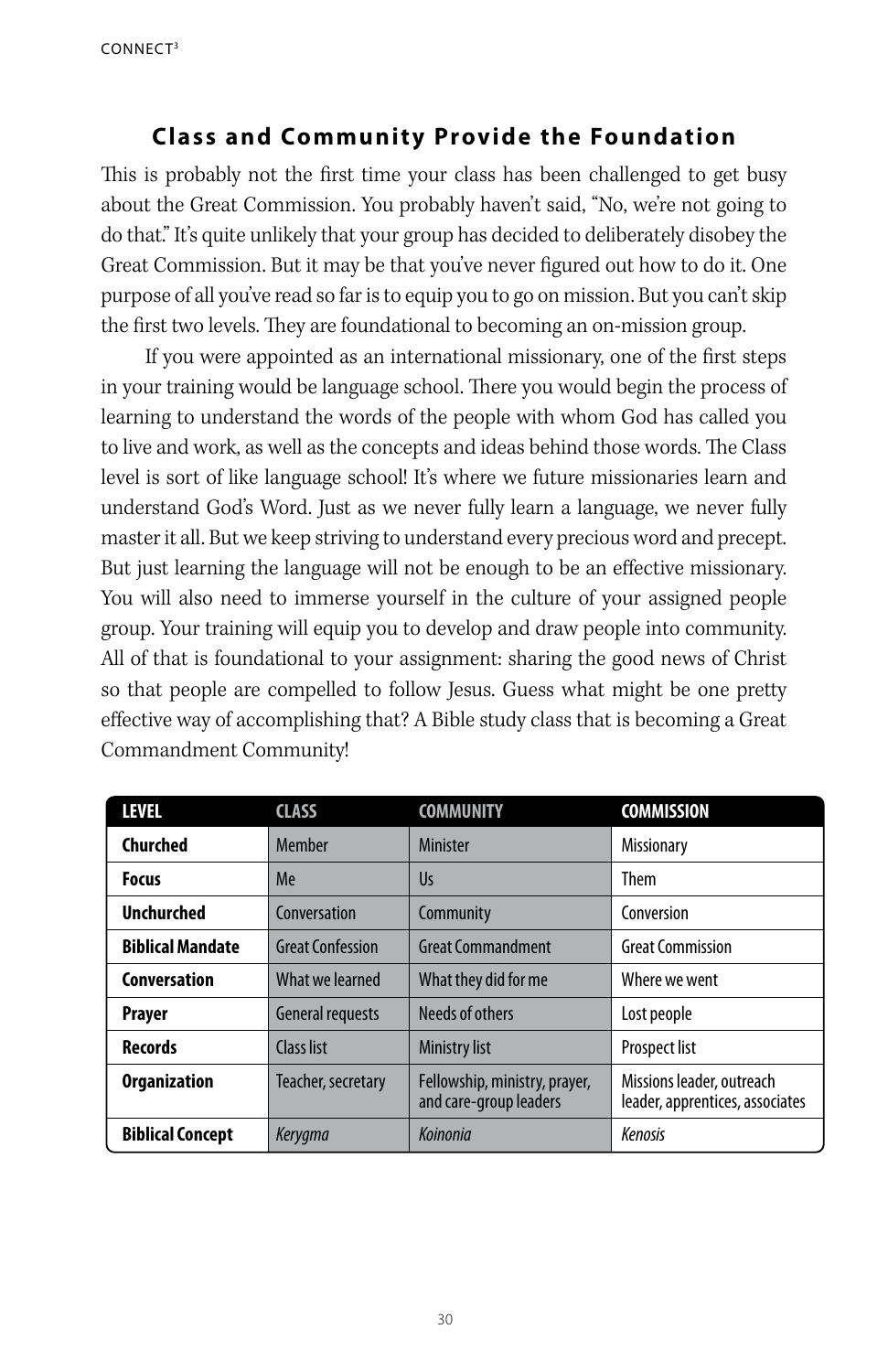#### **Acts 1:8: A Glocal Mandate**

My friend Rich Smith, the minister of discipleship at First Baptist Church in Ellisville, Missouri, publishes a blog called "The Glocal Church." Rich didn't think up the word. Glocal, a combination of the words global and local, is generally understood to describe any enterprise or group that has determined to think globally and act locally, whether it is a Christian group or advocates of another cause. Just prior to His victorious ascension into heaven, Jesus gave these last instructions to His disciples as something of a strategic plan for fulfilling the Great Commission: "You will receive power when the Holy Spirit has come upon you, and you will be My witnesses in Jerusalem, in all Judea and Samaria, and to the ends of the earth" (Acts 1:8). Jesus was saying, "Start close to home; then venture out farther and farther as you witness about Me." That's a pretty good plan for a class that decides to venture beyond community and into commission.

## **Commission in Your Class and Church**

If your class practices open enrollment, welcoming both believers and nonbelievers, allowing people to belong before they believe, then you have a mission field right inside your own group. And it can be a growing mission field. All it takes is for each member to become intentional about inviting others. You've probably been exhorted many times before to invite other people. The primary reason you haven't done it is probably because you're not sure whether you can count on the people in your group to welcome your friends. That's why you have to be intentional—and vigilant—about the stuff in the first two chapters. If you'd like more ideas about how to develop a culture of invitation in your class, see I-6: A Six-Lane Strategy Toward an Inviting Sunday School.

The next step for a class that wants to be intentional about becoming a missional team is to look beyond the class but within the ministry of the church. A good way to approach this is to focus on two concepts—release and reproduce.

## **Release: Sending Missionaries to Kids and Students**

A great step for a class that wants to become missional is to release members to serve in preschool, children's, and student classes. Perhaps the primary advantage of an on-campus Bible study program like Sunday School over an off-campus small-group ministry is that there are classes for all ages meeting at the same time as, just before, or just after the primary weekly worship experience. Such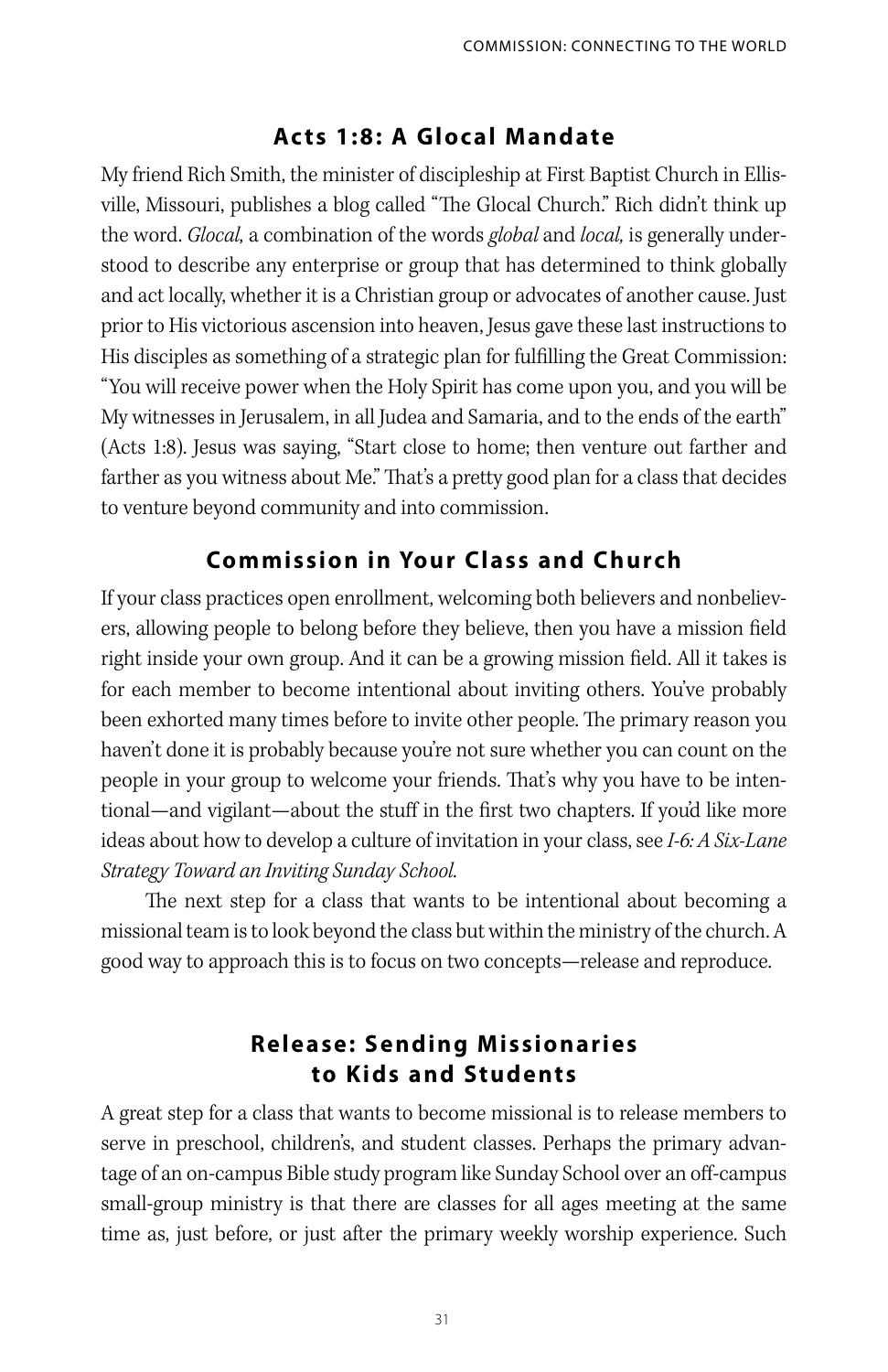a ministry takes workers—a lot of them! And guess where all the adult leaders of preschool, children's, and student classes come from? Adult classes!

Sadly, some classes bemoan the loss of an active member to a teaching assignment or another leadership role in a class with kids or students. But a missional class celebrates it! They make a special poster with the names of all the class missionaries who are teaching kids. Or they create a bulletin board or a special wall display with photos of these folks serving in their rooms. These members are typically called something like associate members or members-in-service. Whatever you call them, you should treat them like celebrities. Invite them to every party. Assign them to special care-group leaders whose sole assignment is staying in touch with associate members. Volunteer to substitute in their rooms. You get the idea. As you develop a release culture in your class, more members will answer the call to become missionaries to kids and students. You see, the number one reason people hesitate to leave a group, especially if it has become a community, is that they think they will be forgotten—will get disconnected, if you will. You know why people feel that way? Because it is usually—and unfortunately—true. As you celebrate and support associate members as missionaries from your class, more and more members will answer the call to work with kids and students.

#### **Reproduce**

Another huge step for a missional class is to be intentional about reproducing itself. David, are you talking about splitting our class? Not at all. That's something that gets done to you. I want to challenge you to become intentional about doing it to yourself! The primary indication that your class intends to reproduce itself is the enlistment of an apprentice teacher and, if applicable, an apprentice director/coordinator. Who is a candidate for enlistment as an apprentice teacher? A person who—

- demonstrates a commitment to Christ;
- has shown an ability—probably as a substitute—to facilitate interesting and meaningful Bible study;
- is committed to leading a new group when the class is ready to give birth.

How will you know when it is time for your class to birth a new group? One huge indicator is when the room is too full to provide empty chairs for guests. Another is the point when the teacher doesn't know every member's name. Still another indicator is that the apprentice leaders are ready. You'll sense when your class is pregnant. Then it's just a matter of how to give birth.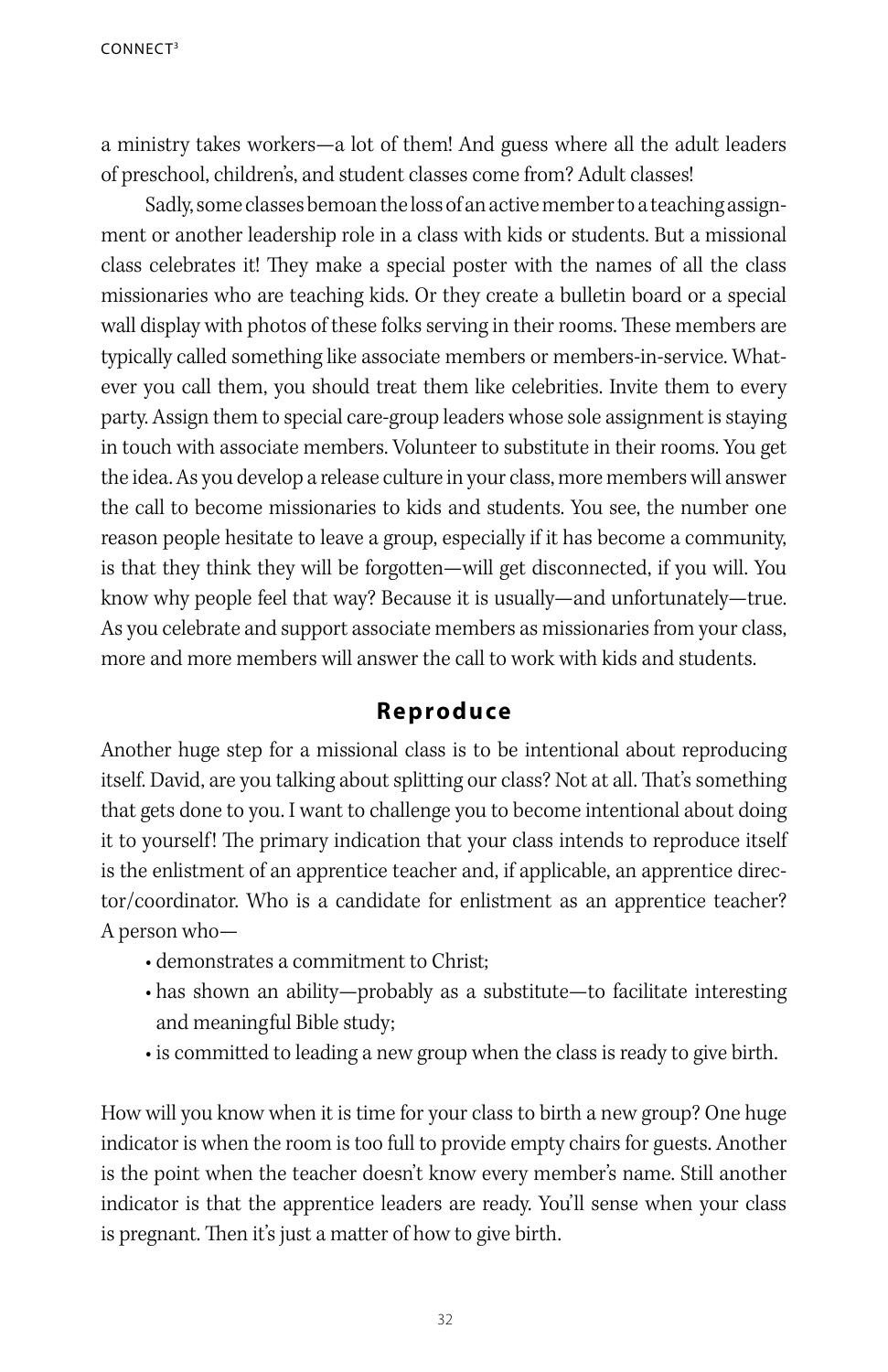## **Key Factors in Successfully Birthing a Class**

The number one key for successfully birthing a new class is this: don't make anyone move with the new class who doesn't want to. Remember, we are not dividing a class; we are birthing one. We want it to be a joyous occasion, so we want to avoid complications at birth. In my experience here's the best way to approach the beginning of a new class. Several weeks prior to the launch date, announce to the class that—

- we (not they!) will start a new class;
- the new group will be composed only of volunteers—missionaries, if you will—from our class or perhaps more than one class;
- [name] will lead Bible study in the new group.

Guess what? People will volunteer! Some have a missionary spirit and are drawn to the challenge of starting something new and helping it grow. Others really like the new teacher's style. Still others have relationship problems with other members of the group (I know that's never happened in your church!) and need a fresh start. What if the classes end up different sizes? It doesn't matter as long as both have room to grow.

## **Celebrate Being a Great Commission Group**

As you send out associate members as missionaries and reproduce by starting new classes, celebrate the milestones in tangible and permanent ways. It's OK to take credit for releasing and reproducing! In every session remind the group what your class has done to release and reproduce. Each week pray for associate members who serve as missionaries to kids and students elsewhere in Sunday School. Plan occasional fellowships with the class your group birthed. In doing this, you give evidence to members and guests that yours is a Great Commission group!

## **Add Associate Members to Your Active Enrollment**

In chapter 1 I introduced the concept of active enrollment, which refers to the number of members who attend your class at least once during any given month. By the way, you may have wanted to ask, "What about guests? Do we count them too?" Only if you enroll them, inviting them to become members of your ministry list! But here's a number you can add to your active enrollment: all your associate members—those folks who would be in your class if they were not serving as missionaries to kids and students. I believe this metric—members who have attended at least once during the month, plus the number of associate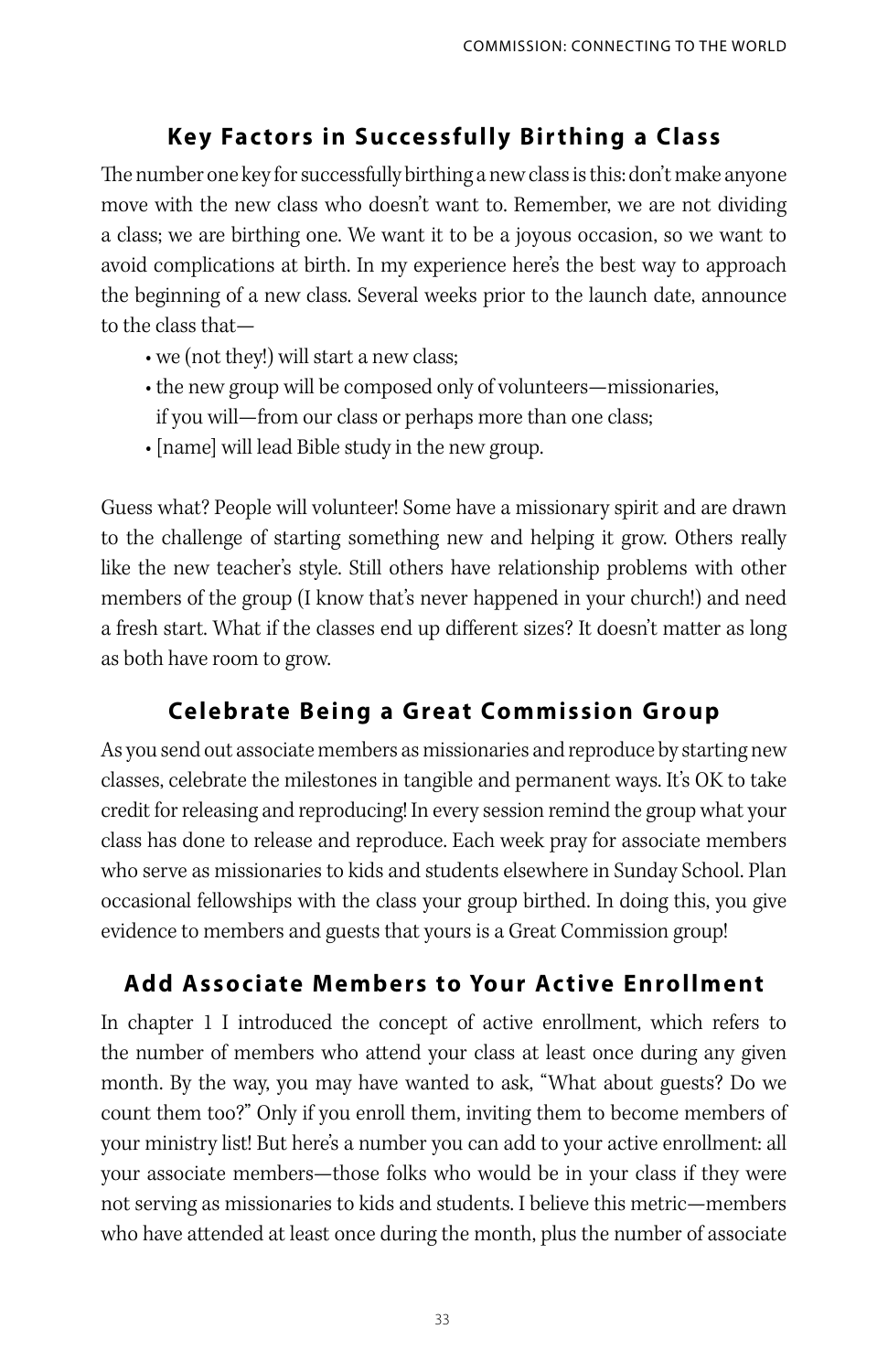CONNECT<sup>3</sup>

members—is a great way to evaluate the relative strength of an adult class. Which is the stronger class—the class that averages 30 members attending at least once a month but has just 2 associate members serving outside the class or the class that averages 22 members attending at least monthly with 12 associate members? It's not even a contest—if you use the right metric.

## **A Word About Associate and Team Teachers**

It's a popular concept today to have more than one person share the duties of teaching or facilitating Bible study. I understand the reasons. People are busy. Schedules are hectic. Preparation is demanding. Yet there are significant unintended consequences to this approach if a class wants to move beyond community to commission. The primary one is whenever the approach precludes the development of an apprentice Bible study leader. Now if the associate teacher, team teacher, or coteacher is committed to starting a new class in the future, there is no problem. Often, however, this is not the case. Rather, the teamteaching concept is a way—intentional or not—to keep the class together and avoid reproducing. If an associate teacher has no such commitment but rather sees the role as a "pinch hitter," he or she effectively blocks reproducing the class. This one issue may be the difference between your class's being able to reproduce itself or not. Just think about it. If you decide to stick with your arrangement, nobody is mad at you. And there are other ways for your group to fulfill the Great Commission together. It will just be more difficult to reproduce yourself.

## **Team Teaching in Preschool and Children's Classes**

What about team teaching in preschool and children's classes? That depends on what you mean. By the very nature of the work, every preschool and children's class needs to have multiple teachers. One teacher, however, should be designated as the director, lead teacher, or a similar title. He or she is responsible for planning the learning activities for each session and often leads the large group Bible study time. Ideally, the other teachers in the room plan the session with the lead teacher or at least receive their assignments from them. If that's what you mean by team teaching, that's great.

Many churches, however, alternate teachers in preschool and children's classes, perhaps every other month or every other quarter. What's the main reason? Survival! The leaders of preschool and children's ministries—whether paid or volunteer—have perhaps the most challenging job in the church. They will take what they're given! The one positive side to to this approach is that some

34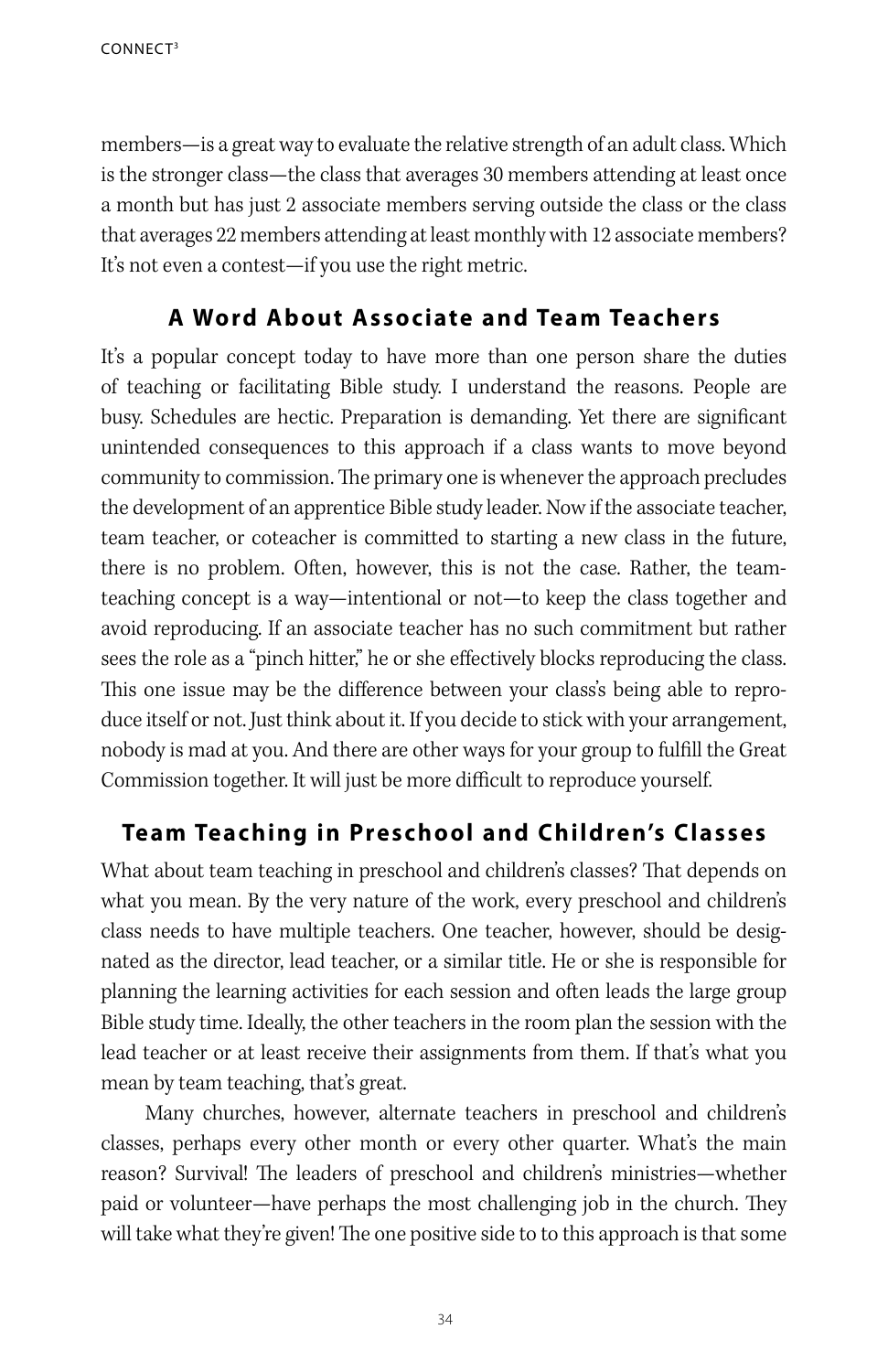of those who team teach—and would not have taught at all otherwise—will eventually sense God's call to make a 12-month commitment to teaching kids! But it's not best for the kids. They need to see familiar faces each week. Being a Sunday School worker with kids is more than teaching. It is relationship building, getting to know the kids and their parents. That happens best when there is consistency.

One of the main reasons given by those who want to alternate is that they want to stay connected with their adult groups. That's understandable, especially if the adult group does not do a particularly good job of staying connected with its associate members. The best way for your class to support this work is to take great care to stay connected with your associate members, whether they are fulltime or part-time missionaries.

#### **Growth and Evangelism at the Commission Level**

We have already dealt with this to a large degree, but I'll add a few more comments. Most important is this truth: the irreducible law of Kingdom growth is starting new units. What's a new unit? It is a new group, a new class, a new ministry team, a new preaching point, a new mission, or a new church. In general, new units grow faster and reach more new people than older units. Of course, all of us can point to exceptions—a church plant that did not reach its potential or a new class that failed. However, I have seldom heard of a class that failed if it was birthed following a careful, prayerful process like the one that has been described or if it was started to meet a clearly defined need or ministry gap.

## **Starting New Classes to Fill Ministry Gaps**

The birthing of a class from an existing group typically produces another group that's pretty much made up of the same kinds of folks as the old class. That's normal. Kids usually resemble their parents. Sometimes, however, you need to start a new group to fill in a gap in your existing ministry outreach. Here are some examples.

- College class
- Nearly-weds and newlyweds class
- Class for young singles (caution: they may not prefer to be labeled singles)
- Young-adult class (18 to 35, single or married, without kids; they don't mind being together—at least until children come along)
- DINK class (dual income, no kids; you probably don't want to call it that!)
- Class for new parents (DINKs who have had babies!)
- Parents-of-teens class
- Class for empty nesters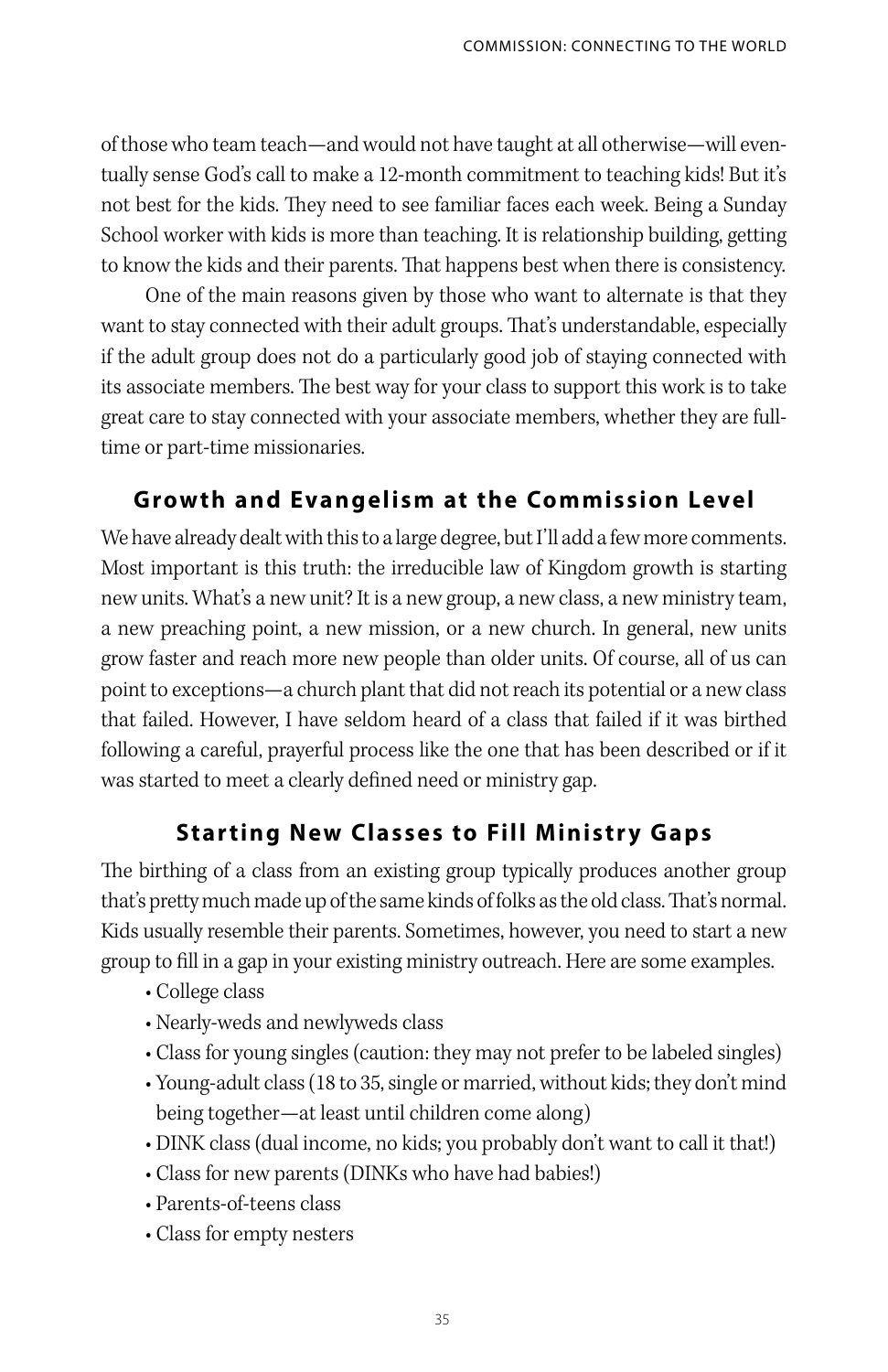- Couples-without-kids class ( for married adults 35 to 60 without children)
- Senior-adult class (believe it or not, this is a new area of ministry for many new young, contemporary churches)
- Pastor's class—usually for a limited duration, targeting adults who attend worship but are not connected with a class

Starting a gap class presents different challenges than birthing a class from an existing one. Leaders need to be chosen and trained. Then an announcement is made that the class is starting. The key thing existing classes can do to help is to add their blessing to the new group and let interested members know it's OK to go check it out. This is tricky! You don't want to make them feel that you're running them off. But you also don't want them to be afraid that they may hurt your feelings if they go. Perhaps the best approach is just to have that conversation. And if they go, celebrate them as missionaries who are leaving to help start a new Kingdom unit. It's almost always OK to send out missionaries!

#### **A Key to Church Growth: Reaching Kids and Students**

The primary audience for this book is members and leaders of adult classes. In a healthy church 50 to 60 percent of the average Sunday School attendance is in adult classes. A general rule of health is 12 to 15 percent of the total attendance in preschool, children's, and student classes, including the adult leaders, or 40 to 50 percent of the total. Despite what I said in the previous section, let me be clear about something: starting new adult classes alone will not grow your church. Rather, the key is reaching kids and students. The engine to grow Sunday School or whatever you call the Bible study ministry in your church—is a commitment to reaching kids and students. That means providing them the best space and releasing great people to teach them. It means placing a high priority on staffing classes for kids and students. Too many churches ignore one sad reality—or pretend not to know: regardless of how many people your worship center seats or how many other rooms you have, if you are out of preschool space, you are out of space. The name of the game in growing churches is the expansion of preschool space. That usually means taking over children's rooms, who in turn must find new space in rooms previously assigned to students and adults.

What's that got to do with your class? Simply that you may need not only to release people to serve but also to release your room! You may be getting tired of the release word. But if your class has decided to move to the Commission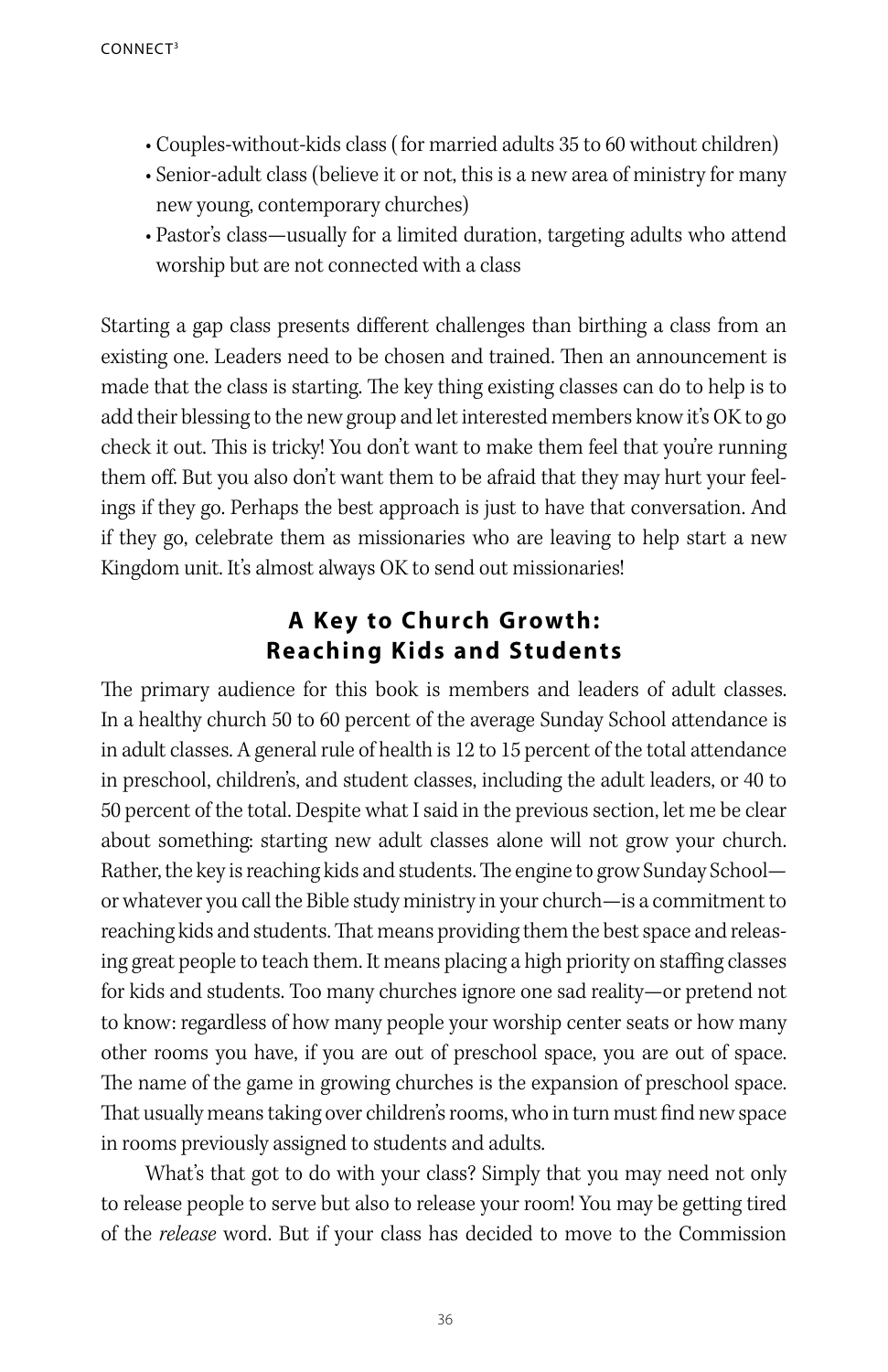level, that's one sacrifice you must be willing to make. Still not convinced? Then try out this fact: if a person doesn't make a commitment to Christ by his or her 18th birthday, it is incredibly unlikely that decision will ever be made. Is that to say we should give up on adults? Of course not. God saves adults. It's a glorious and wonderful thing when it happens, partly because it is so relatively rare. There is one group of adults, however, that is unusually open to an invitation to your church or class—parents.

#### **Parents: Kids Don't Come by Themselves!**

Here's the cool side effect of becoming very intentional about reaching kids. In most cases parents will bring them. Of course, there are other ways to reach kids whose parents won't bring them but will let them come, such as riding to church on a bus or with a neighbor. But in an age with so much fear about the safety of children, most kids will come only if their parents bring them. So guess what? They are going to need to go someplace while their kids are in Sunday School. In some churches they may attend only the worship service, at least at first. But with the right encouragement you can connect them with your class or group. A surprising 80 percent of Gen X parents say that they intend to take their kids to Sunday School!<sup>11</sup> Of course, we know they're not doing it; and the main reason is that we're not inviting them. The main reason we're not inviting them is that we know we're not ready for them. Getting ready for them means providing space and teachers.

#### **Kids: The Dilemma of the Small-Group Movement**

I have attempted to write this book in such a way that its principles apply to second-step groups, whether they're called small groups, Sunday School classes, or another name. What do I mean by a second-step group? That's just a designation for the next step you want people to take after they've taken the first step in group involvement—worship-service attendance. Some churches have no choice but to choose off-campus small groups as their second-step strategy because they don't have the space on campus—if they even have a campus—to support an extensive ministry like Sunday School. But a church that has the facilities and parking to support an on-campus Bible study ministry that meets before or after the primary worship experience of the week will see a much larger number of worship attenders moving from step 1 to step 2 in their discipleship process. Typically, at least twice as many.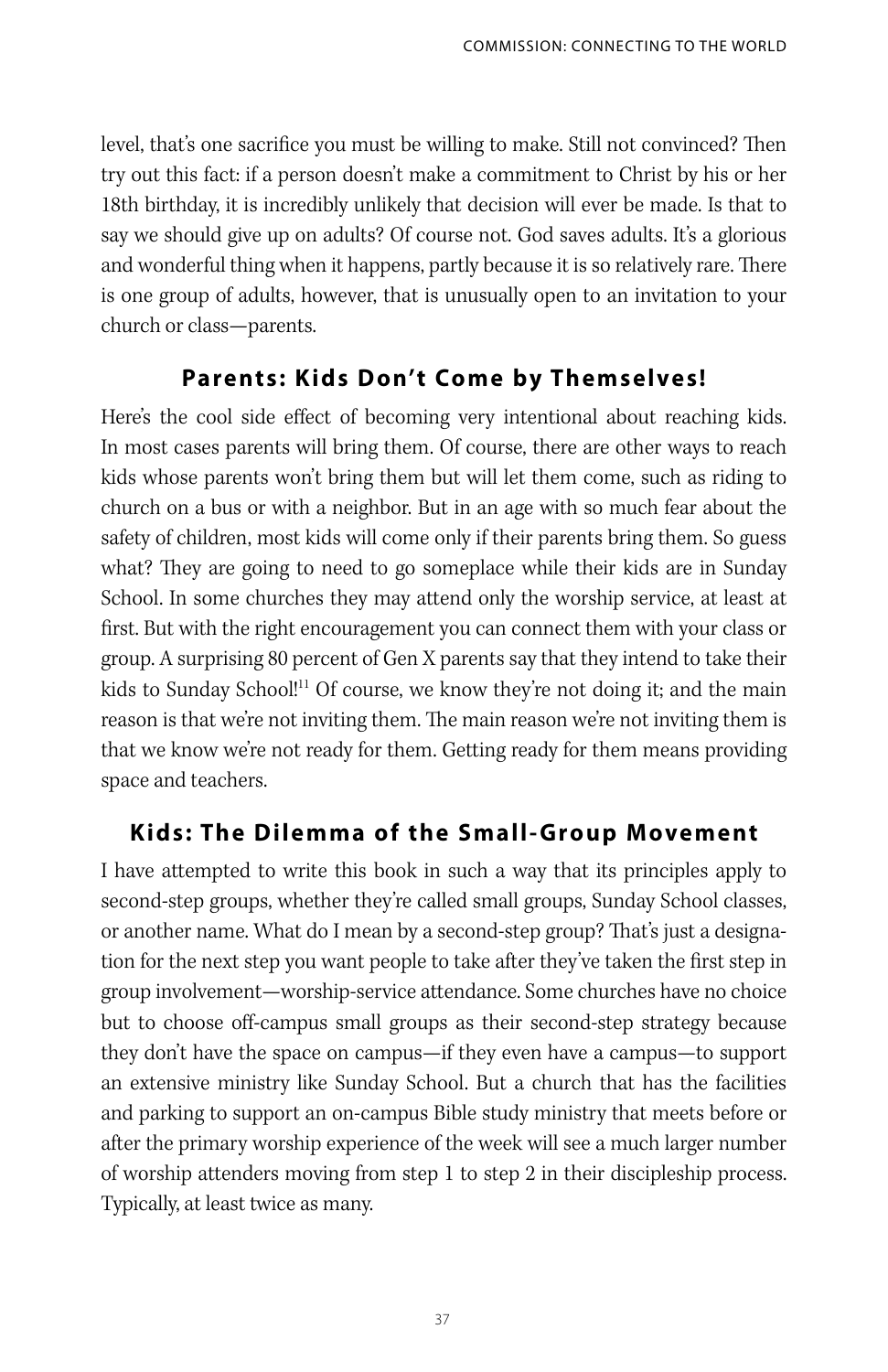CONNECT<sup>3</sup>

Many churches have wonderful small-group ministries for adults. Small groups are all the rage among church leaders. That's why some have replaced the name Sunday School with small-group Bible study, whether or not the groups are actually small (12 or fewer, by definition). But back to the point. The number one dilemma for off-campus adult small groups is this: What do you do with the kids? If you ask what you do *meaningfully* with the kids, you face an even greater dilemma. Therein lies the number one advantage Sunday School has over off-campus small groups. A church that provides space for both worship and Sunday School—or its functional equivalent by another name—can accomplish the first two steps in its discipleship process with every member of the family on one trip to the church. Simple. Essential. Effective. Some contend that it's not costeffective to build on-campus educational space. I would argue that, from a discipleship standpoint, it's not cost-effective not to! If you have the choice, choose wisely.

## **Students Need the Commission Level Too**

A surprising finding reported in *Essential Church*? is that students don't want to get stuck at the Class level: "Teens are best assimilated into the church through their service, giving, and missions."<sup>12</sup> Students who are provided opportunities to serve, participate in ministry projects, and go on mission trips are far less likely to drop out than those whose church experience is pretty much limited to sitting in class and participating in fun activities. This is consistent with LifeWay's research with young adults, who want to plug into a church where they can make a difference. This desire is expressed not only by Christian young adults but by non-Christians as well. They are attracted to a group or church that is making a positive impact in the lives of others. Thus the stories we hear of young adults being saved—making an initial commitment to Jesus while participating on a mission trip!

Parents, your kids are watching you too. They are 20 percent less likely to drop out of church if they hear you talk about spiritual things at home and see you serve.<sup>13</sup> Want to keep your kids from dropping out of church when they hit their late teens and early 20s? Then get active. Don't just do church. Do the Great Commission. Let them see it's real in your life. Connecting to a class operating at the Commission level would be a great advantage, don't you think?

## **Nametags at the Commission Level**

David, aren't you about out of gas on this nametag thing? Actually, I saved the best for last! All the reasons to wear nametags at the other two levels also apply to the Commission level:

38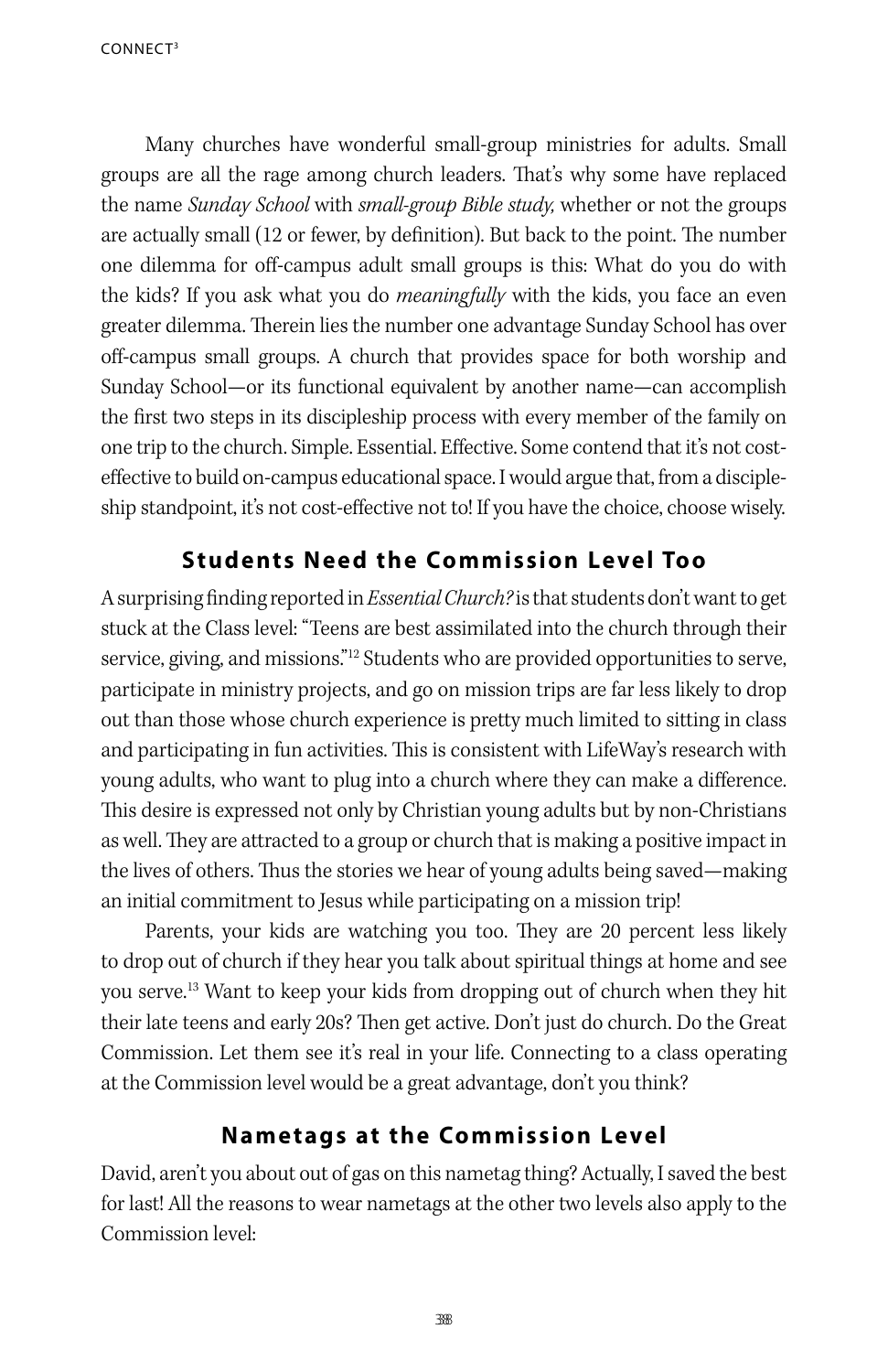- At the Class level nametags make newcomers feel a zillion times more welcome and dramatically increase interaction during the Bible study session.
- At the Community level nametags help people connect as they put together names, faces, and interests over time.
- At the Commission level nametags are a symbol of faith: that God will honor our interactions, invitations, and prayers this week by sending our group someone who needs to connect—with His Word, with us, with Jesus.

You may think I should be called the Nametag Guy. But that title belongs to Scott Ginsberg, who has worn a nametag every day for years, becoming the unquestioned world expert on nametags! You can see a total of how many consecutive days Scott has worn a nametag at www.mynameisscott and go through the Internet's least intrusive sign-up process for access to hundreds of articles about nametags and approachability. In one video clip on his site, Ginsberg reports that the first company in America to require its employees to wear nametags was Wal-Mart. Sam Walton said, "I want my customers to get to know the people they buy from." That worked out pretty well! Scott says wearing his nametag has created "encounters that otherwise would not have existed." It's the same principle behind lapel pins and colored bracelets representing various causes, giving people the excuse—or invitation—to ask, "Hey, what's up with that?"

The subtitle of Ginsberg's book, The Power of Approachability is How to Become an Effective, Engaging Communicator One Conversation at a Time. Am I suggesting that we should all start wearing nametags all the time? Hardly, although I am doing some experimenting. (I had a fascinating conversation with an 82-year-old PhD I shared a plug with at the bakery café where I'm writing today, who simply asked, "Have you been to a meeting?") But couldn't we at least wear a nametag every time we're in our class or group, having a party, or making a follow-up visit to someone's home? I know I would have to be grouchy a lot less and smile a lot more! And when I ordered my salad today at Panera Bread, the cashier, Karen, didn't have to ask for my name!

#### **Conversational Implic ations of the Commission Level**

Your stories get even better when your class reaches this level. The Monday conversation at work turns to "what we did this weekend." You share, "A group of us from my Sunday School class spent Saturday morning doing repair work at the house of one of our senior adults."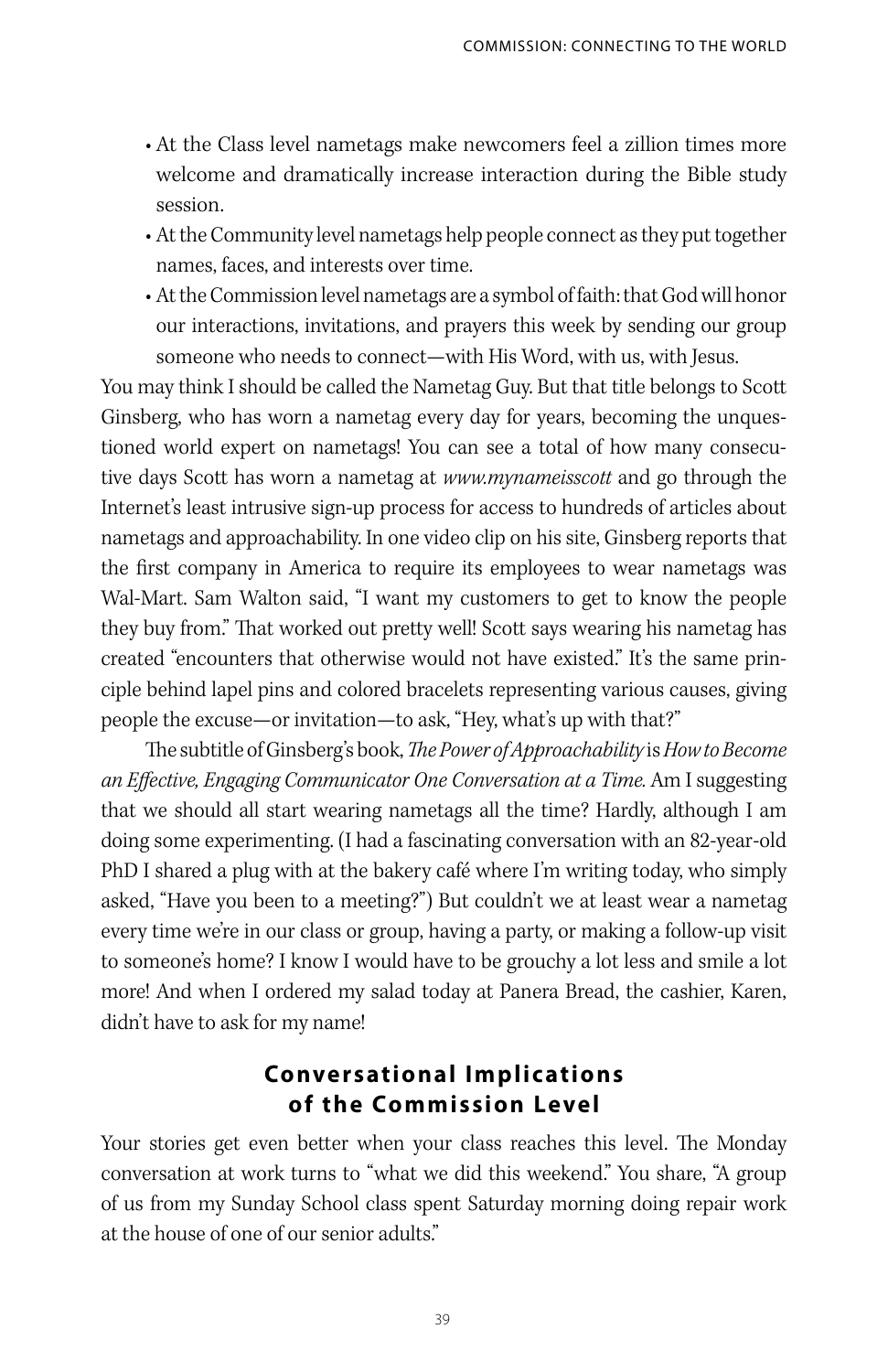Someone responds, "I thought Sunday School was just for kids."

You reply, "Oh, we have a fantastic Sunday School for kids at our church. Think they call it Discovery Zone. The kids love it. But we also have classes for adults. One of the things I really like about our class is that we don't just have a great time studying the Bible, but we also do cool stuff together like what we did Saturday."

Perhaps the conversation continues. Remember, you're not forcing it. "Like what else?"

"Well, we have adopted a classroom at an elementary school in the city. We've done things like paint the room and provide supplies for some of the children. Last Thanksgiving a group from our class served dinner at the homeless shelter. At Christmas we collected toys. This summer I'm going to be part of a team that will go to Africa to lead a sports camp. My class is raising a lot of the money to pay my way. Stuff like that."

"Wow! How do you get involved in a group like that?"

"Just show up! I'd love for you to be my guest sometime."

#### **Organization at the Commission Level**

The enlistment of an outreach/evangelism leader is the leading indicator that a class—or at least its teacher—has decided to move to the Commission level. I'll deal in a little more detail with that position in the next section. Other possible positions might be something like a mobilization leader and a missions leader. The job of the mobilization leader is to help each member discover their spiritual gifts and find a ministry. The job of the missions leader is to help the class have a missions awareness and to lead the class to participate in one or more of the three ways an individual or group can support a missions cause or project: pray, give, and/or go. The class might adopt a particular missionary family to pray for and/or the people group with which it works. It may set a class goal to support a special missions offering or to financially support a person or group going on a mission trip, especially if the group is from your class. Another important position at the Commission level is the group leader(s) assigned to stay in touch with associate members serving outside the class. The names of the positions are less important than the function. Can you think of other functions/positions that might be needed at the Commission level?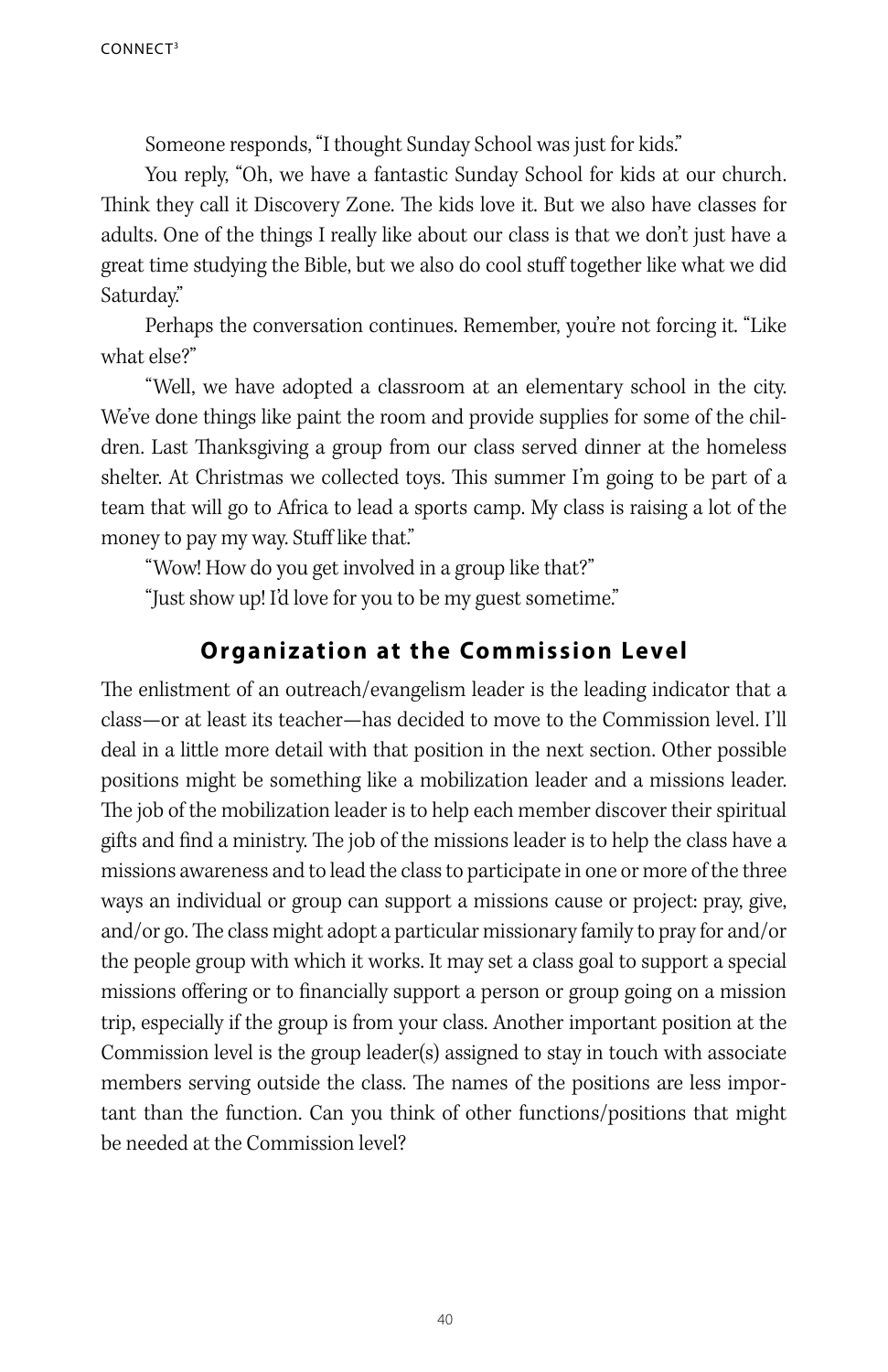## **The Work of the Outreach/Evangelism Leader**

The best person for this job is someone God has entrusted with the spiritual gift of evangelism. This leader's passion and practice is sharing the gospel. Studies show that God has given this gift to about 10 percent of the people in your church, so there is likely to be one in your class. The person may not even know it yet! Most people discover their spiritual gifts by doing ministries in which it would bear fruit, not by taking a 15-minute spiritual-gifts inventory. This is especially true of the gift of evangelism. (If you're interested in learning more about how to discover your gift, you might want to check out my six-week study Spiritual Gifts: A Practical Guide to How God Works Through You, available from LifeWay.)

How do you discover whether God has entrusted the gift of evangelism to you? Sign up for a witness-training program, such as LifeWay's FAITH Evangelism. If you find joy in doing it, if you are effective at it, if your witnessing efforts are fruitful, and if other people confirm that God has granted you the gift, He probably has. By the way, that's pretty much the way you discover any spiritual gift. It's just that so few people even try to discover whether evangelism might be their gift—or one of their gifts.

How does the outreach/evangelism leader help in this process of discovering folks with the gift of evangelism? He or she enlists two other persons to be part of the class evangelism team for, say, one quarter. If the church has a witness-training program like FAITH Evangelism, the term of service will coincide with the training semester. Because all of us are called to be witnesses, whether or not we have the gift of evangelism, it would be great if most of the class rotated through this team. Most members will serve and train for only one semester, and the outreach leader will enlist two more members. But some members will discover that this evangelism thing is really for them. They will want to continue in the training, perhaps leading a team themselves. Everyone else will eventually be trained to be a more effective witness too, without a long-term commitment to the team. The purpose of the outreach team is to visit almost exclusively on behalf of the class, working primarily from the group's own ministry list and prospect list.

## **The Prospect List**

This is the outreach/evangelism leader's primary tool. The prospect list (or file) is like the ministry list for people who have not yet connected as class members. It includes names, contact information, and perhaps other helpful data. The most typical sources for the prospect list are—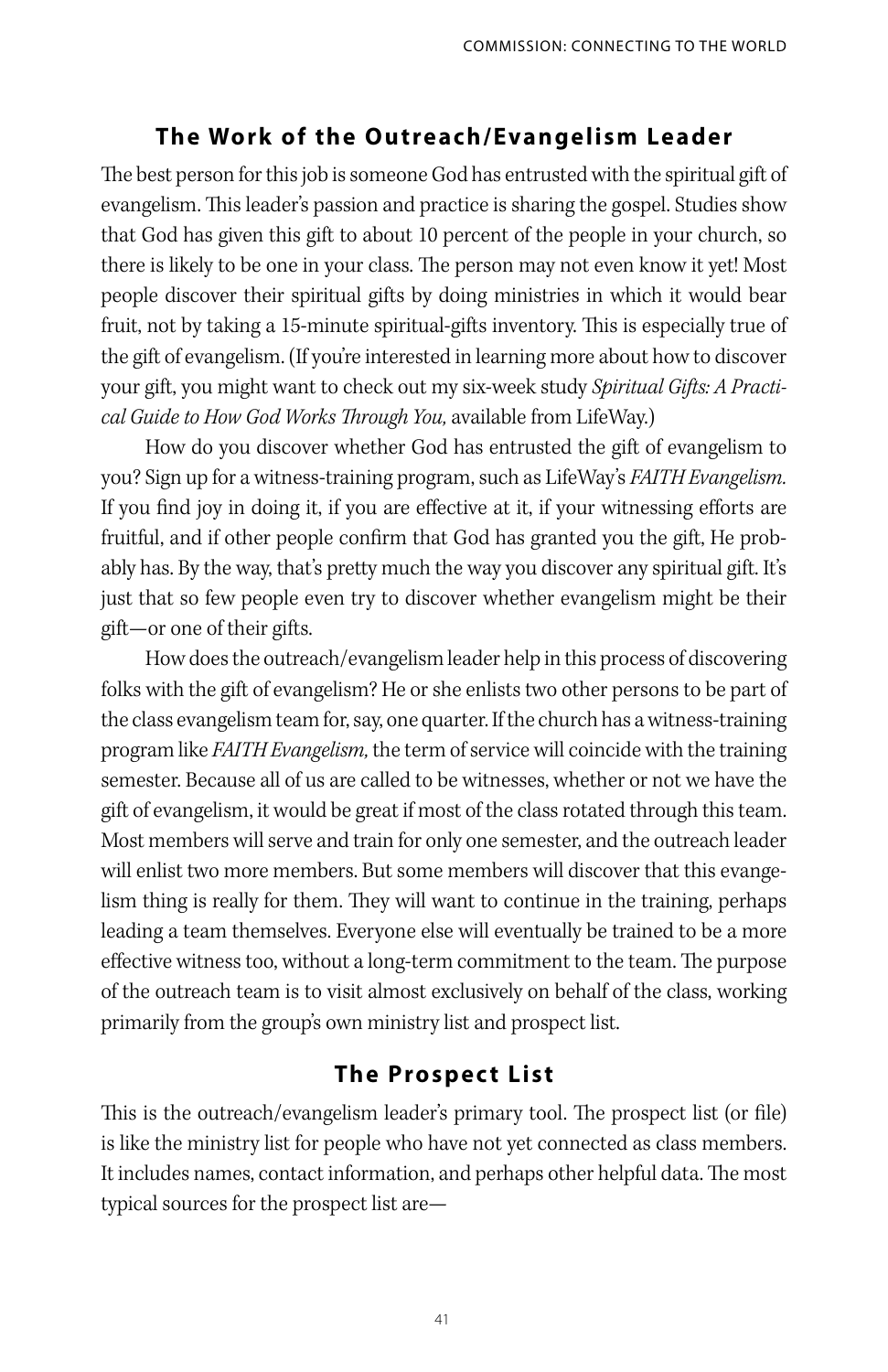- people who have visited a worship service; attended a special church event; or enrolled their kids in a church ministry like Vacation Bible School, Mother's Day Out, or a day care or after-school program;
- church members who have not enrolled in any class and have been assigned to yours as a best fit;
- friends, relative, associates, and neighbors (FRANs) identified by class members.

The goals of a visit or contact with a prospective member are to present the gospel if God provides the opportunity and invite them to receive Christ and/or to invite them to enroll in the class and/or to invite them to attend the class. When visiting the FRAN of a class member, it is wise to ask the member if he or she thinks the timing is right. It might be better if the sponsoring FRAN arranged the meeting and better still if he or she were present. Use discretion and good judgment. But also be aware that most people, once they have responded to a clear presentation of the gospel, later express some measure of despair that it took someone so long to get around to it. While grateful that they have a home in heaven, they are also keenly aware of the destination their current path was taking them! People sometimes need a little spiritual nudge to help them cross over the line into the kingdom of heaven. Not a push, just a nudge.

## **Prayer at the Commission Level**

As I've said before, perhaps nothing indicates what level a class is operating on like its prayer list.

- At the Class level prayer requests are pretty safe expressions of concern for people and events unconnected to the immediate life of those in the group.
- At the Community level the requests become more personal as people feel comfortable asking for support for their own life challenges.
- At the Commission level prayers are for others but not for the same others we prayed for when we were at the Class level. We pray for missionaries those courageous folks serving Christ in faraway places, as well as those serving in our own church as missionaries from our class to kids and students. We perhaps ask God to work among a people group we have adopted for prayer. But the mark of a class that has really achieved the Commission level is a class that is intentional about evangelistic prayer. Members have identified the names—or at least the first names—of their FRANs who need Christ. A program called "PowerUP Your Sunday School,"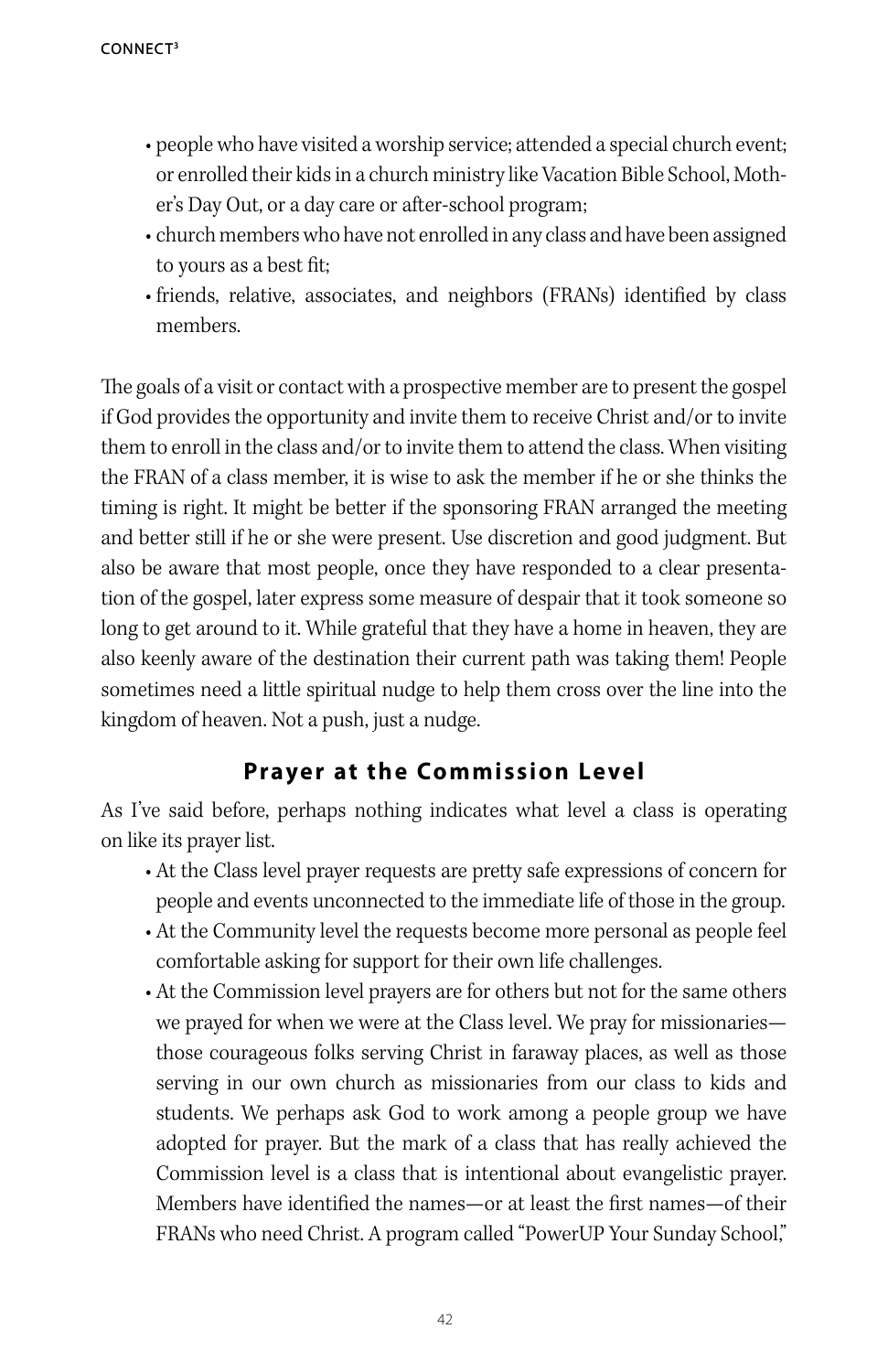developed by Bob Mayfield, who leads the work of Sunday School for the Baptist General Convention of Oklahoma (visit www.powerupyourworld. net) places primary emphasis on evangelistic prayer. The plan encourages classes to make evangelistic prayer lists and post them on the wall. The stories resulting from this effort are amazing. I was moved to tears when Bob showed a photo of two beaming teenage boys standing beside two names they had circled on the prayer list on the wall of a student classroom. You know why they were so happy? They were their names! In preparation for a one-day evangelistic crusade, my church, Long Hollow Baptist in Hendersonville, Tennessee, asked members to use permanent markers to write the names of people they were praying for on the walls of the worship center. There are literally names on every paintable surface in that room. And I don't know if we'll ever be able to paint over them! Long Hollow seldom has a worship service at which someone is not baptized and is consistently among the leading churches in the Southern Baptist Convention in baptisms. Wonder if it has anything to do with prayer?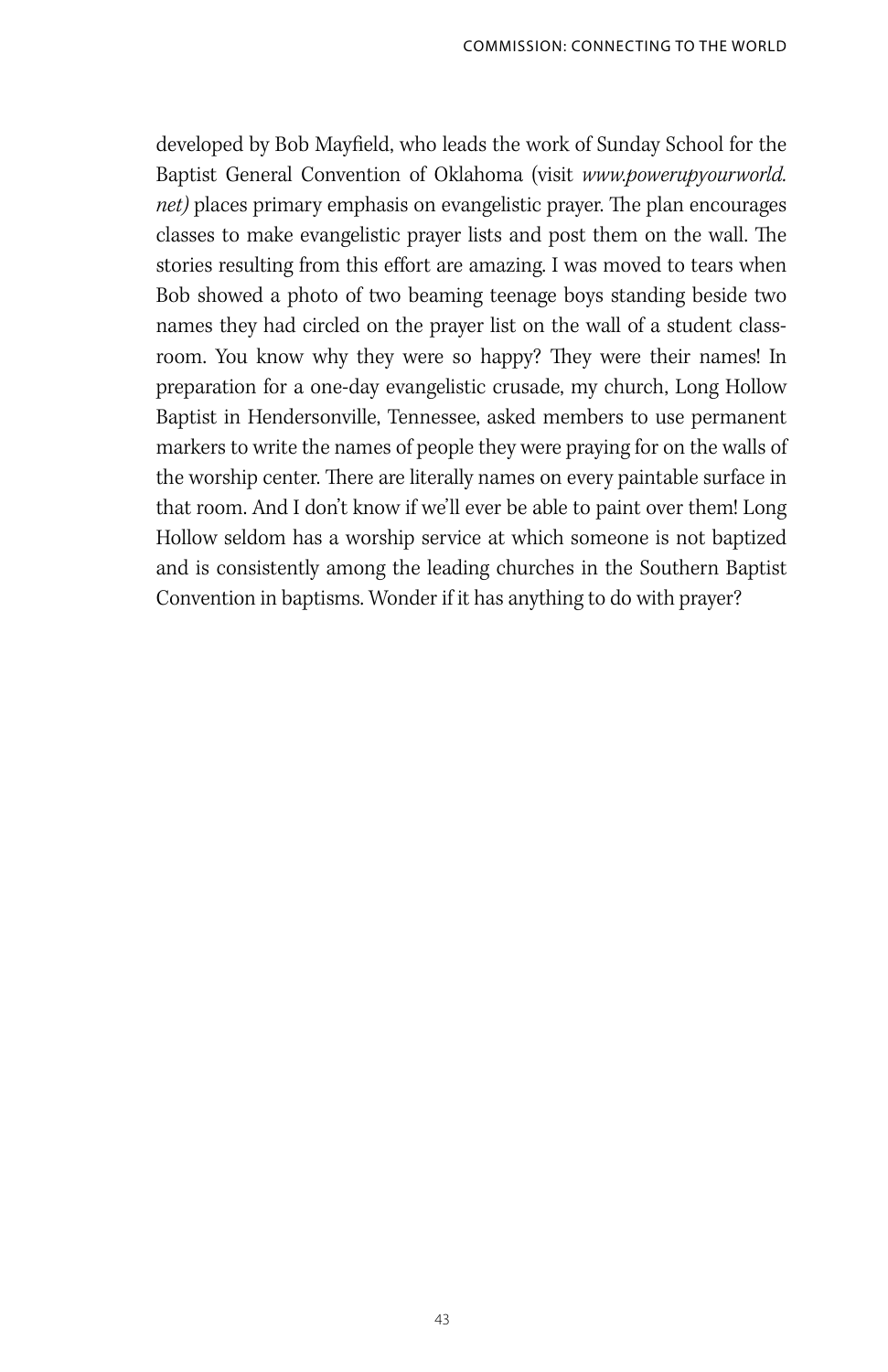## conclusion

## The K Words

My prayer for your class is that it will connect on all three levels: Class, Community, and Commission. I have suggested several ways to distinguish the levels. Here's one more way, using three Greek words: kerygma, koinonia, kenosis. You may be familiar with the middle word, koinonia, a word used to describe Christian fellowship, but you're probably not as familiar with the others. So let's take a quick look at each one and relate it to the three levels of a group's development.

#### **Kerygma**

Grammatically, kerygma is a Greek word usually translated something like proclamation, preaching, or announcement. Theologically, the word has come to denote the essence of the gospel, especially as delivered verbally by the apostles. It is sometimes contrasted with the word *didache*, or *teaching*, which is used to denote a deeper exploration of Christian doctrine.

Here's how *kerygma* applies to class development. The primary purpose of Bible study is for believers to be able to understand, share, and defend the essence of the good news: Jesus of Nazareth is the Messiah promised in the Old Testament. Christ, the incarnate Word of God, visited our planet and experienced human life as a real man. The Son of Man, having lived a sinless life, offered Himself as the perfect sacrifice for our sin on Calvary's cross. God raised Him from the dead, and He appeared to many witnesses after His resurrection. Upon His ascension into heaven, He commanded His followers to spread the good news of salvation in Him throughout the earth and declared the coming of the Holy Spirit as the Helper and power source for this grandest of endeavors. He was exalted by God to the place of highest honor in heaven. He will return again in glory and power to execute final judgment over humankind.

This message demands a response. Inherent in its preaching is an appeal to repent of sin and trust in Jesus Christ alone through faith alone. The anticipated result of the message so proclaimed is that people will experience salvation, becoming citizens of the kingdom of God and receiving eternal life—a life worth living forever.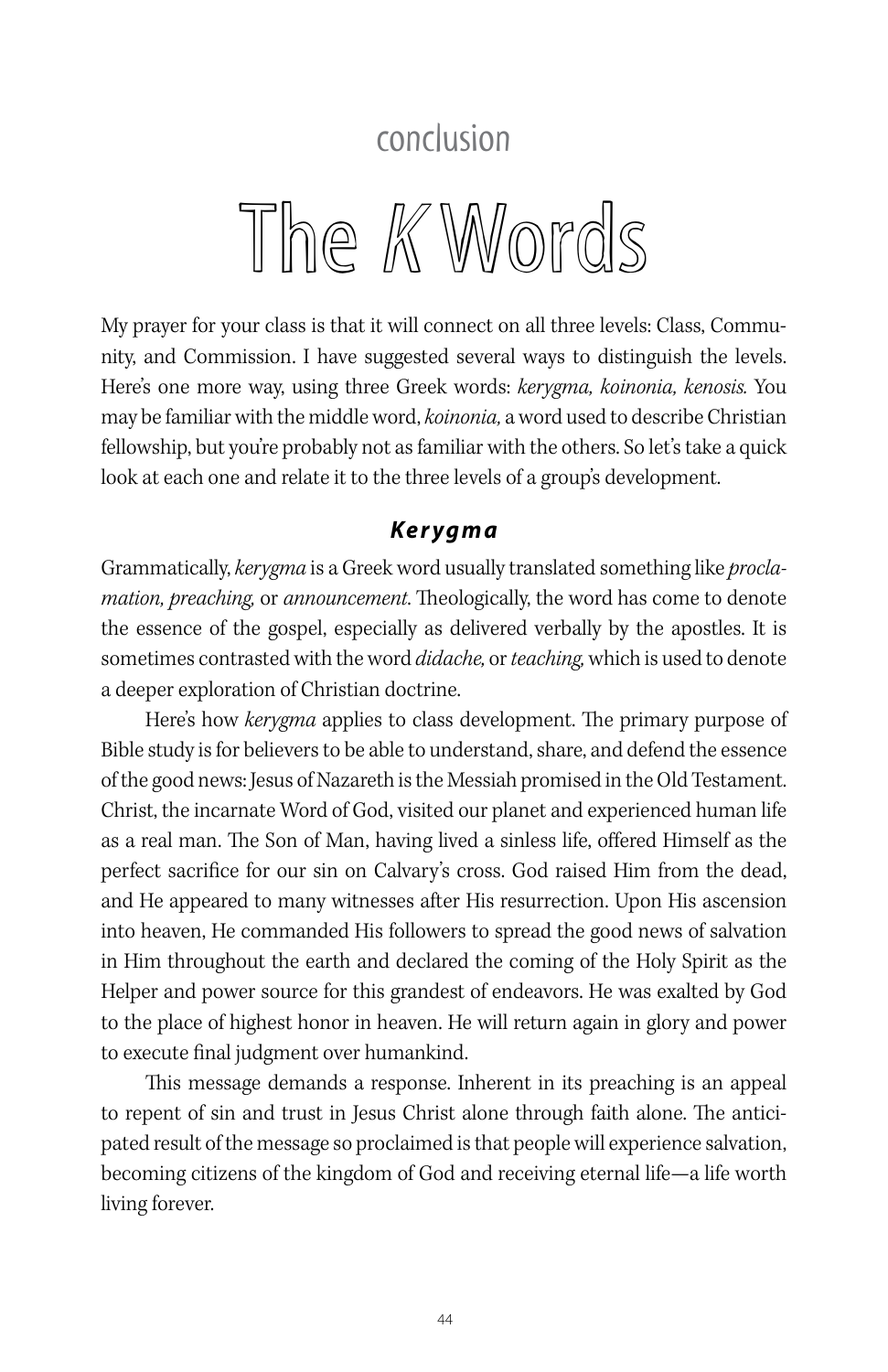Several passages capture the essence of kerygma. First Corinthians 15:1-8 speaks of Jesus' death and resurrection. Peter's sermon on the day of Pentecost (see Acts 2:14-40) proclaims the gospel message. Even more pointed and concise is Paul's appeal in 1 Corinthians 2:1-4, which captures the essence of kerygma: "When I came to you, brothers, announcing the testimony [or mystery] of God to you, I did not come with brilliance of speech or wisdom. For I determined to know nothing among you except Jesus Christ and Him crucified. And I was with you in weakness, in fear, and in much trembling. My speech and my proclamation were not with persuasive words of human wisdom, but with a demonstration of the Spirit and power, so that your faith might not be based on men's wisdom but on God's power."

Does that mean every lesson in your class should include an evangelistic message? No. It just means that that we never stray too far away from that stackpole. The Old Testament points to Jesus. The Gospels and Acts tell of Him and the birth of His bride, the church. The Epistles (Letters) interpret and apply His teachings. Revelation describes His coming. The point is that Jesus is the center of the teaching ministry of Sunday School. And most people, whether or not they have a favorable opinion of evangelical Christians, are attracted to Jesus.

#### **Koinonia**

This word, usually translated *fellowship*, first appears in the New Testament in Acts 2:42-47, which describes the community enjoyed by the first Jerusalem church: "They devoted themselves to the apostles' teaching, to fellowship, to the breaking of bread, and to prayers. … Now all the believers were together and had everything in common. So they sold their possessions and property and distributed the proceeds to all, as anyone had a need. And every day they devoted themselves to meeting together in the temple complex, and broke bread from house to house. They ate their food with gladness and simplicity of heart, praising God and having favor with all the people. And every day the Lord added to them those being saved."

The word *fellowship*, which appears 20 times in the New Testament, can include the ideas of sharing in common and communion. This passage, together with Acts 4:32-35, provides the biblical benchmark for measuring community. Few classes ever achieve this kind of intimate fellowship, but every small step in that direction is a rewarding one. The key idea of *koinonia* is being in something together, being united in purpose, serving alongside one another, agreeing with one another. Philippians 2:1-4 describes this well: "If then there is any encouragement in Christ, if any consolation of love, if any fellowship with the Spirit, if any affection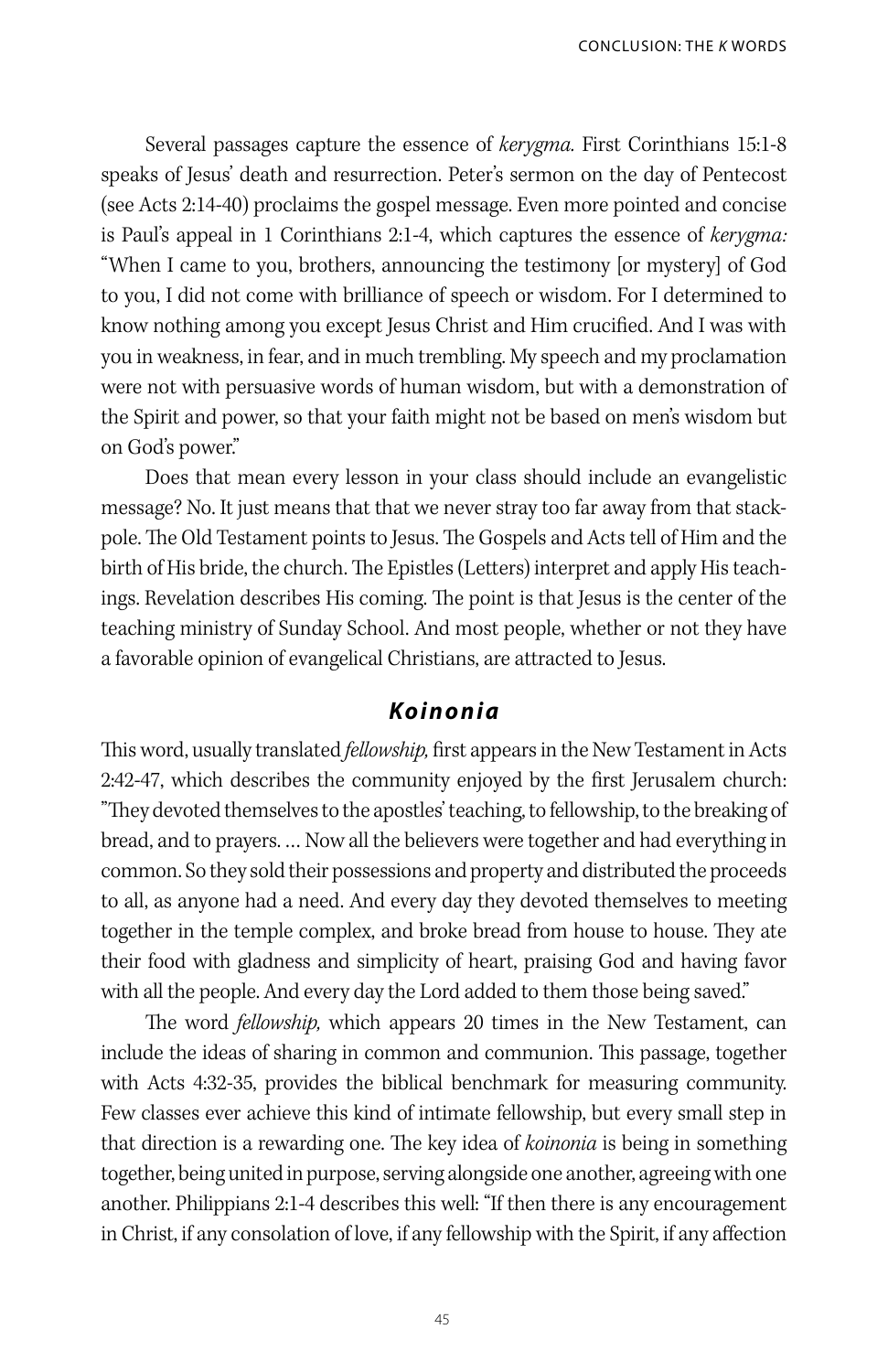and mercy, fulfill my joy by thinking the same way, having the same love, sharing the same feelings, focusing on one goal. Do nothing out of rivalry or conceit, but in humility consider others as more important than yourselves. Everyone should look out not only for his own interests, but also for the interest of others."

#### **Kenosis**

The most prominent use of this Greek word, which means to empty, is found in Philippians 2:5-11, the classic passage describing Christ's humility:

Make your own attitude that of Christ Jesus, who, existing in the form of God, did not consider equality with God as something to be used for His own advantage. Instead He emptied Himself by assuming the form of a slave, taking on the likeness of men. And when He had come as a man in His external form, He humbled Himself by becoming obedient to the point of death—even to death on a cross (Phil. 2:5-8).

Is this the attitude of your class? That's what the Commission level is about emptying yourself. I've about had it with people telling me, "I'm just not being fed." Being fed is important but not just for the purpose of ingestion. The purpose of food is fuel. In our bodies food is converted to energy. A calorie is a measurement of energy. When we exercise, we burn energy. When we consume more calories than we expend, we store the rest!

The same thing happens in the body of Christ. It's good to partake of spiritual food by studying God's Word in a class. It's wonderful to experience the life-sustaining encouragement of a fellow believers, doing life together in a community of faith. But God wants us to empty ourselves in ministry and missions. That's what the Commission level is all about—using the energy we get at the Class and Community levels to make a positive difference for the kingdom of God. The pinnacle of development for any class is when it learns to empty itself. Maybe that starts by emptying your class from the beloved room you paid to decorate so that your church can accommodate more preschoolers. Maybe it continues as you empty your class of folks who become missionaries to kids and students. Maybe it involves emptying some of your bank account to come to the aid of a hurting class member or to support a worthy missions cause. Maybe it means something else. Just know that when you become that kind of class, you're in good company.

46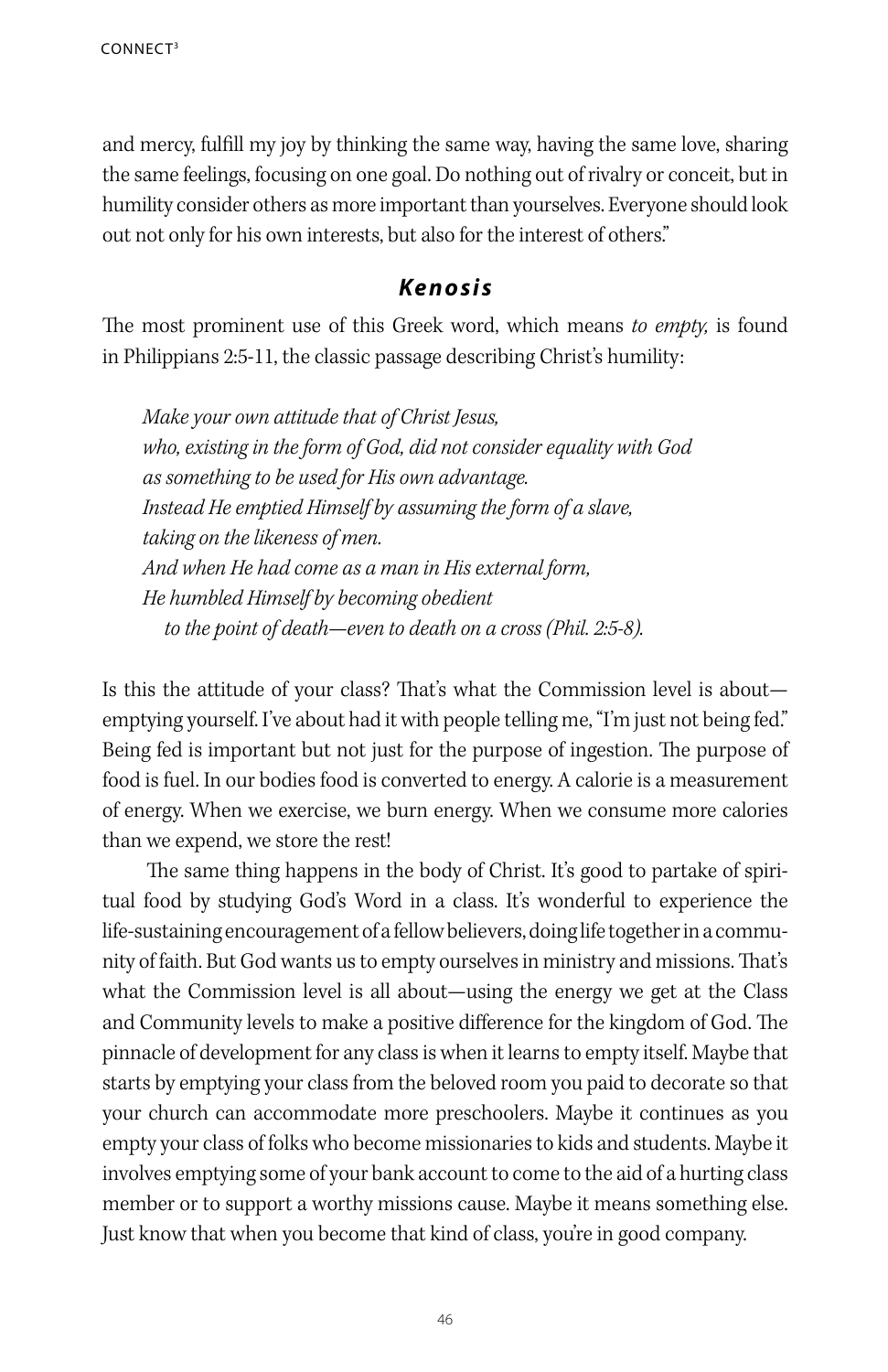#### **Knametags**

Just kidding! I hope you've enjoyed the book or have at least been challenged by it. I hope your Sunday School class or small group will set out to make a name for itself. In the name of Jesus. To the glory of God the Father. Empowered by the Holy Spirit. Too often, books like this can come across as mechanical: if you do this stuff in this order, this will be the result. Or mathematical: for every new unit you start in your Sunday School, you can anticipate a growth of about 10 in average attendance. You need about 3 workers, on average, for every new unit. So if you want to grow your average attendance by 50, you need to provide five new spaces for five new units staffed by 15 new workers. By the way, that equation has been proved to be remarkably accurate. But it can sound mathematical and mechanical. And it doesn't work without God's blessing and power.

The cool thing is that God has promised that power to all who will obey Him. The source of power is the Holy Spirit. He will provide energy. He will give you ideas. He will help you know what to say. He will nudge you when it's time to nudge someone to cross the line into the kingdom of God. You can count on the fact that He is nudging them too. That's His work. At the end of the day, it's all His work. In God's kingdom economy He chooses to use us as His partners to bring people to receive His gift of abundant and eternal life in Messiah Jesus. Just don't use the Holy Spirit as an excuse for inaction. Most of the time He chooses to do His work through us. So get intentional. Get busy. But don't fret. What if you're the only class that is doing this? That's OK. You don't have to wait for any other groups to get on board before you start. I believe one class in every church could literally start a connection revolution. Will yours be that class?

- 2. Ibid., 185.
- 3. Ibid., 195–96.
- 4. Ibid., 193–95.
- 5. Ibid., 199.
- 6. M. Scott Peck, The Different Drum: Community-Making and Peace (New York: Simon and Schuster, 1987), 61.
- 7. Rainer and Rainer, Essential Church? 77.
- 8. Ibid., 62.
- 9. Ibid., 106.
- 10. Ibid., 122.
- 11. Debra Rosenberg, "Raising a Moral Child," Newsweek [online], 1 March 1997 [cited 6 August 2008]. Available from the Internet: www.newsweek.com/id/95392/page/1.
- 12. Rainer and Rainer, Essential Church? 86.
- 13. Ibid., 100.



<sup>1.</sup> Thom S. Rainer and Sam Rainer III, *Essential Church? Reclaiming a Generation of Dropouts* (Nashville: B&H Publishing Group, 2008), 154.